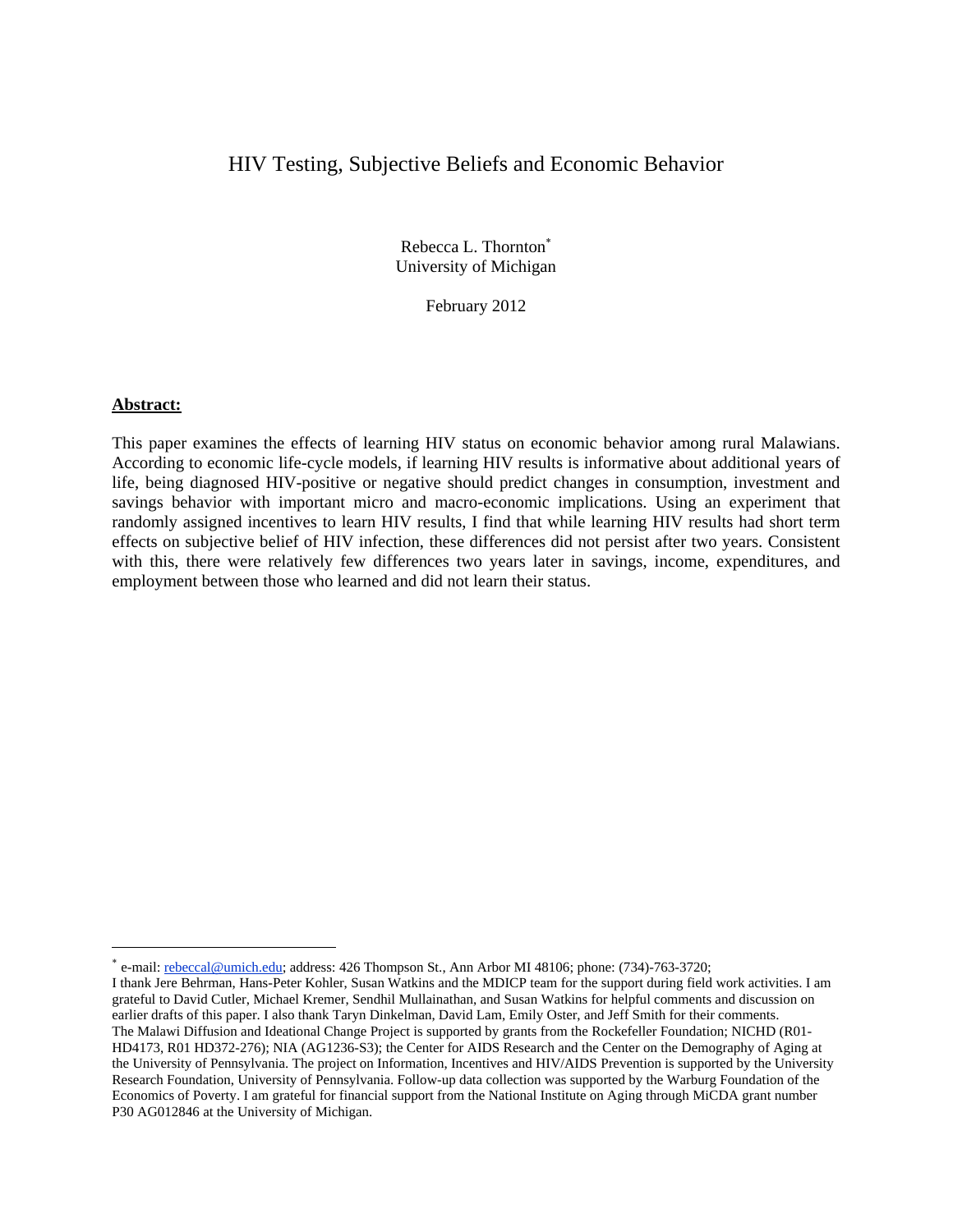#### **1 Introduction**

Economic models of lifetime consumption suggest that life expectancy is important for behavior such as savings, investment, and retirement decisions (Ben-Porath, 1967; Browning and Crossley, 2001; Kalemli-Ozcan et al., 2000; Modigliani and Brumberg, 1954; Murphy and Topel, 2006; Yaari, 1965). A large body of literature has attempted to empirically measure the effects of changes in life expectancy on savings, investment, and economic growth. Many papers have taken a macro approach, generally finding a positive correlation between increases in average life expectancy at birth, and savings rates or human capital investment (Bloom et al., 2003; Bloom and Sachs, 1998; Gallup and Sachs, 2001; Jayachandran and Lleras-Muney, 2009; Lee et al., 1998; Lee et al., 2000; Lorentzen et al., 2005; Shastry and Weil, 2003; Tsai et al., 2000).<sup>1</sup> There have been several, albeit fewer, micro-level studies that have examined how individuals respond to changes in health status or information affecting their own life expectancy, on savings or investment behavior (Khwaja, Sloan, and Chung, 2007; Stoler, 2004; Salm, 2010). One reason for the limited number of micro-level studies quantifying individual-level responses to changes in life expectancy is the difficulty of econometrically identifying a causal effect. In most cases, life expectancy is endogenously determined; therefore, empirical analyses must rely on unexpected health or information shocks. Moreover, health shocks or new information affecting life expectancy may need to be relatively large in order to have a measureable effect on subsequent economic behavior.

One example of a large change in life expectancy is in high HIV prevalence countries in Africa where demographers have estimated that life expectancy at birth has dropped dramatically – for example, up to 30 years in Botswana and Swaziland – as a result of the AIDS epidemic (Stover, 1998; United Nations, 2004). This large drop in life expectancy and its potential effects at the macro and micro level has been of great interest and debate to both academics and policy makers.<sup>2</sup> On the one hand, while some economists have argued large effects of the epidemic on economic growth because of the reduction in

 $1$  On the other hand, others have found weaker relationships between aggregate life expectancy and growth. Acemoglu and Johnson (2007) exploit large improvements in life expectancy in the 1940s and find no significant effect on growth. Weil (2007) calibrates the effects of health on growth finding significant effects on growth; however these are smaller than previous cross-country regressions results. 2

 $2^2$  For a good overview on the issues see Ainsworth and Over (1994).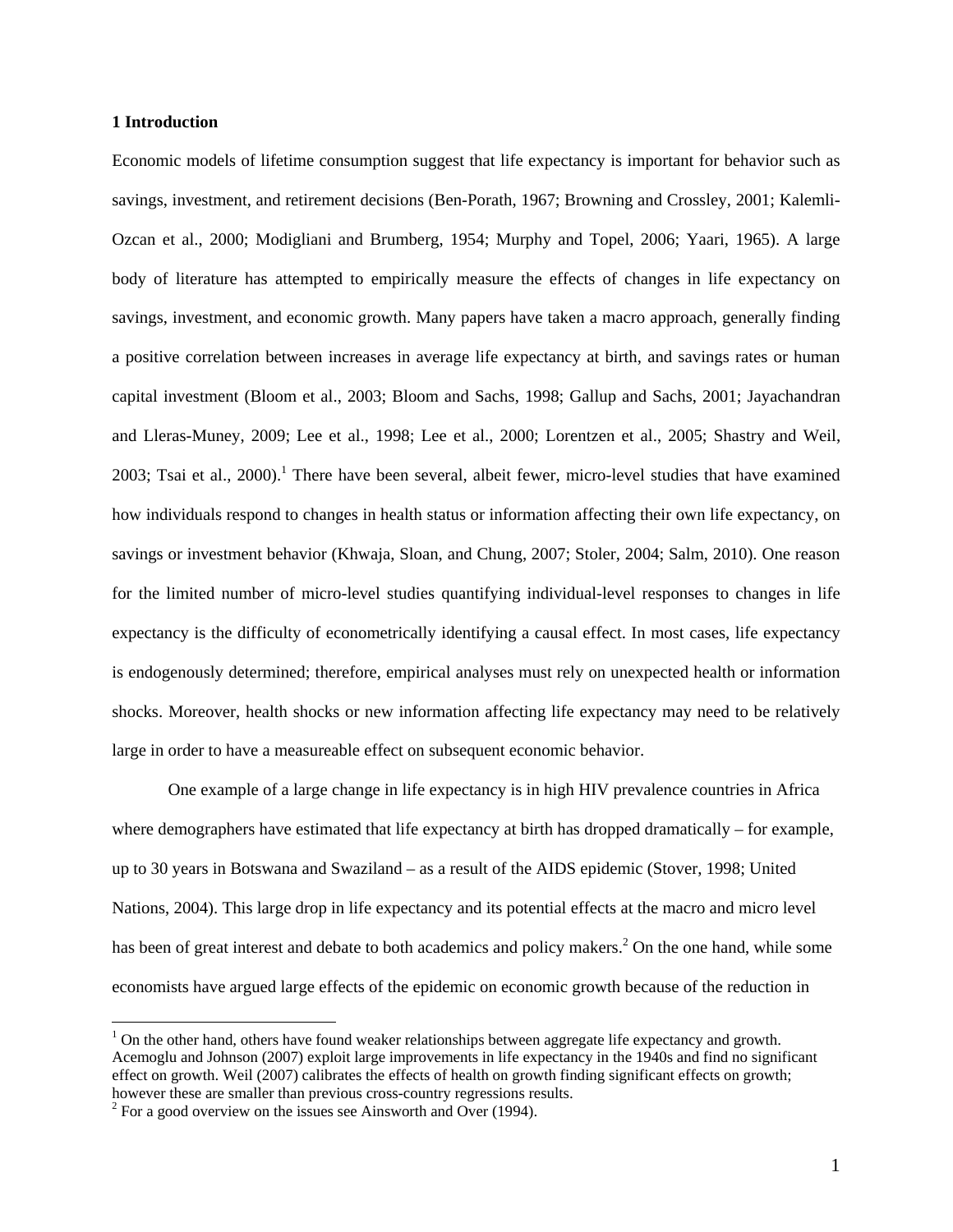working-age adults and the reduced incentive to save or invest, others argue a more limited effect of  $HIV/AIDS.<sup>3</sup>$ 

There are relatively fewer micro studies available that have examined the relationship between the HIV/AIDS epidemic on economic behavior or outcomes. Empirically, one of the biggest challenges in this literature is to establish a causal link between HIV and subsequent economic outcomes because HIV infection is non-random. Existing research has focused on quantifying the effect of being HIV positive on productivity, health care costs, or lost work or the effects of having HIV/AIDS-related death or illness in the household (Canning et al., 2008; Case and Ardington, 2006; Chapoto and Jayne, 2005; Evans and Miguel, 2007; Goldstein et al., 2008; Steinberg et al., 2002; Thirumurthy et al., 2008). While several of these papers utilize propensity score matching or instrumental variables to identify causal effects, finding a set of plausibly exogenous instruments or a counterfactual is a challenge.

 Rather than measure the impact of HIV rates on aggregate savings rates or growth (as in the macro literature), or quantifying the impacts of having HIV on economic behavior (as in much of the existing micro literature), this paper evaluates the impact of individuals learning their own HIV status on economic behavior. Individuals learning they are HIV-positive or negative may obtain important information that informs them as to the number of additional years they could expect live. This could, in turn, affect savings or investment: those learning that they are HIV-negative would be expected to increase savings, and those learning they are HIV-positive would be expected to decrease savings. There may be other factors that could lead to a positive relationship between learning one is HIV-positive and savings. For example, HIV positives may want to save for future health expenses (Lammers and Kuilen 2007). Reduced morbidity may increase an individual's working life span which would reduce savings rates (Fogel, 1994; Fogel, 1997). Altruism and bequest motives might also motivate HIV-positives to save

<sup>&</sup>lt;sup>3</sup> For research arguing large effects of HIV/AIDS on economic growth, see Arndt and Lewis, 2000; Arndt and Lewis, 2001; Arndt, 2006; Bell et al., 2006; Bell et al., 2003; Bonnel, 2000; Corrigan et al., 2005;Cuddington, 1993a; Cuddington, 1993b; Cuddington and Hancock, 1994; Cuddington and Hancock, 1995; Dixon et al., 2001a; Dixon et al. 2001b; Dixon et al. 2002; Engel, 2002; Freire, 2004; Gaffeo, 2003; Huang et al., 2003; Kalemli-Ozcan, 2006; Papageorgiou and Stoytcheva, 2004; Robalino et al., 2002. Other literature arguing smaller or no effects of HIV/AIDS on growth include: Bloom and Mahal, 1997; Mahal, 2004; Werker et al., 2006; and Young, 2005.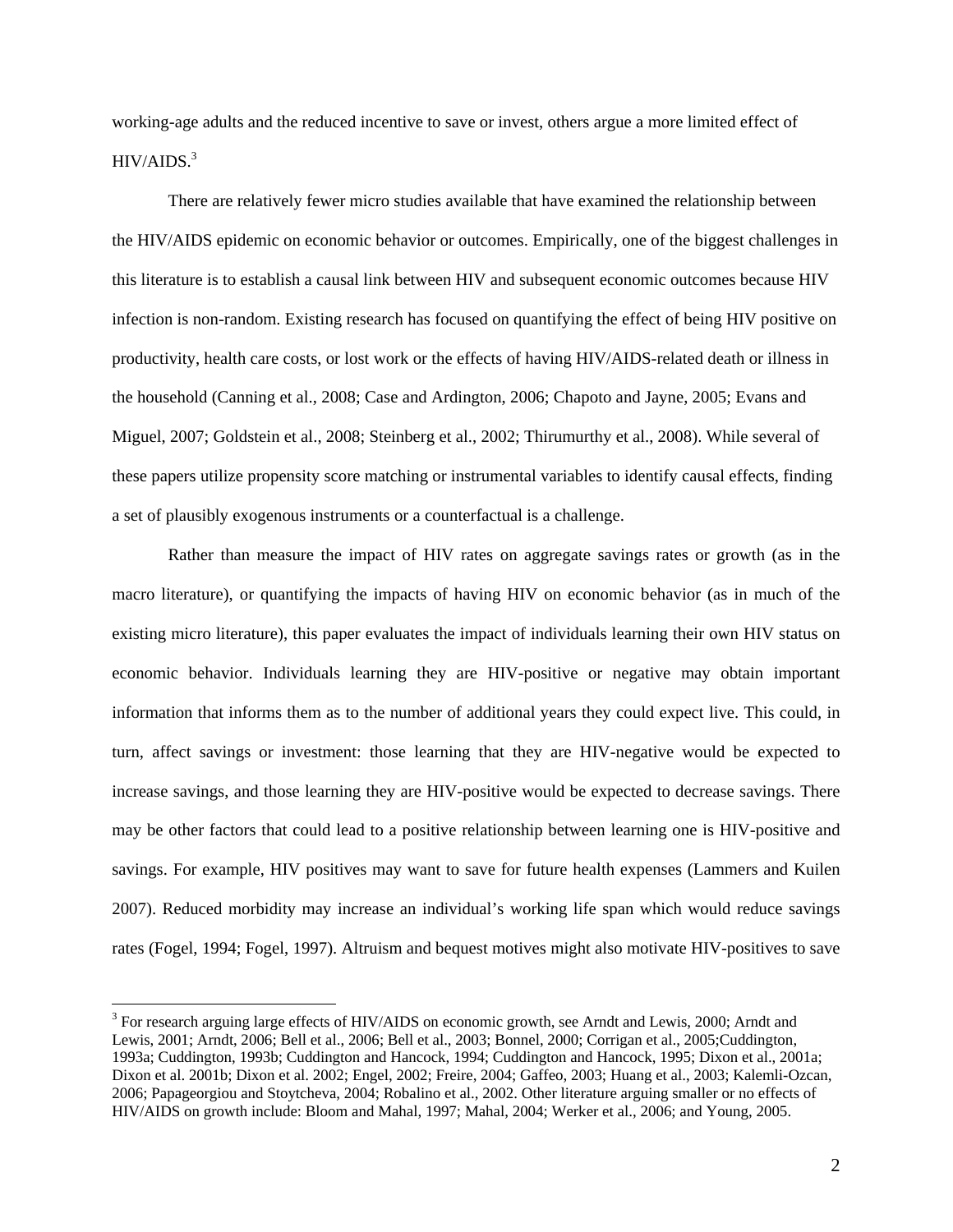in order to provide for their children or other dependents, or to finance funeral costs (Stoler, 2004). Theoretically, the impact of learning HIV status (either positive or negative) on economic activity is ambiguous and ultimately an empirical question.

 The paper uses data from individuals living in rural Malawi to measure differences in economic behavior between individuals who learn their HIV status and those who do not. In most settings, using cross-sectional or longitudinal data to measure the effects of learning HIV-positive or HIV-negative results is complicated by the fact that individuals endogenously choose to learn their HIV status. Depending on the direction of this selection bias, comparing those who know their HIV results with those who do not know their HIV results may either overstate or understate the true causal effects of learning HIV status.

The analyses in this paper overcome this empirical limitation by utilizing a field experiment that randomly offered individuals living in rural Malawi monetary incentives to learn their HIV results at centers randomly placed throughout their communities. Both the monetary incentives and the distance of the HIV results centers had large and significant effects on individuals learning their HIV status (Thornton, 2008). This randomization created an experimental treatment and control group of HIVpositives and HIV-negatives who learned and who did not learn their HIV results, due in part, to the exogenous monetary incentives and distance. This design and these data allow for an instrumental variable analysis of the economic impact of learning HIV-positive and negative results.

The baseline survey, HIV testing, and field experiment incentivizing individuals to learn their HIV results were conducted in late 2004. Approximately two years later in 2006, respondents were reinterviewed and asked a variety of questions on economic behavior and output (e.g. savings, employment, income, and expenditures).

To the extent that economic models predict behavioral responses to information about life expectancy, it is important to consider how that information affects subjective beliefs. There is a growing literature in economics suggesting that subjective beliefs are essential to consider and, in many instances, are better predictors of behavior than objective measures (Engelberg et al., 2006; Gan et al., 2003; Gan et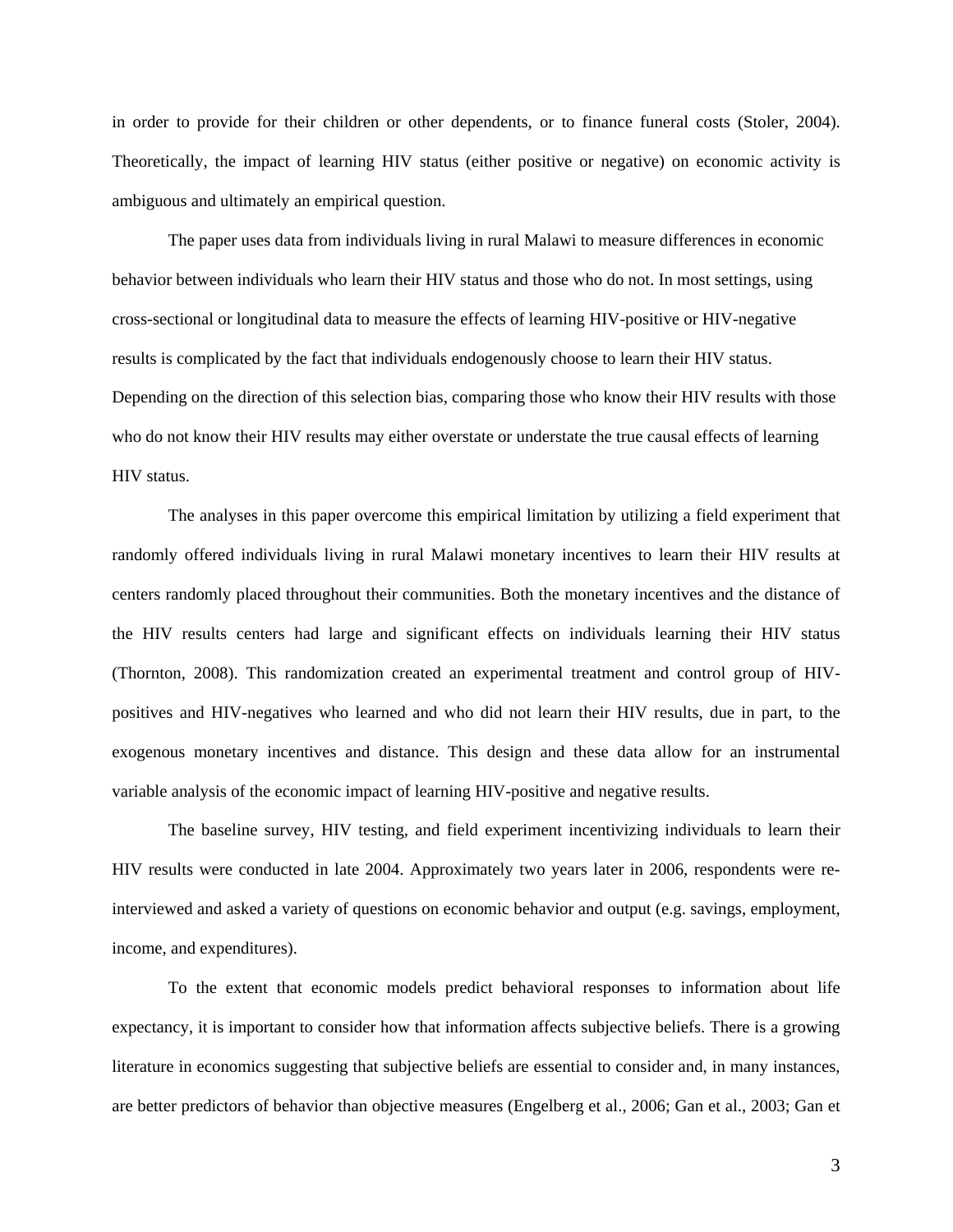al., 2004; Hamermesh, 1985; Lusardi, 1999; Manski and Dominitz, 1994; Perozek, 2005; Salm, 2005; Schunk, 2005; Smith et al., 2001). A first approach in measuring the impact of learning HIV results on economic outcomes and behavior is to measure how learning HIV results affected individual's subjective beliefs after testing. While receiving an HIV-positive or HIV-negative diagnosis has strong implications on objective life expectancy, what matters most is how learning this information affects *beliefs* about life expectancy, or HIV infection. In early 2005, approximately two to six months after respondents were given the opportunity to learn their HIV results, a survey was conducted among a sub-sample of the baseline respondents that asked about subjective beliefs of HIV infection. Individuals were also asked about their subjective beliefs of HIV infection during the 2006 follow-up survey. The results suggest changes in subjective beliefs about the likelihood of HIV infection in the short term (after two to six months), the effects of learning HIV results on beliefs did not persist to the follow-up survey conducted after two years.

Because learning HIV-results had no persistent impact on subjective beliefs of infection two years later, there is little reason to expect a change in economic behavior or outcomes. Consistent with the lack of a longer term effect on subjective beliefs, the results yield few significant effects of obtaining either HIV-positive or negative results in 2004 on economic behavior or outcomes in 2006. There are no robust significant differences in propensity to savings, working in the past 6 months, income, or expenditures among HIV-positives and HIV-negatives. While HIV-negatives who receive their test results report working approximately 40 minutes more on the day prior to the follow-up survey, this does not translate to additional income or overall likelihood of working. There is some suggestive evidence that HIV-positives learning their results may have reduced their savings, although these results are not statistically significant. More generally, we present the results among the HIV-positives with caution. Because of the small sample size of HIV-positives, the estimates are less precise; moreover, evidence of differential attrition complicates estimation.

There is some existing literature that examines the relationship between learning HIV results and economic behavior. Using the absence of a health worker as an instrument for taking an HIV test,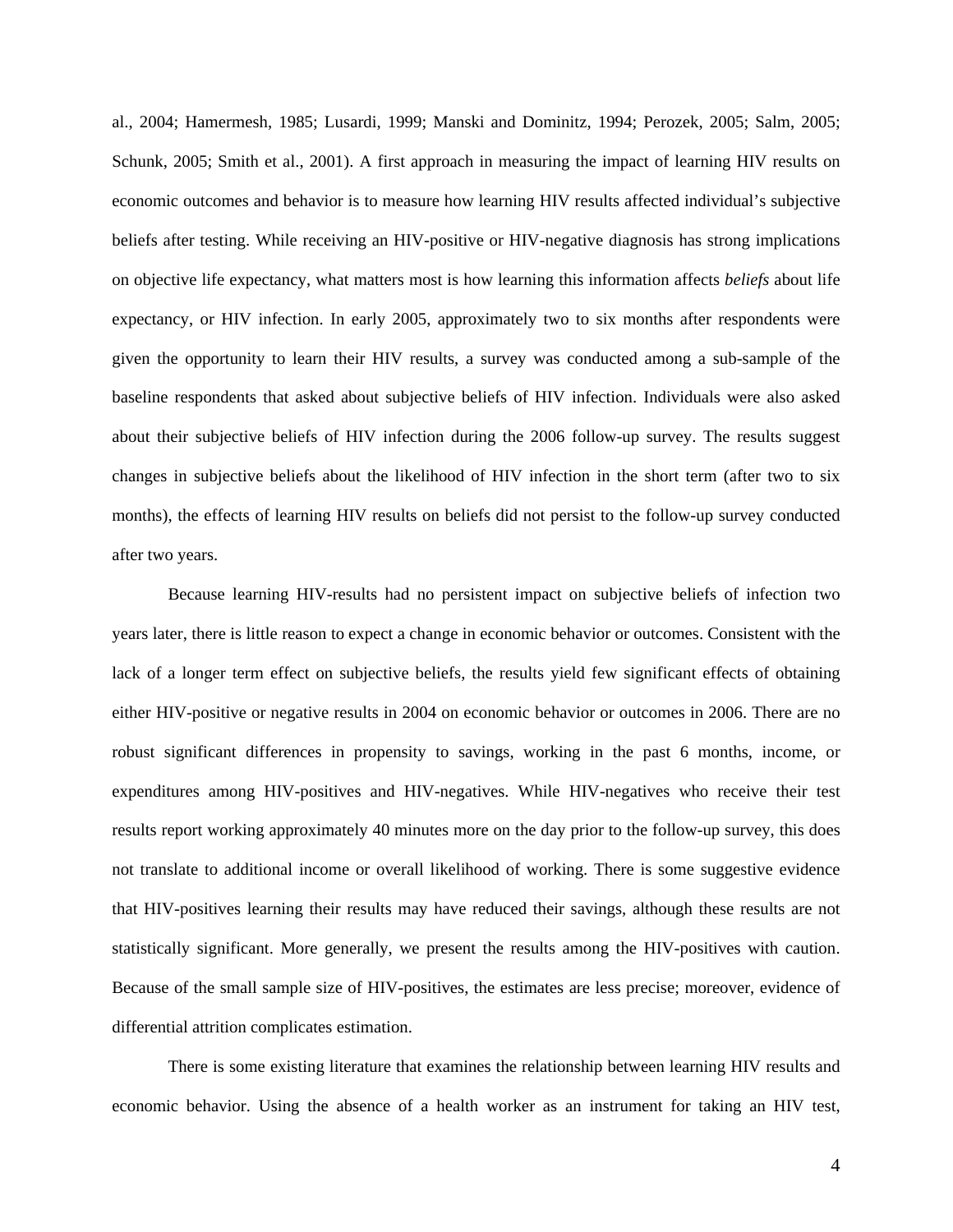Goldstein et al., (2008) find households of women testing HIV-negative increase schooling and livestock holdings (marginally significant at the 10 percent level). One limitation in this analysis, however, is that they do not observe the HIV status of all individuals, only those who learn their HIV results.<sup>4</sup> This paper, however, observes the HIV status of all individuals who test and utilizes the variation between those who learn and do not learn their results.

 It has been suggested that the reduction in life expectancy as a result of HIV/AIDS could be an important factor contributing to reduced growth, declines in savings and investment rates, and increased health care costs. While this paper does not evaluate the economic effects of acquiring the HIV virus itself, the findings suggest limited economic effects of HIV testing. One limitation is that because of the small number of HIV-positives in the sample, the results are somewhat imprecisely measured for those learning they are infected. These limitations are discussed below.

 This paper also adds to the growing literature of subjective beliefs and points to the importance of understanding the formation and persistence of beliefs. While beliefs are crucial to economic models of behavior, economists are only just beginning to focus on their measurement and effects; more attention to this is needed in future research.<sup>5</sup>

The paper proceeds as follows: Section 2 describes the data and experiment. Section 3 presents the empirical strategy. Section 4 discusses subjective beliefs at baseline. Section 5 presents the results of the effects of learning HIV results on beliefs. Section 6 presents effects on economic output and behavior and Section 7 concludes.

<sup>&</sup>lt;sup>4</sup> Other similar papers include Van de Kuilen and Lammers (2007) who find in laboratory experiments among South African students that both HIV contamination risk and being HIV-positive status is positively correlated with savings. Using data from Demographic Health Surveys, Fortson (2010) measures the effects of reductions in life expectancy due to HIV on investments and savings. Using HIV prevalence rates as a proxy for life expectancy; she finds areas with higher levels of HIV experienced relatively larger declines in schooling. However, the aggregate HIV rates are not necessarily good proxies for individuals' subjective life-expectancy; this empirical strategy ignores differences in beliefs regarding longevity or likelihood of HIV infection. There may also be regional omitted variables that are correlated with both HIV prevalence and investment that would bias an analysis of the impact of HIV on investment and savings.

<sup>&</sup>lt;sup>5</sup> See for example Delevande et al. (2011), Gine et al. (2009), McKenzie et al. (2007), Manski (2004), and Rabin (1998).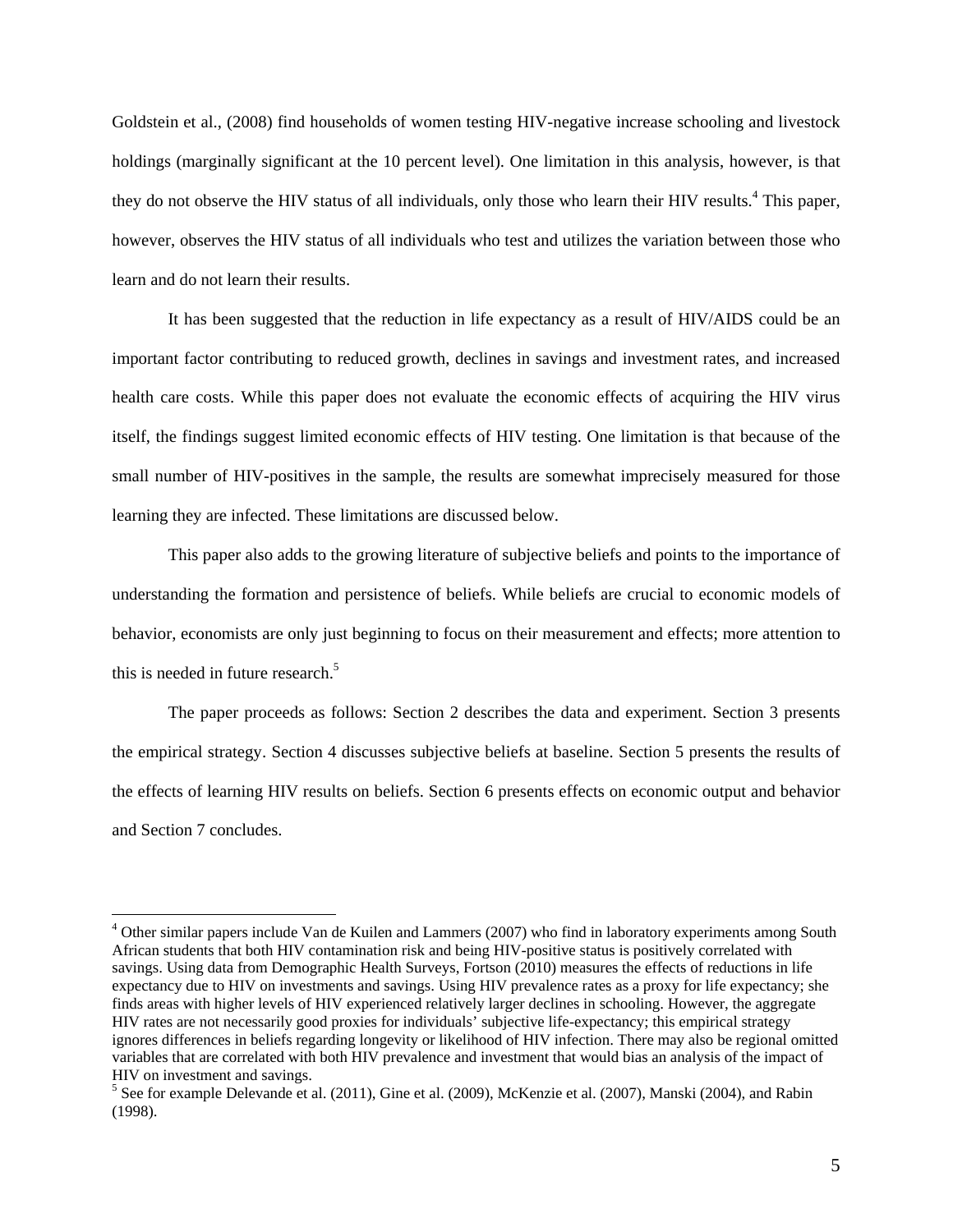#### **2 Data and Experimental Design**

The data used in the analysis for this paper are part of the Malawi Diffusion and Ideational Change Project (MDICP), a panel study of men, women, and adolescents randomly selected from approximately 125 rural villages in three districts of Malawi.<sup>6</sup> In 1998, households in study villages were listed and a sample of married men and women was randomly drawn. In 2004, an additional randomly selected sample of adolescent men and women (ages 14-24) from the same villages was added to the original sample and the original respondents were re-interviewed. During data collection in 2004, respondents were offered free tests for HIV (Bignami-Van Assche et al., 2004; Angotti et al., 2009). Among those offered a test, 91 percent, or 2,894 individuals, accepted. Of those who accepted an HIV test, the HIV prevalence rate was 6.4 percent.<sup>7</sup>

 Of the original 2,894 individuals who accepted an HIV test, 2,834 respondents were offered monetary incentives to obtain their HIV results (Table 1, Panel A). These individuals were given a randomly assigned monetary voucher redeemable upon obtaining their HIV test results two months after the test samples were taken. Vouchers ranged between one and three dollars; the average total voucher amount was approximately one dollar. Test results were available at mobile counseling centers randomly placed throughout the villages and individuals were informed of the location and opening times of their assigned results center. See Thornton (2008) for a full description and design of the experiment.

 In early 2005, approximately two to six months after the availability of HIV results, a subset of the baseline sample was re-interviewed. These respondents consisted of those living in Rumphi or Balaka (but not Mchinji). At this time respondents were asked about their sexual behavior and subjective beliefs (but not about their economic activity). There was a 75 percent completion rate among those who were eligible for the 2005 interview.

In 2006, approximately two years after HIV results were available, respondents in all districts

 $^6$  See http://www.malawi.pop.upenn.edu/Level%203/Malawi/level3\_malawi\_sampling.htm.  $^7$  The HIV rete in this sample is significantly lower than the estimated national provelance res

<sup>&</sup>lt;sup>7</sup> The HIV rate in this sample is significantly lower than the estimated national prevalence rate of 12.54 percent (Demographic Health Survey, Malawi 2004). The difference may also be due to the inclusion of an adolescent sample, attrition from the original 1998 sample, or due to selection bias in HIV test refusals.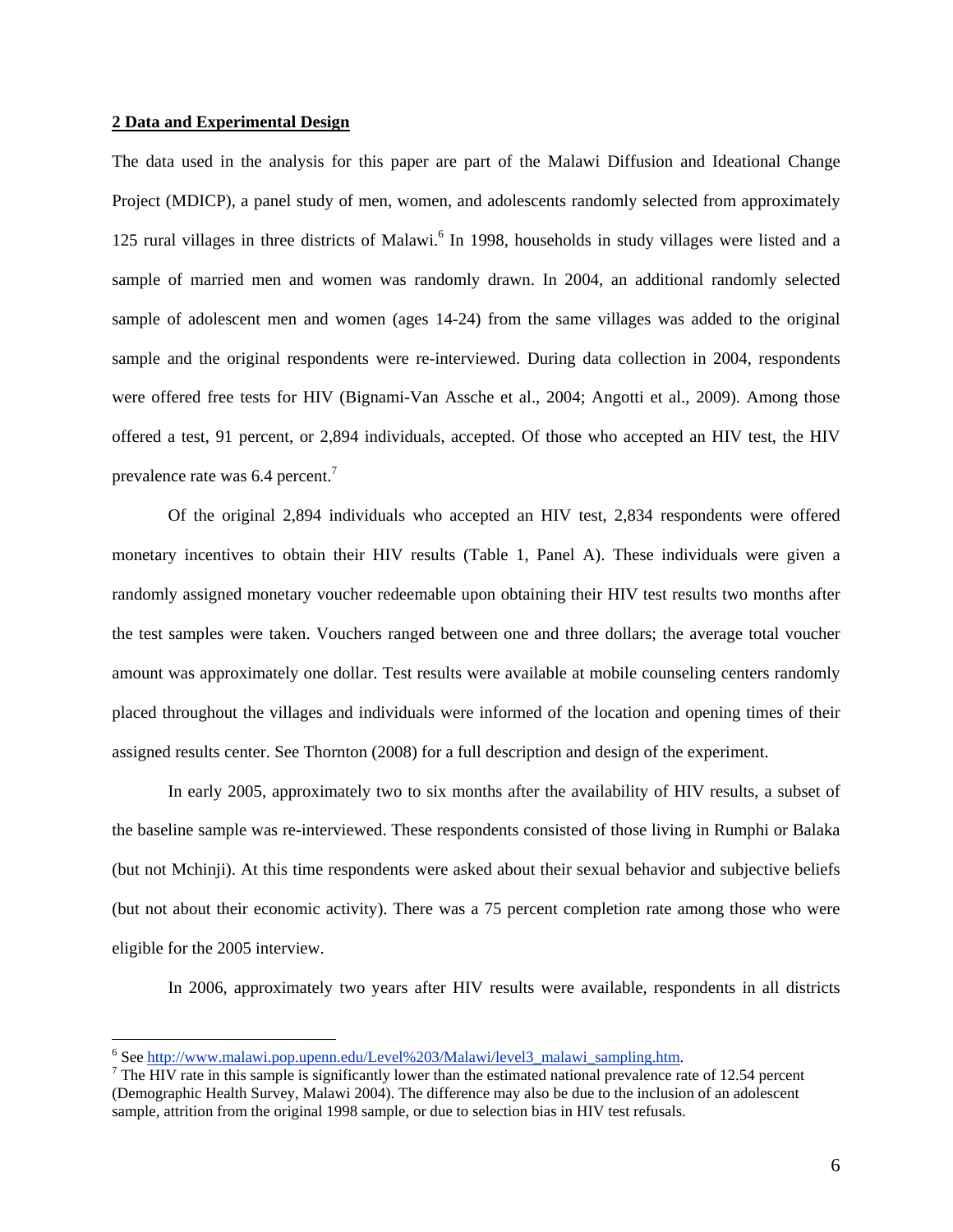were approached for a (second) follow-up interview. Of those enrolled in the incentives program, 2,089 respondents (74 percent), were re-interviewed in 2006.

 The analytic sample for the paper consists of all respondents who were offered incentives to obtain their HIV results in 2004, who had complete baseline covariates (e.g., age, income, years of education, marital status), and were re-interviewed in 2006. In all, 1,813 individuals are analyzed in this paper (Table 1, Panel A). The extent that selective sample attrition occurred across survey waves (e.g., men and HIV-positive individuals are less likely to be interviewed in 2006) may threaten external validity because these individuals may no longer be represented in the sample. However, in terms of internal validity, to measure the effect of learning HIV results the analysis utilizes the randomized incentives and distance from results centers as instrumental variables. In this case, it is important to examine the rates of attrition across the set of instruments for internal validity. Among HIV-negatives, attrition is not correlated with the randomized incentives or distance to the HIV results center (Appendix A, Column 6). Among HIV-positives we can (marginally) reject that the set of instruments used in the econometric analysis are jointly equal to zero (Appendix A, Column 1). This may be simply random error – in part related to the fact the sample size of HIV-positives is relatively small. In a pooled sample containing both HIV-positives and HIV-negatives, we again can reject that the instruments are jointly equal to zero when predicting attrition, however, this is mainly driven by the interaction of HIV-positive and receiving any incentive (Appendix D, Column 1). Appendix A also examines the type of individuals who were more likely to attrit and how these characteristics interact with the set of instruments. Among HIV-negatives we cannot reject the test that the instruments and interactions are jointly equal to zero (Columns 7-10). Because of the small sample of HIV-positives which provide imprecise measurements and large standard errors, and the potential differential attrition, the analysis and interpretation focuses mainly on the results among the HIV-negatives. Readers should interpret the results among HIV positives with caution. Some of the analysis relies on data from the 2005 follow-up survey. The patterns of attrition in the 2005 survey are similar by random assignment (results not shown).

Table 1 Panel B presents summary statistics for the analytic sample: 41 percent are male, with an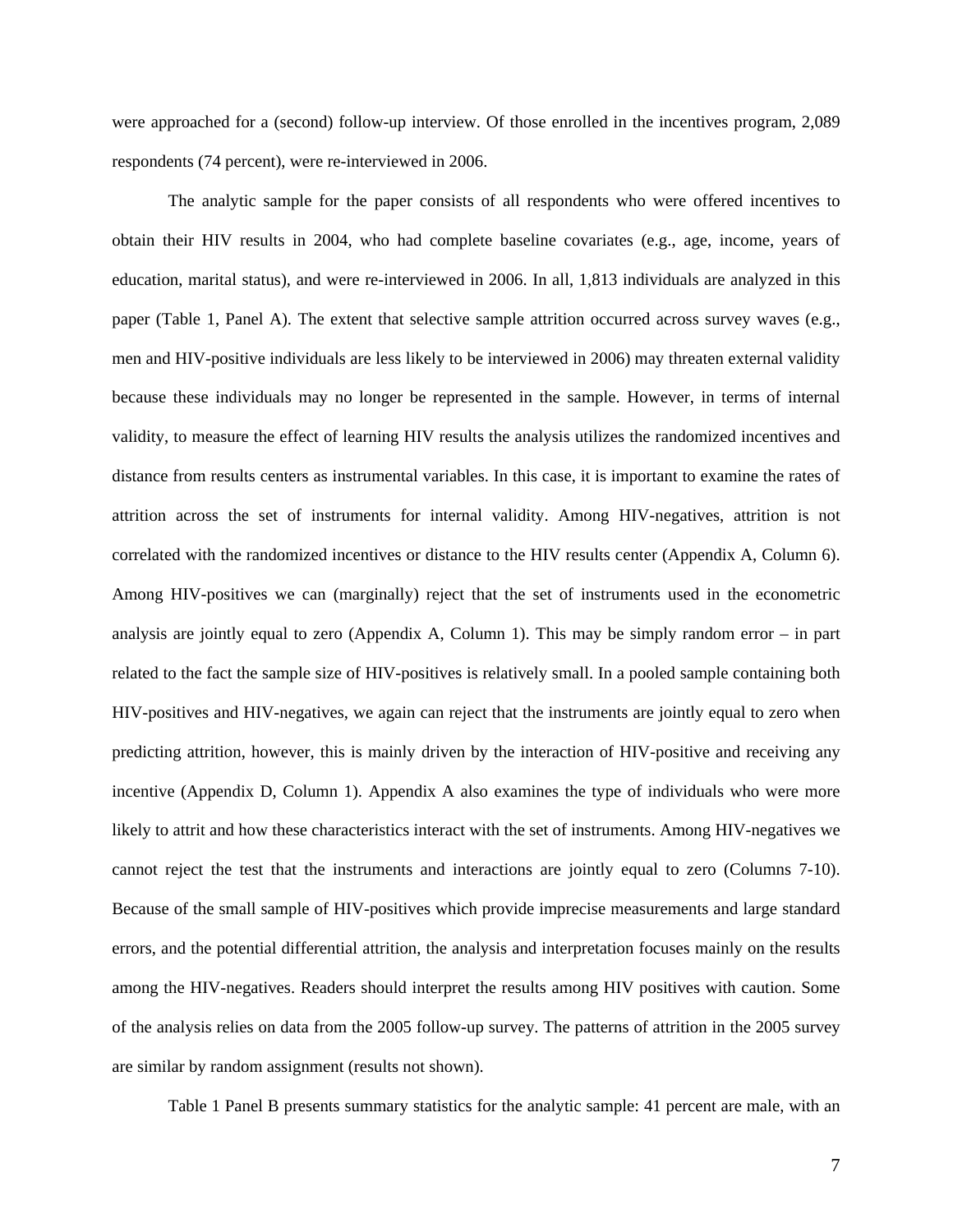average age of 35, and 4.7 children. Respondents had completed, on average, just over 4.9 years of school in 2004. The majority of the respondents, indeed most individuals living in rural Malawi, are subsistence farmers and respondents are quite poor. Out of a variety of expenditure categories, respondents reported an average of 33 dollars worth of household and individual expenditures in the previous 3 months with a median of ten dollars.<sup>8</sup> The largest expenses were farm-related expenses and expenses for children (including school-fees, clothes, and medicine). There were 79 individuals (4 percent) in the sample, who were HIV-positive in 2004 and who are in the analytic sample. This small sample size is one limitation for the analysis when we measure the effects of learning HIV results among this population. Nineteen percent of the sample reported having a prior HIV test at baseline.

 In terms of the incentives and distance variables, almost 80 percent of the respondents received any incentive to learn HIV results, with the average amount worth approximately one dollar (Table 1, Panel B). On average, respondents needed to walk approximately 2 kilometers to reach the mobile HIV results center.

#### **3 Empirical Strategy**

 $\overline{a}$ 

In retrospective studies, the decision to learn HIV results is likely correlated with other behaviors, perceptions of risk, or other individual characteristics, leading to a biased estimate of cross-sectional analyses of the impact of learning HIV results. To estimate the causal effects of learning HIV status in 2004 on beliefs and economic outcomes, I use the fact that the experiment randomly assigned the benefits and costs of learning HIV results to each individual who agreed to be tested. I estimate the following specification, separately among HIV-positives and HIV-negatives:

(1)  $Y_{ii} = \alpha + \beta_1 G \text{ot} Results_{ii} + X'_{ii} \mu + \varepsilon_{ii}$ 

 $8$  These categories included: clothes or medical expenses for themselves, expenses on children (including clothes, medical expenses, and school fees), farm expenses (including seeds, fertilizer, labor, new tools or inputs), and expenses on funerals.

 $9 \text{ Another possible specification would be to conduct the analysis by estimating how differences between baseline.}$ and follow-up are affected by learning HIV results. Unfortunately many of the economic variables (such as savings) were not asked at baseline. The results using differences with other variables such savings, expenditures, or work do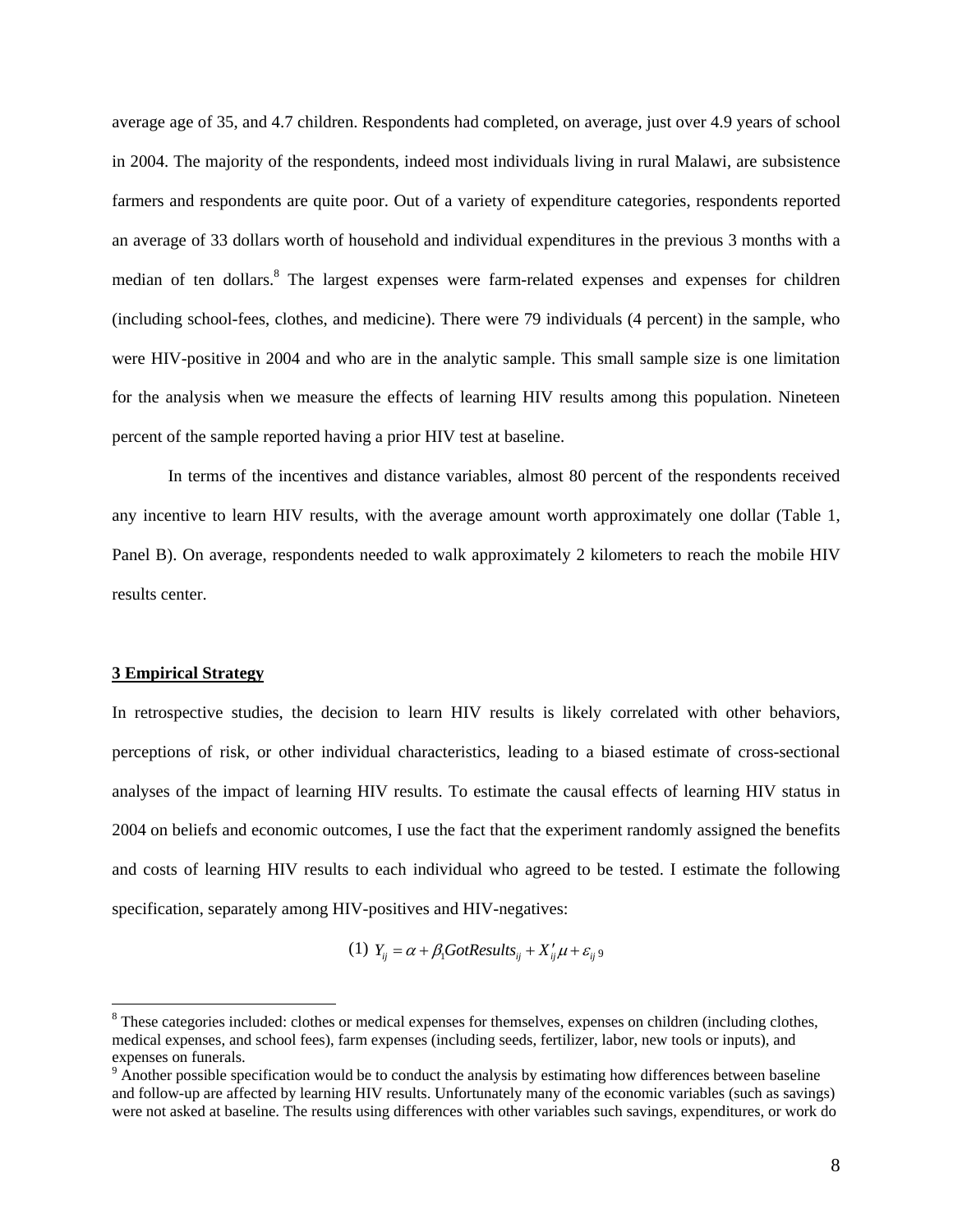*Y* indicates some economic behavior or outcome measured in 2006 for person *i* in village *j* . *"GotResults"* indicates an individual went to the VCT center and obtained HIV results in 2004. "*X"* is a vector including indicators of gender, age, age-squared, if the respondent was married, years of completed education in 2004, log 2004 expenditures, as well as district fixed effects. Standard errors are clustered by village. In the case of both binary and continuous outcome variables, the IV regressions are modeled as linear (Angrist 2001).

In equation (1), the coefficient on *"GotResults"* represents the effect of an individual learning his or her HIV results in 2004, separately analyzed for HIV-positives or HIV-negatives. Omitted variables that affect whether an individual obtained HIV results are likely to bias the coefficients on "*GotResults*", although the direction of this bias is ambiguous. For example, HIV-negative individuals who are more conscientious about their future may be more likely to go to the HIV results center to learn their results and also be the type of person who would save more for the future upon learning they were HIV-negative, leading to an upward bias. On the other hand, individuals with a higher income may have higher opportunity costs of time and thus be less likely to go to the VCT center to learn their HIV results. This would imply that individuals choosing to attend the VCT centers would be less likely to save after learning their HIV results, thus leading to a downward bias.

The baseline data provides some indication of the potential direction of selection. HIV positives were slightly less likely to get their results, although this difference is not statistically significant. Importantly, education, number of assets and log expenditures negatively predict attending the HIV results centers to learn HIV results (not shown). In general, those who are economically better off are less likely to learn their HIV results suggesting that the OLS estimate of the impact of learning HIV results on economic outcomes may be downwardly biased.

To deal with these potential biases, I use the randomized design to instrument for choosing to learn HIV results. In this case, the variable "*GotResults*" is instrumented by exogenously assigned incentives and distance to the assigned VCT center. The first stage is modeled as:

not produce different results than the specification in equation (1) above (not shown).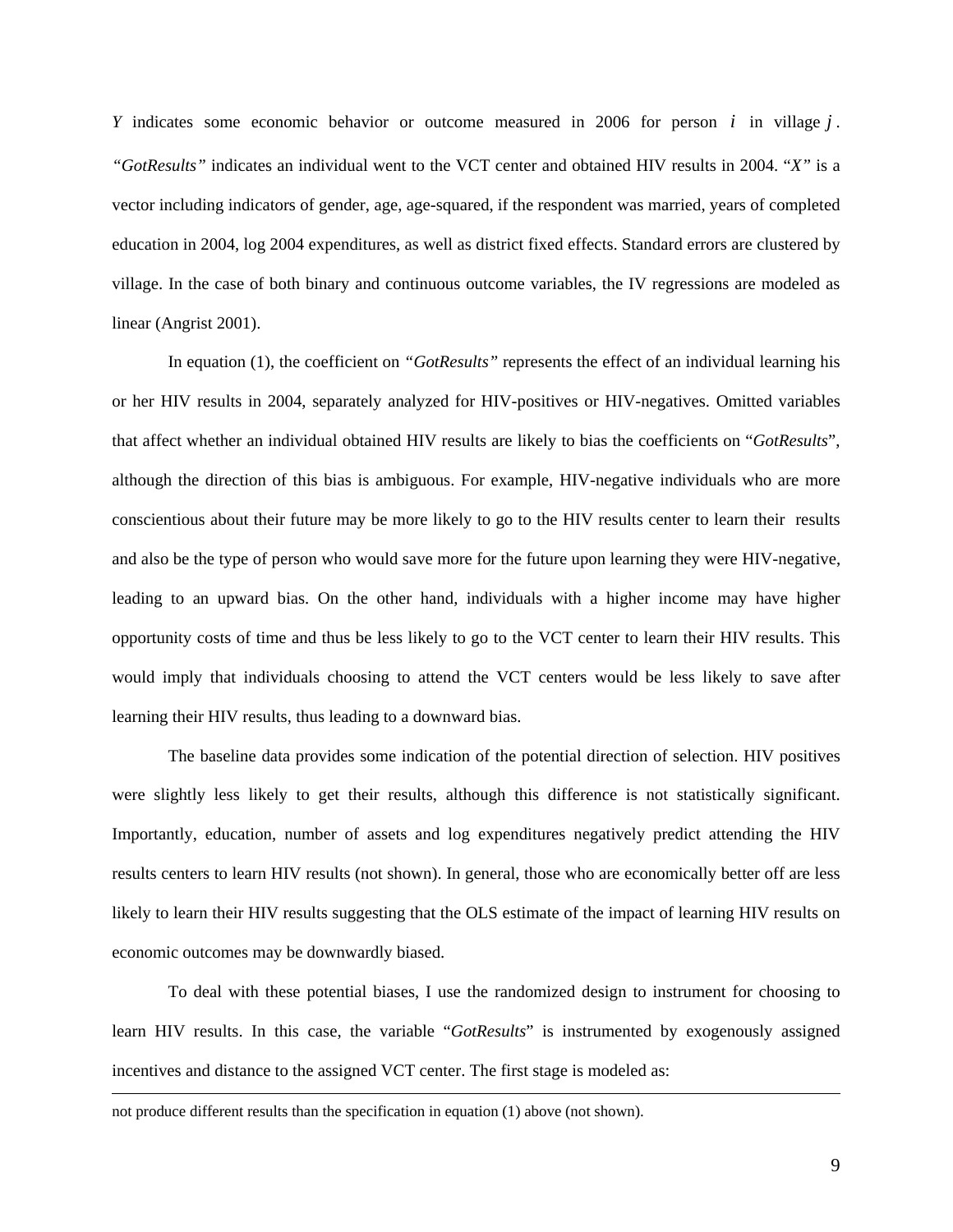# (2) GotResults<sub>ij</sub> =  $\alpha + \beta_1 A n y_{ij} + \beta_2 A m o$ unt<sub>ij</sub> +  $\beta_3 Dist_{ij} + X_{ij} \mu + \varepsilon_{ij}$

where *"Any"* is an indicator for whether an individual received any incentive, *"Amount"* indicates the total amount of the incentive, and *"Dist"* is the distance in kilometers from the randomly assigned HIV results center from an individual's home. The F-statistic for learning HIV results among HIV-positives is 8.6 and among HIV-negatives is 128.11 (Appendix B). Estimates should be interpreted as local average treatment effects (LATE) as the effects are driven by those who respond to the incentives and distance.<sup>10</sup>

 Because of the small sample size of HIV-positives in the analytical sample (79 respondents), in addition to measuring the effects of learning HIV results separately among HIV-negatives and HIVpositives, some specifications are run among a pooled sample of all individuals. Pooled results are presented in the Appendix and are consistent with the separate regressions.<sup>11</sup>However, Because of the small sample size of HIV-positives, differential attrition, and the ability to allow the effects of covariates to be different across HIV status, our preferred specifications are those that estimate effects among HIVnegatives and HIV-positives alone.

 One important consideration is whether the randomization "worked". For almost each baseline variable, regressing that baseline characteristic on incentives and distance variables, separately among HIV-positives and HIV-negatives, there is no significant correlation with incentives or distance (Appendix C). There is a small but significant difference in age by incentive amount among HIVpositives (Panel A, Column 2). However, overall, the randomization appears to be balanced among observables. Balancing statistics for the pooled sample are presented in Appendix D, Columns 4-8, yielding similar results.

 Before turning to the results, it is worthwhile mentioning the outcome variables used in the analysis. First, subjective beliefs were measured in 2004, 2005, and in 2006. During survey interviews in

 $10$  However, it is not likely that the ATE and LATE are very different as the IV and the ITT estimates do not differ greatly in most specification, most of those who were offered incentives were compliers and received their results (86 percent), and there are no significant differences in learning results among those offered and not offered incentives by baseline characteristics.<br><sup>11</sup> These specifications are equivalent to equations (1) and (2) only that I include interactions with an indicator of

HIV status. The F-statistic for learning HIV results is 69.67 and the interaction between learning HIV results and HIV status is 4.16 (Appendix D, Columns 2 and 3).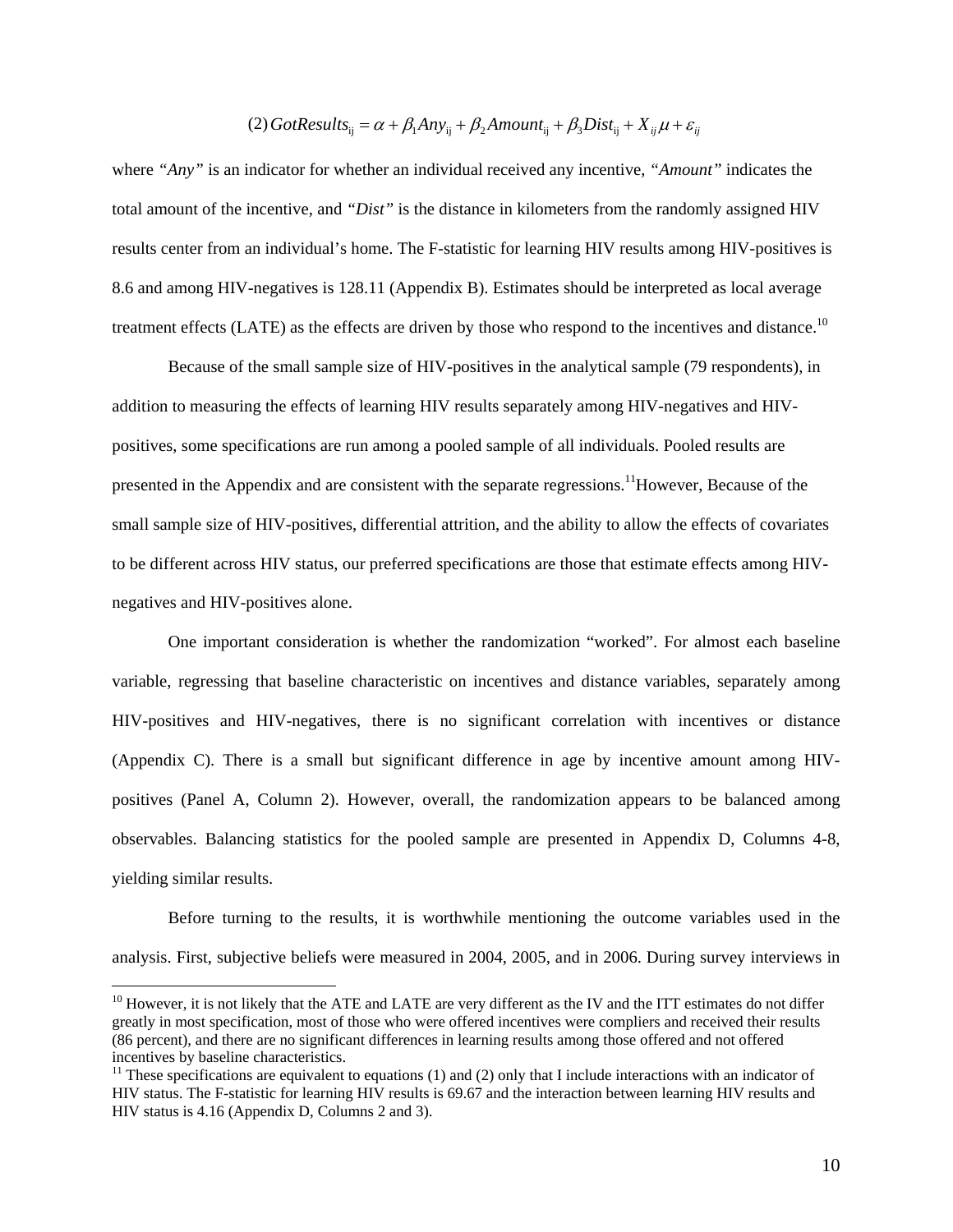2004 and 2006 respondents were asked about their subjective likelihood of HIV infection: "What is the likelihood that you are currently infected with HIV?". Possible answers included "No Likelihood", "Low Likelihood", "Some Likelihood", "High Likelihood", or "Don't Know". In 2005 subjective beliefs were asked slightly differently than in 2004 or 2006. In particular, they were allowed only four categories of responses ("No Likelihood", "Some Likelihood", "High Likelihood", or "Don't Know"), rather than five categories.

 For the analysis on the effects of learning HIV results on subjective beliefs, the responses are coded in several different ways: responses are either coded as a zero-one indicator that the respondent believed there was no likelihood of infection, or as a continuous variable (ranging from zero to 3 in 2005 or from zero to 4 in 2006). Zero in both cases indicates no likelihood of infection. In both cases, it is unclear how to interpret "Don't know" responses. For this reason, the analysis is run first with "Don't know" responses treated as missing and omitted from the analysis, and second in which "Don't know" is imputed as believing there is some likelihood of infection – because they did not say that there was "No likelihood". For additional sensitivity analysis "Don't Know" responses are randomly assigned to other categories with the same probability as the likelihood distribution.

 For the analysis using the zero-one indicator, a linear IV specification of the effects of learning HIV status on belief of HIV infection is estimated as described above. For the analysis using the continuous variable, an IV ordered probit is estimated and the marginal likelihood of believing there is no likelihood of infection is reported.

 In terms of measuring economic output and activities, Respondents were asked about savings, as well as whether or not they had worked in the past six months. In 2006 (but not in 2004), respondents were asked about their annual income by estimating the value of all work done (paid in cash and kind) within the previous year. Expenditures on medicine (for the respondent him or herself), child-related (either on medicine, clothes, or school-fees), and farm related expenses (wages, fertilizer, inputs, or tools) were all asked in 2006. Time use was measured by asking the amount of time spent the day before the interview on a variety of activities. I report productive time (in hours) spent earning cash or doing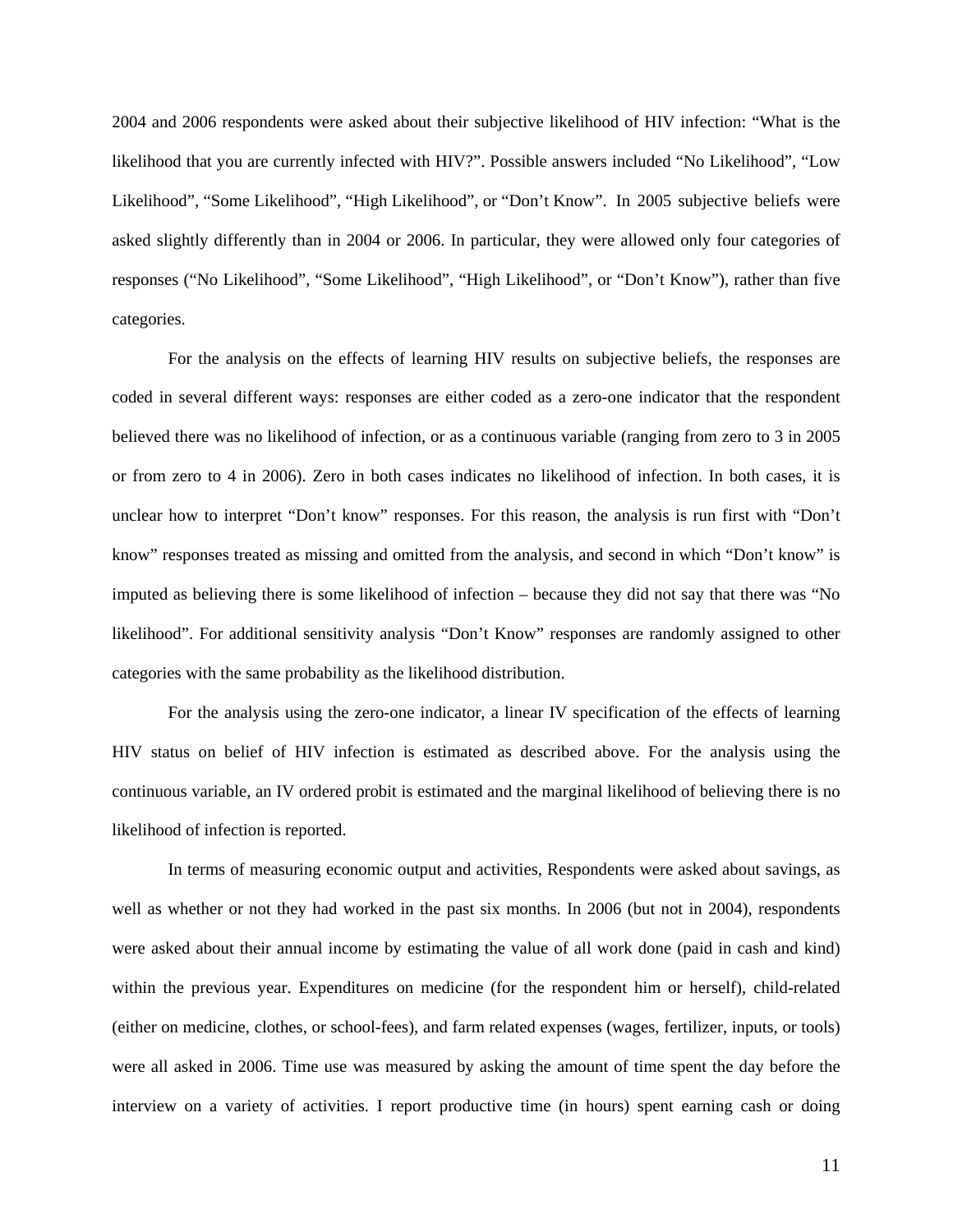agriculture work.

#### **4 Baseline Subjective Beliefs**

Before measuring how learning HIV results affects beliefs of HIV infection, I first present statistics on subjective beliefs at baseline, separately for HIV-negatives and HIV-positives. Table 2, Column 1 presents this for HIV-positives (Panel A) and HIV-negatives (Panel B). Among the HIV-positives almost 37 percent reported that there was no likelihood of infection, while 19 percent said a low likelihood, 10 percent reported some likelihood, 9 percent reported a high likelihood, and 25 percent reported that they did not know. This differs from the self-reports of HIV-negatives of whom 59 percent reported that there was no likelihood of infection, 19 percent reported a low likelihood, 5 percent reported some likelihood, 6 percent reported a high likelihood, and 11 percent reported they did not know. It is worth pointing out that the majority of the HIV-negatives reported fairly accurate beliefs with only 17 percent reporting high likelihood or don't know. This may be a first indication of the scope of possible behavior change after testing HIV-negative. There are significant differences between the overall reports among the HIVnegatives and HIV-positives, especially among those reporting there was no likelihood of infection (a 22 percentage point difference), those reporting there was some likelihood of infection (a 4.9 percentage point difference) and those reporting they did not know (a 14 percentage point difference). Overall, HIVpositives and HIV-negative have different reported subjective beliefs about their likelihood of infection. This is tested further with a chi-square to test the null hypothesis that rows and columns of the 5x2 contingency table are independent.

 I next compare beliefs among those who reported ever having an HIV test at baseline. In 2004, approximately 19 percent reported having had a prior HIV test. Columns 3 and 4 of Table 2 present the percentage of HIV-positives (Panel A) and HIV-negatives (Panel B) reporting beliefs of HIV infection. Column 5 presents the difference between those who had a prior test and those who did not. Among HIVpositives, those with a prior test were almost 23 percentage points less likely to report no likelihood of infection, and 23 percentage points more likely to report a low likelihood of infection; both of these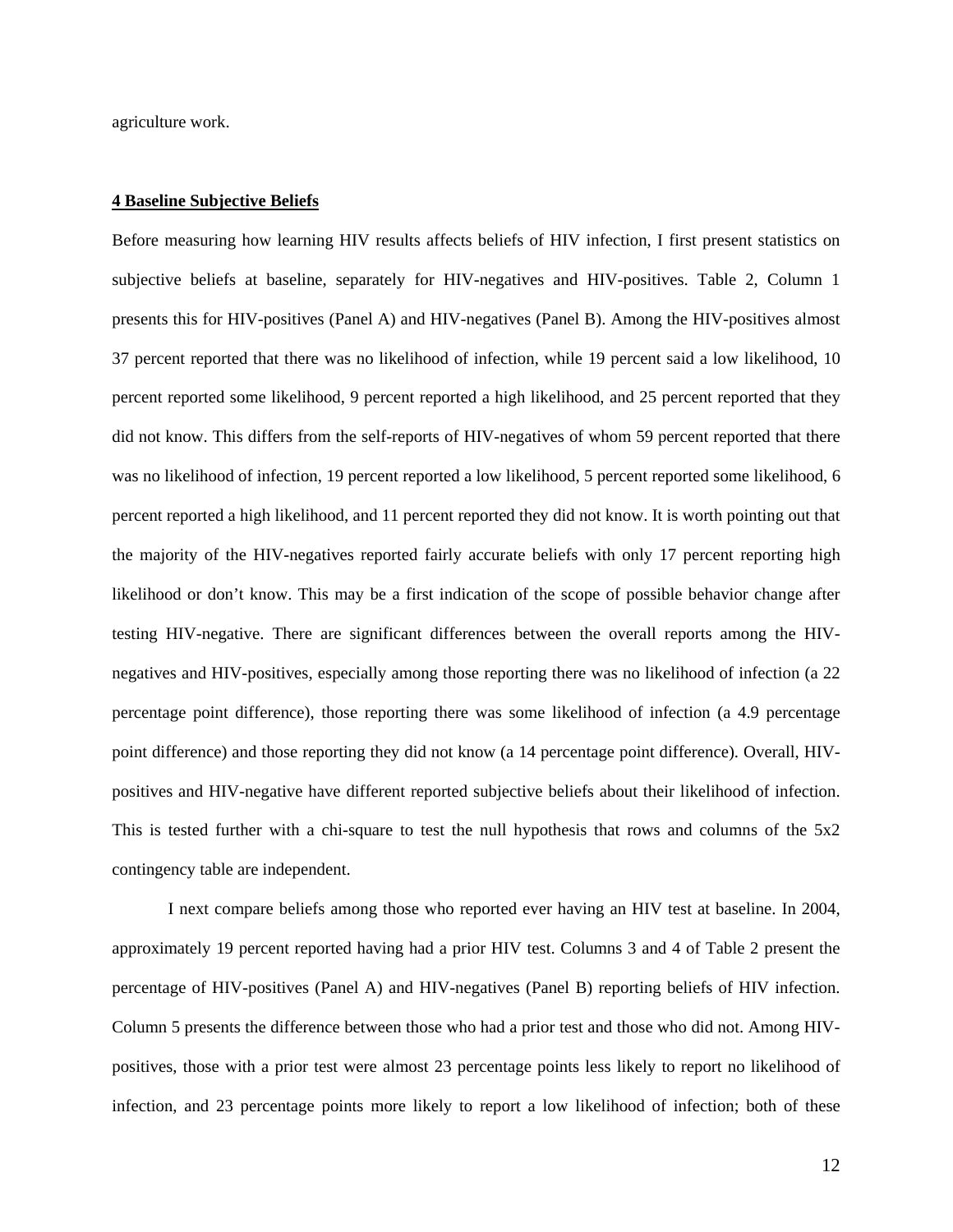differences are statistically significant. Other differences move in the predicted direction with a 12 percentage point increase among those with a prior test reporting a high likelihood of infection, although this difference is not statistically significant. Among those who were HIV-negative, there are some differences between those with a prior test and those without, although the differences are of smaller magnitude. HIV-negatives with a prior test are 7 percentage points more likely to report a low likelihood of infection and 4.5 percentage points less likely to report that they do not know.

These differences suggest that HIV-positives and negatives have different beliefs of infection and that these beliefs are correlated with information associated with HIV testing. The comparison between those who had a prior test and those who did not in Table 2 indicates some differences in beliefs although it is not possible to conclude that this is a causal difference, given that prior testing at the baseline is endogenous and other omitted variables may bias beliefs in one direction or another.

 Before turning to measuring the causal effect of learning HIV results on beliefs with an IV regression as specified above, it is useful to simply compare average reported baseline beliefs between those who were offered a financial incentive and those who were not. For the most part, there are no differences across baseline beliefs between those who were offered an incentive and those who were not, except for a small – yet statistically significant – difference among HIV-negatives reporting that there was a low likelihood of infection. This gives further evidence of the credibility of the randomization at baseline.

#### **5 Effects of Learning HIV Results on Subjective Beliefs**

I next turn to measuring the causal effects of learning HIV results in 2004 on subsequent beliefs of HIV infection. Figures 1a and 1b present respondents average subjective beliefs of infection in 2005 among HIV-positives and HIV-negatives. The lighter shaded bars represent those who were offered a positive valued incentive to learn their HIV results while the darker shaded bars represent those who did not receive an incentive to learn their HIV results. Notice first that there are some important differences among both HIV-positives and HIV-negatives in reported likelihood of HIV infection between those who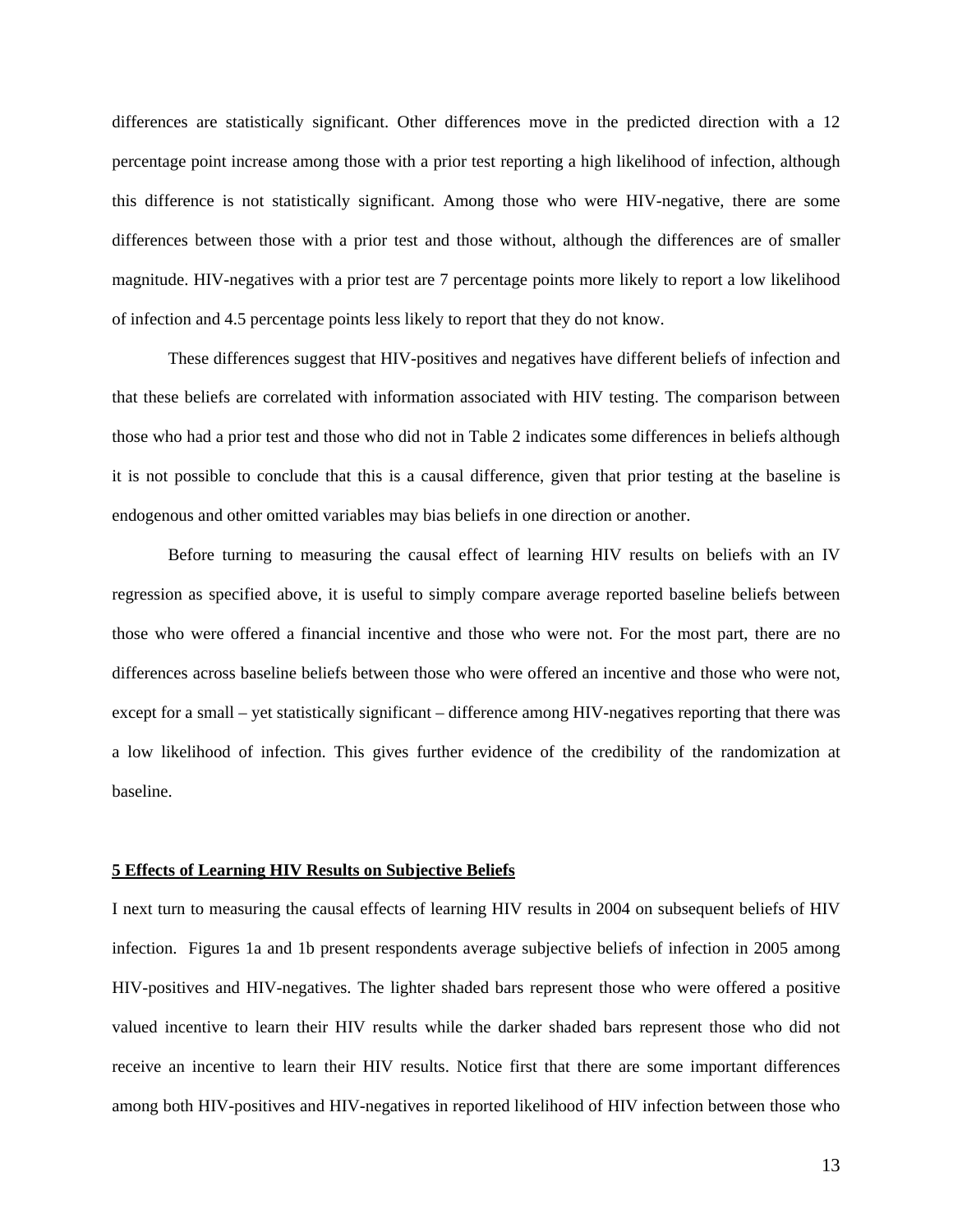were offered and who were not offered a financial incentive. Among HIV-positives, those who were offered a financial incentive are less likely to report having "No Likelihood" of infection, with an increase in those reporting "Some Likelihood" or "High Likelihood". Among HIV-negatives, among those who were offered an incentive there is an increase in reporting "No Likelihood" of infection, and decrease in reporting "Don't Know".

Figures 2a and 2b present the analogous figures for answers on subjective likelihood of infection in 2006 (2 years after results were available) among the same sample of individuals who were also interviewed in 2005. Thus the sample between Figures 1 and Figures 2 are equivalent only that approximately 1.5 to 2 years have passed. Among HIV-positives, there is both an increase in those reporting a "High Likelihood" as well as an unexpected increase in reporting "No Likelihood" of HIV infection among those who were offered a financial incentive to learn their results. It could be that some HIV-positives are in denial of their results, or that they mistrust them. It could also be that they do not want to report to interviewers, with the concern that this would reveal their true status. Among the HIVnegatives, while there was a short term difference in reported changes in subjective likelihood of infection (Figure 1), this disappears after 2 years.

To estimate the causal effect of learning HIV results on subjective beliefs, I next turn to IV regressions presented in Table 3. For each survey – either the 2005 follow-up that was conducted 2 to six months after the opportunity to learn HIV results, or the 2006 follow-up conducted approximately 2 years after the opportunity to learn HIV results – I present the effect of learning HIV results on subjective beliefs. Recall that subjective beliefs are either coded as a zero-one indicator of believing there is no likelihood of HIV infection or as a continuous variable with zero indicating no belief of HIV infection. For each outcome variable, "Don't know" responses are either coded as missing and omitted from the analysis, or coded as believing there is some likelihood of HIV infection. For the continuous measure, I estimate an IV ordered probit and present the marginal likelihood of reporting there is no likelihood of infection. Note that these estimates are local average treatment effects among those who were affected by the incentives or distance to learn their HIV results.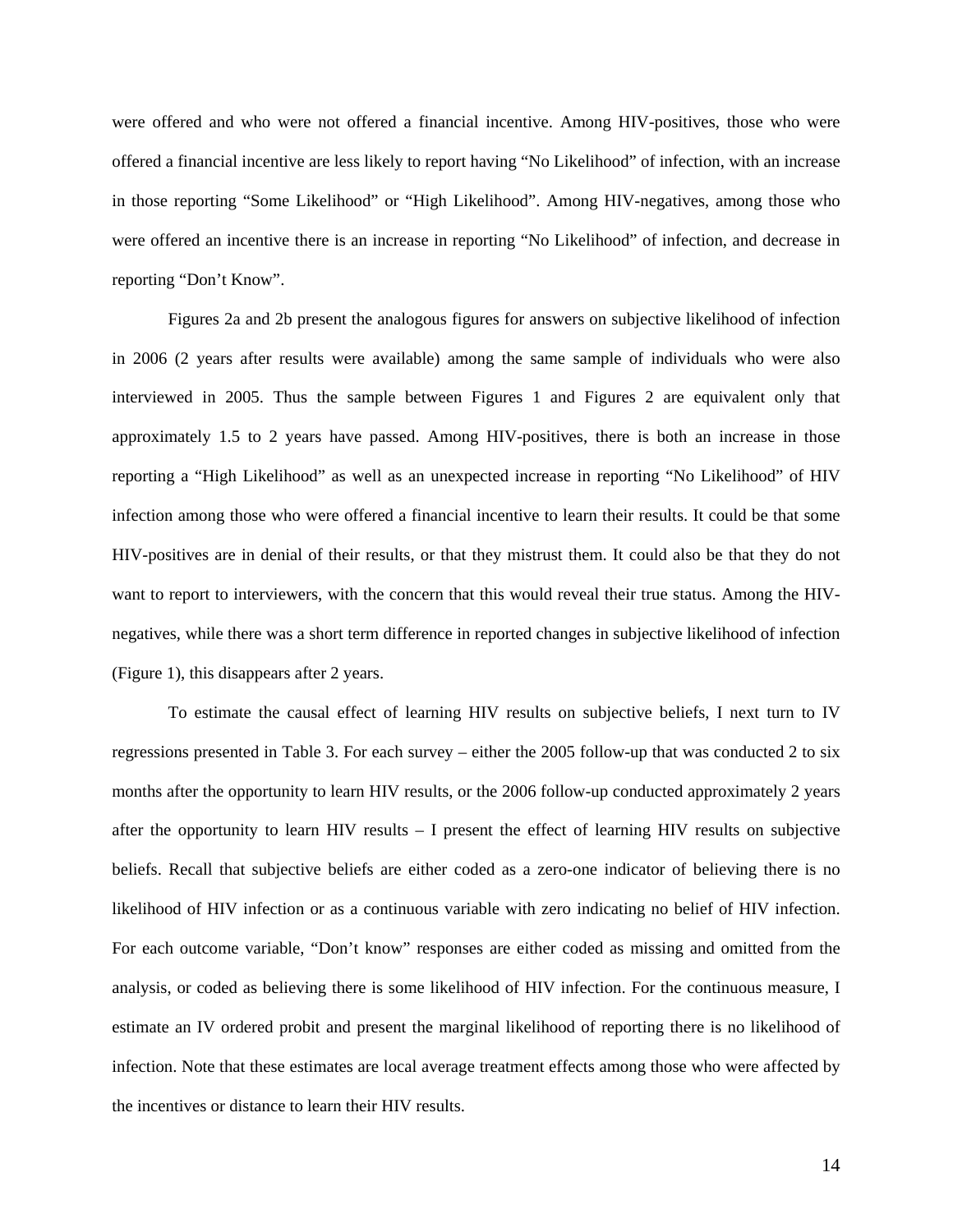Columns 1-4 presents the effect of learning HIV results in 2005, 2 to six months after the opportunity of learning HIV results in 2004. Recall that this survey was only conducted on a subset of the original baseline and thus the sample size is smaller than the full analytical sample. Among HIV positives (Panel A), there is a negative coefficient on learning HIV results across all four specifications, although the coefficient is not statistically significant. It is important to note that there are only 35-45 observations in these specifications and thus the estimates are fairly imprecisely measured. While these results are each suggestive and consistent, the confidence intervals are wide.

Among the HIV negatives, there is a positive coefficient on learning HIV results, although not when the "Don't Know" responses are coded as missing. Thus, similar to the results from Table 2, Columns 3-5, comparing HIV negatives who had a prior HIV test with those who did not, much of the difference is driven by reducing uncertainty as revealed by Don't Know responses.

Because of the potential sensitivity of the results driven by how "Don't Know" responses are treated, for additional robustness checks I assign "Don't Know" responses randomly to other response with the same probability as the original likelihood distribution without the "Don't Know" responses. For example, in 2005, the distribution of beliefs consist of 89.83 percent who say there is no likelihood of infection, 8.77 percent who say there is low likelihood of infection and 1.41 percent who say there is a high likelihood of infection. I randomly assign those who reported "Don't Know" (174 respondents) to those categories with equal likelihood as the distribution. I then rerun the analysis with "Don't Know" responses imputed in this way. Among HIV-positives, the linear IV coefficient on learning HIV results is -0.425 (se 0.240, p-value 0.09; result not shown). Among the HIV-negatives, the linear IV coefficient on learning HIV results is 0.54 (se 0.048; p-value 0.27; result not shown).

Columns 5 to 8 present the results for 2006 follow-up beliefs among the analogous sample as in Columns 1-4 – those who were also interviewed in 2005. Here, there are two striking findings. First, among the HIV-positives learning their results we see fairly large positive coefficients. That is to say, it appears that HIV-positives who learned their results believe they are *less likely* to be infected. However, the standard errors are large and when we examine the IV ordered probit, we find that the coefficient is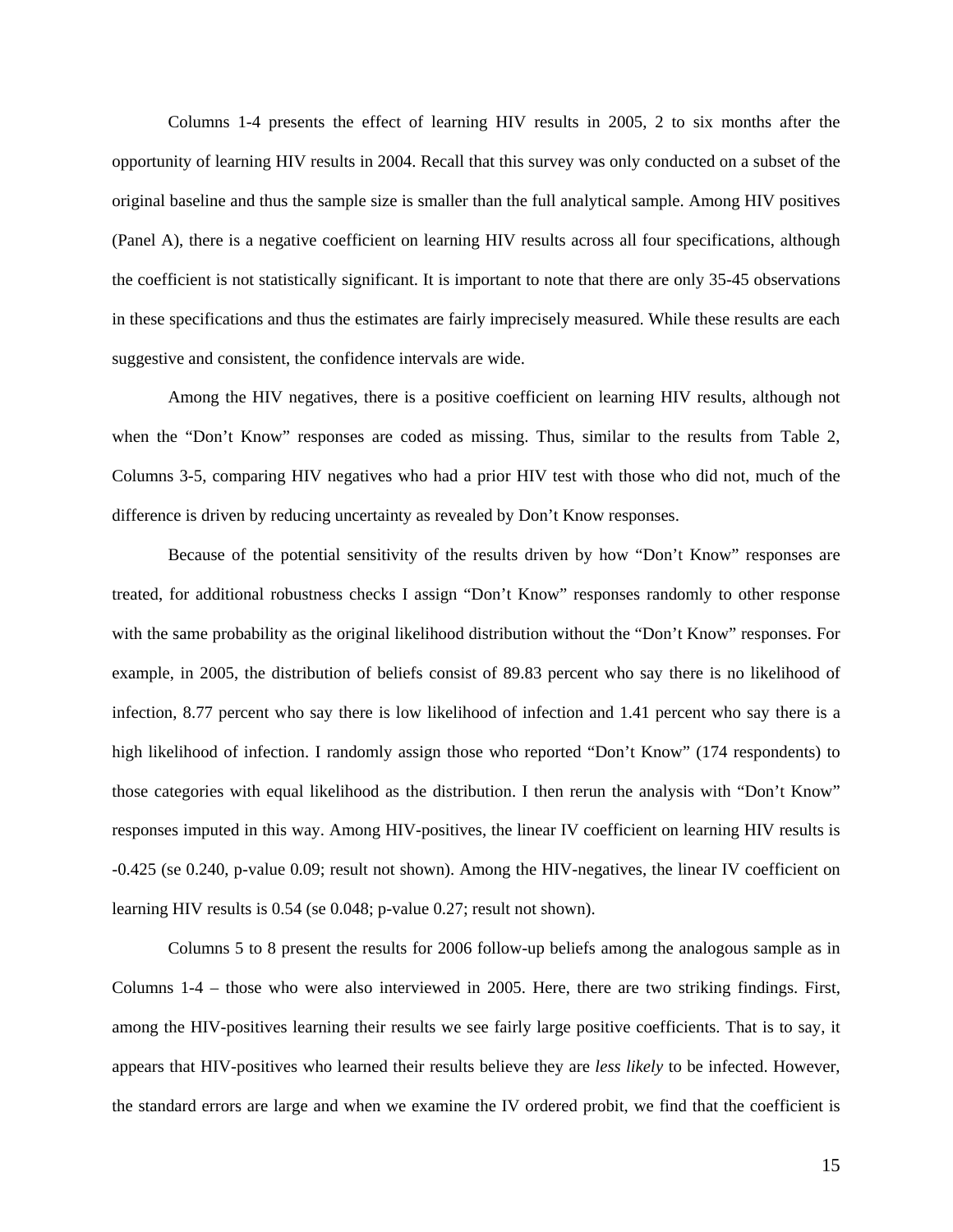close to zero and not statistically significant. There are no cases of HIV-positives who report "Don't know" in the 2006 survey. It may be that if HIV positives are still alive after 2 years they may incorrectly believe that they are less likely to be infected or believe that they received the wrong diagnosis.<sup>12</sup>

Among the HIV-negatives, the results indicate no significant impact of learning HIV results on subjective beliefs. Because these individuals have remained sexually active they have faced risk of HIV infection; thus it is perfectly rational that HIV test results two years prior are not informative to current HIV status.<sup>13</sup>

Turning to the results in 2006 among the full sample of respondents, we find similar results among the HIV-positives but a negative and statistically significant coefficient on learning HIV-negative results (Columns 9-12). Driving this result are those who were not interviewed during the 2005 survey – respondents living in Mchinji District, and in particular women living in this district. The IV coefficient analogous to Column 9 restricted to those living in Mchinji is -0.428 (standard error 0.140; p-value 0.004); among women it is -0.642 (standard error 0.233) and men it is -0.168 (standard error 0.216). These results suggest that in this district learning HIV results increased the likelihood in believing there is a chance of infection. No other subgroups constructed with baseline demographic variables yielded these results.

To understand what might be different about this district, first note that there were no significant differences among baseline demographic variables (other than ethnicity) among those living in Mchinji, as compared to districts (results not shown). Second, note that the IV and OLS results yield very different estimates among this sample. Among Mchinji women who were HIV-negative, the OLS estimate among is -0.021 (standard error 0.075; results not shown) as compared to the IV estimate of -0.642. The main driver of the differences in the OLS and IV estimates comes from systematic differences in beliefs correlated to the treatment among these women. In particular, we gain insight in comparing beliefs among

 $12$  This has also been found anecdotally in another sample of adolescent girls tested for HIV. Among girls who tested positive for HIV, several months later 39% said that there was zero chance that they were infected (Ozler, 2012).<br><sup>13</sup> Kohler and Delevande (forthcoming) also find that HIV testing in 2004 decreased condom use among marrie

respondents in HIV-negative couples; learning both partners' statuses increased condom use.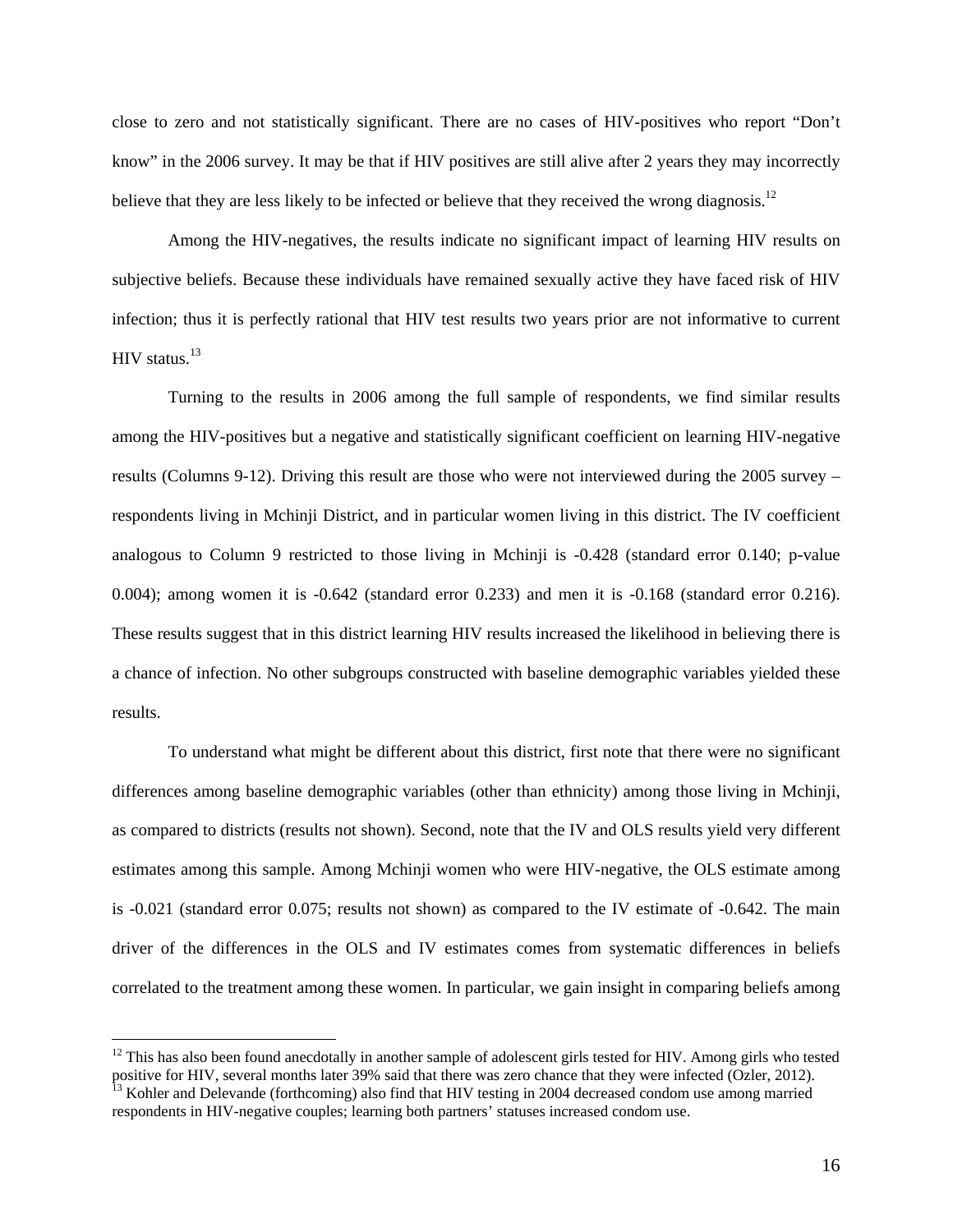those who did not learn their HIV-negative results. Among Mchinji women who did not learn their results and were not offered an incentive (20 women), 85 percent believed there was no likelihood of infection whereas among those who were offered a positive incentive (28 women), only 57 percent believed there was no likelihood of infection. This is a distinctly different pattern from the sample in Columns 5-8. Among those who did not learn their HIV-negative results and who were not offered an incentive 69 percent believed there was no likelihood of infection, which is the same levels of beliefs of those who were offered a positive incentive. It is unclear as to why exactly this occurred in the data among this group of women – baseline beliefs do not follow this pattern (not shown) and these results are similar among the pooled sample of HIV-positives and HIV-negatives (Appendix E). The result among this sample of women should not be generalized across the entire sample and what remains is that learning HIV-negative results has little impact on subjective beliefs after two year.

#### **6 Effects of Learning HIV Results on Economic Outcomes**

In all, the data indicates very little persistent effect of learning HIV-negative results on subjective beliefs of infection. Because of this, it is unlikely that learning HIV results would have a long term effect on economic behaviors or outcomes, however, it is worth verifying if there are any effects. Table 4 presents the IV estimates of the impact of learning HIV results on economic outcomes and behavior; specifically savings, earnings, log expenditures, and hours worked in 2006.

I first present the results among HIV-positive with the strong caution regarding interpretation of results. There are only 79 HIV-positives in this sample and we found evidence of differential attrition from the baseline. These results should be seen as suggestive at most. Among HIV-positives, almost all of the point estimates on economic behaviors are negative, although none are statistically significant. The point estimate on "*GotResults*" is large and negative for savings (-0.228) and log savings (-1.039) (Panel A, Columns 1-2). We gain some statistical precision in the pooled sample of HIV-positives and HIVnegatives (Appendix F, Columns 1-4). In these specifications, we can reject the joint test that "Got Result" + "Got Results \* HIV-Positive" is equal to zero indicating that among those HIV-positives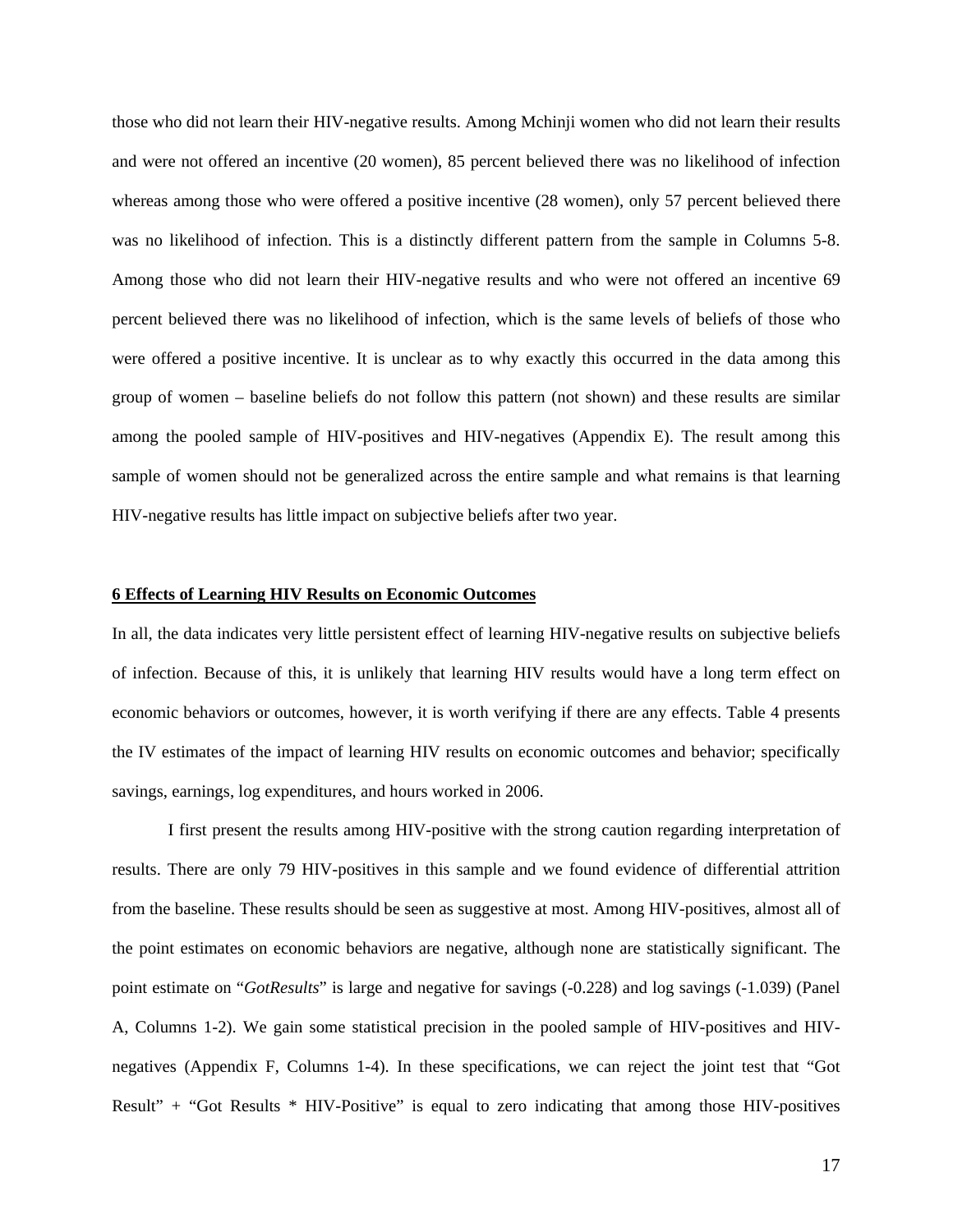affected by the instrument, those who learn their results are significantly less likely to save, and save less overall, consistent in part with a lifecycle model of investment and savings. However, these interpretations should be taken with caution with only 79 HIV-positive observations, and the degree of differential attrition discussed above.<sup>14</sup>

Similarly, coefficients on working for income in the past six months or log income are also negative and not statistically significant (Panel A, Columns 3 and 4). There are no statistically significant differences in log expenditures on medicine for self, expenses for children, farm expenses, or on hours worked between HIV-positives who know their status and those who do not (Columns 5-9). The pooled results yield consistently insignificant results (Appendix F, Columns 3-9).

Panel B of Table 4 presents the results for the HIV-negatives. Here both the coefficients and the standard errors are much smaller and with more precise point-estimates. In all, most of the coefficients on the impact of learning HIV-negative results are small and near zero and I am unable to reject that the effects are equal to zero. However, HIV-negatives who obtained their results spent approximately 0.64 hours more per day on wage work. This does not appear to be driven by outliers and is robust to a logged specification (results not shown). However, this did not result in additional likelihood of working in the past six months, nor in overall reported log income. The results are consistent in the pooled sample (Appendix F). In addition, there were no significant effects of learning HIV results on reported planned future investments (results not shown).<sup>15</sup>

Although I find no significant effects of learning HIV-negative results, there may in fact be small to moderate effects that I am under-powered to detect. In the case of having any savings, I can rule out

<sup>&</sup>lt;sup>14</sup> An earlier working version of this paper reports significant effects on savings among HIV positives learning their results. In certain specifications, the point estimate on learning HIV results is statistically significant although this is not robust to various specifications. Because of the smaller number of HIV-positives in the sample, the results are highly dependent on the particular covariates included and are not robust to various specifications. While the negative point estimate is in the same direction supporting a negative effect on receiving an HIV-positive diagnosis, readers should take caution on drawing too broad of conclusions from this estimate.

<sup>&</sup>lt;sup>15</sup> Respondents in 2006 were asked if they were planning on engaging in a variety of investment behaviors in the upcoming two years. They were asked about making large repairs, starting a business, opening a bank account, purchasing land, sending a child or grandchild to secondary school or university, or saving money. Respondents could answer "yes" or "no" to these questions and these are used as indicators of future investment intentions. While there was a great deal of variation across individuals, reported intentions did not vary systematically across HIV status, or across those who learned their HIV status.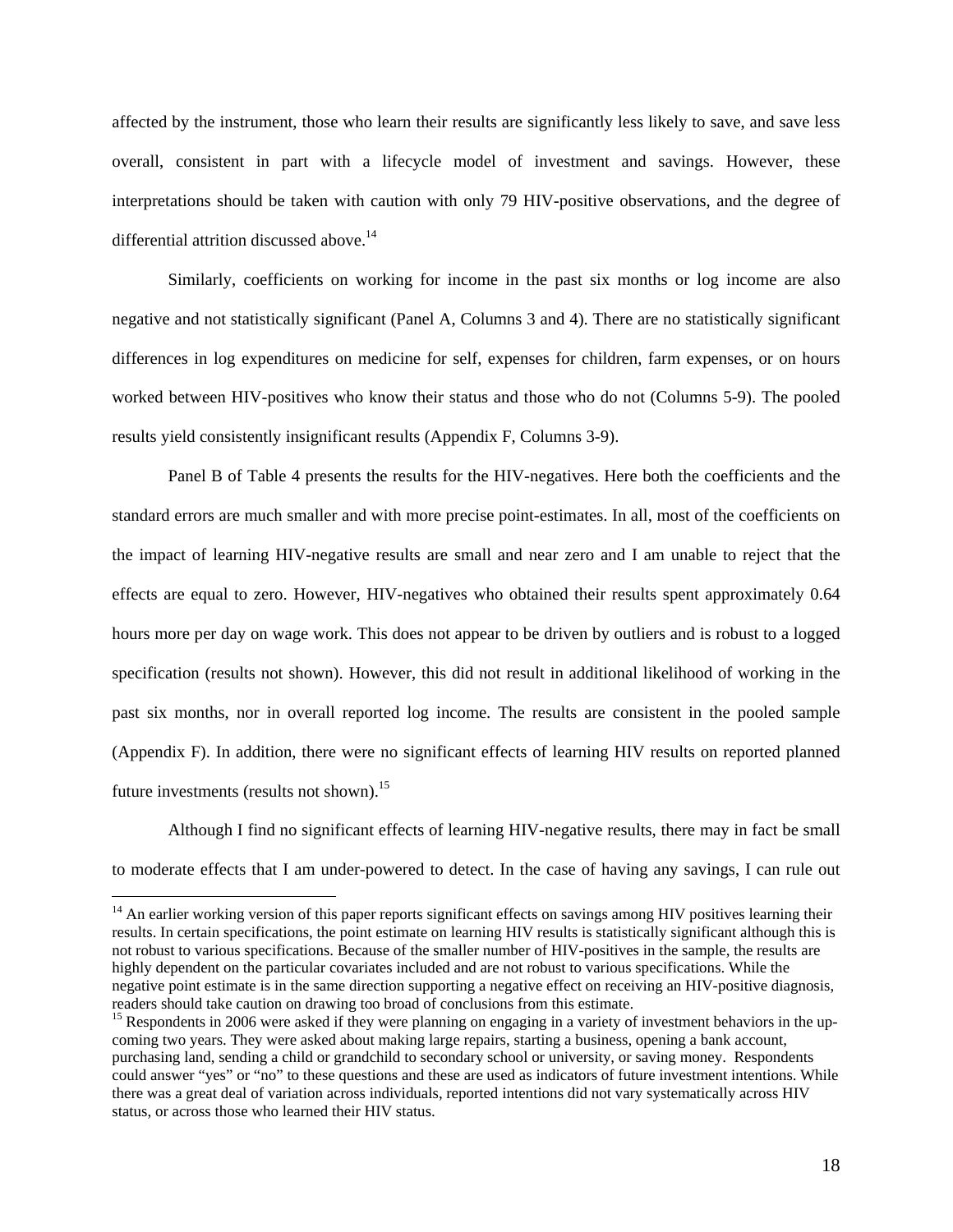positive effects larger 0.10 and negative effects larger than -0.06 (at 0.90 level). In Table 4, Panel B, for each of the estimated effects of learning HIV-negative results on economic behavior, I present the minimum detectable effect size for the given outcome. I can only rule out effects on economic outcomes larger than the presented minimum effect sizes.

Overall, using various measures of economic behavior and outcomes, there are few large or statistically significant effects of learning HIV results in 2004 on economic outcomes in 2006. The fact that learning HIV results did not have a persistent effect on subjective beliefs of infection may be the leading reason for no significant effect on economic outcomes. However, there are several other potential reasons that could lead to differential responses, or a lack of a response, of learning HIV results.

First, according to lifetime models of consumption, the biggest effects of receiving an HIVpositive or HIV-negative diagnosis may be among those who are younger. By grouping all ages of respondents together, we may miss out on some of the largest potential effects on economic behavior among those who are young. Second, if individuals are altruistic towards their children, there may be differential responses to HIV testing among those with and without children. Third, theoretically, receiving an HIV diagnosis (either negative or positive) may only affect subsequent behavior if individuals learn new information, changing their subjective probability of infection. This is violated if an individual's posterior belief of infection is equal to her prior. For example, if an individual had perfect knowledge of her status (either through prior testing or through inference from previous sexual behavior), there would be no additional information from the diagnosis.<sup>16</sup>

To estimate differential effects of learning HIV results I interact baseline variables (e.g., age of the respondent, number of children, prior belief of infection, and whether an individual had a prior HIV test) with learning HIV results and re-estimate the IV causal effects on posterior beliefs (as in Table 3),

<sup>&</sup>lt;sup>16</sup> Using data from unmarried respondents interviewed and tested in San Francisco during 1988 and 1989, Boozer and Philipson (2000) find that those with different prior beliefs of infection had asymmetric behavior after learning their HIV status: those who thought they were at risk and were diagnosed HIV-negative increased sexual contact by 20 percent; those who thought they were not at risk but were diagnosed HIV-positive, decreased sexual contact by 50 percent. This is also addressed in de Paula et al., (2010). Alternatively, there may be confirmation bias in which those who have the correct beliefs are the ones to change their behavior after learning new information and this may be related to the type of information learned (Eil and Rao, 2011).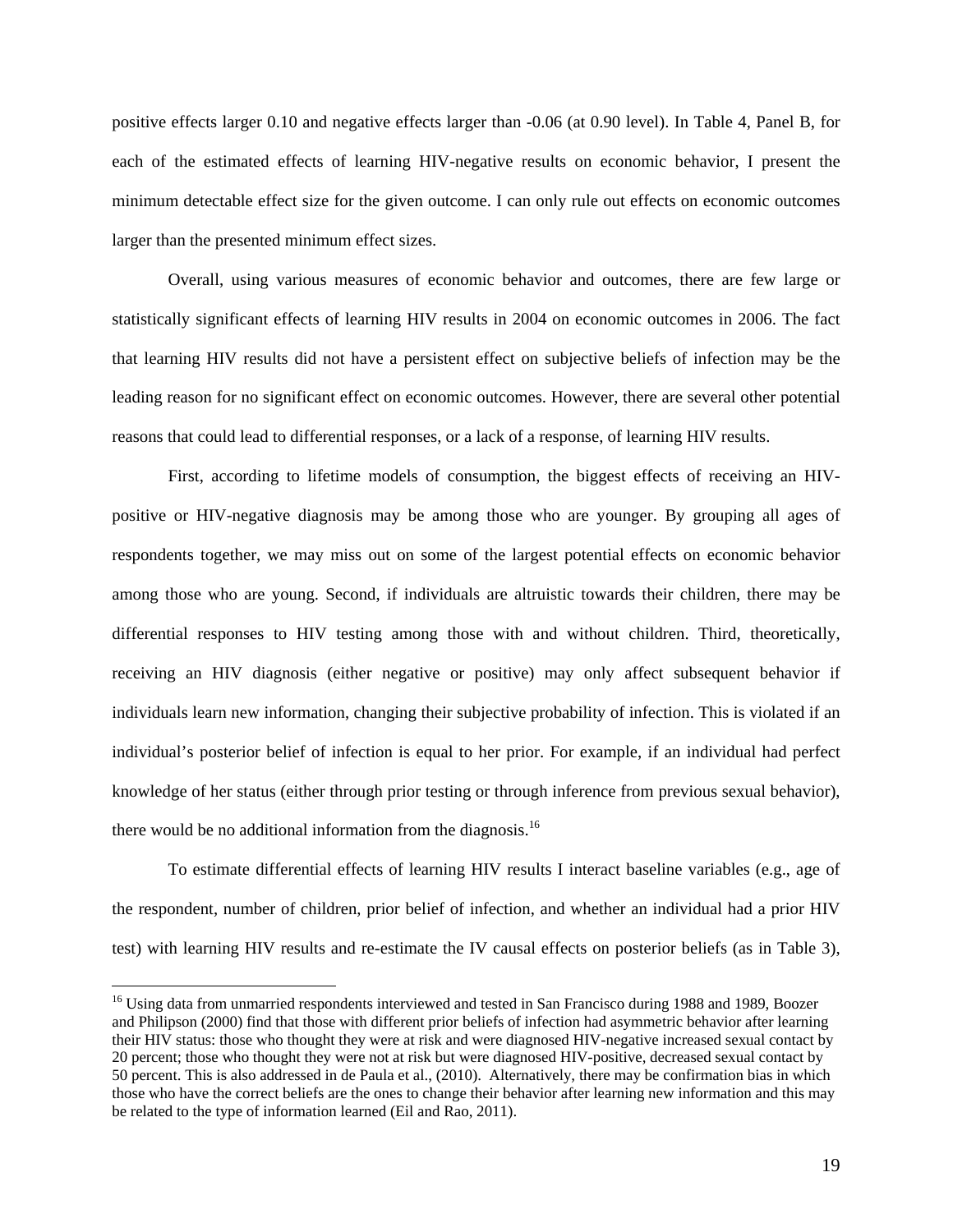and economic outcomes (as in Table 4). In general, there are no significant heterogeneous treatment effects of learning HIV results among these different groups (results not shown).

### **7 Conclusion**

This paper uses an experiment that randomly assigned individuals monetary incentives to learn their HIV results after being tested and randomly assigned the location of the HIV results centers to estimate the causal impact of learning HIV-positive and negative results on economic behavior. One of the striking findings of the paper is that while there appears to be some short term effects of learning results on subjective beliefs (after 2 to six months), these results do not persist after 2 years. This is striking especially among HIV-positives who appear to believe they are less likely to be infected, pointing to potential denial or wrongly inferring infection status after still being alive. There is a growing literature integrating economic behavior and decision making with subjective beliefs (Delevande et al., 2009). How and why individuals update when they do is of interest to incorporate into behavioral models.

 One open question is to whether repeat testing would affect beliefs in the long run. This would be difficult to measure empirically in cross-sectional data because those who choose to repeat test would likely be those individuals who either didn't believe their results or who were put at risk of infection. In addition, even with very low costs of testing, initial and repeat testing rates are likely to be low, even if higher testing rates are socially optimal for HIV prevention and treatment (Oster et al., 2011).

 Among HIV-positives, there is some suggestive evidence of lower rates of savings among those who learned their results, however this should be interpreted with caution due to the small sample size. Consistent with this finding of no long-term effects of learning HIV-negative results on subjective beliefs of infection, there is little evidence of large effects of learning HIV results on economic outcomes. There were no differential effects among those at younger ages, those with more children, or those with different prior beliefs of infection.

 While the HIV/AIDS epidemic is devastating to those losing lives and loved ones, rigorous empirical research is needed to quantify the extent to which HIV and the subsequent reduced life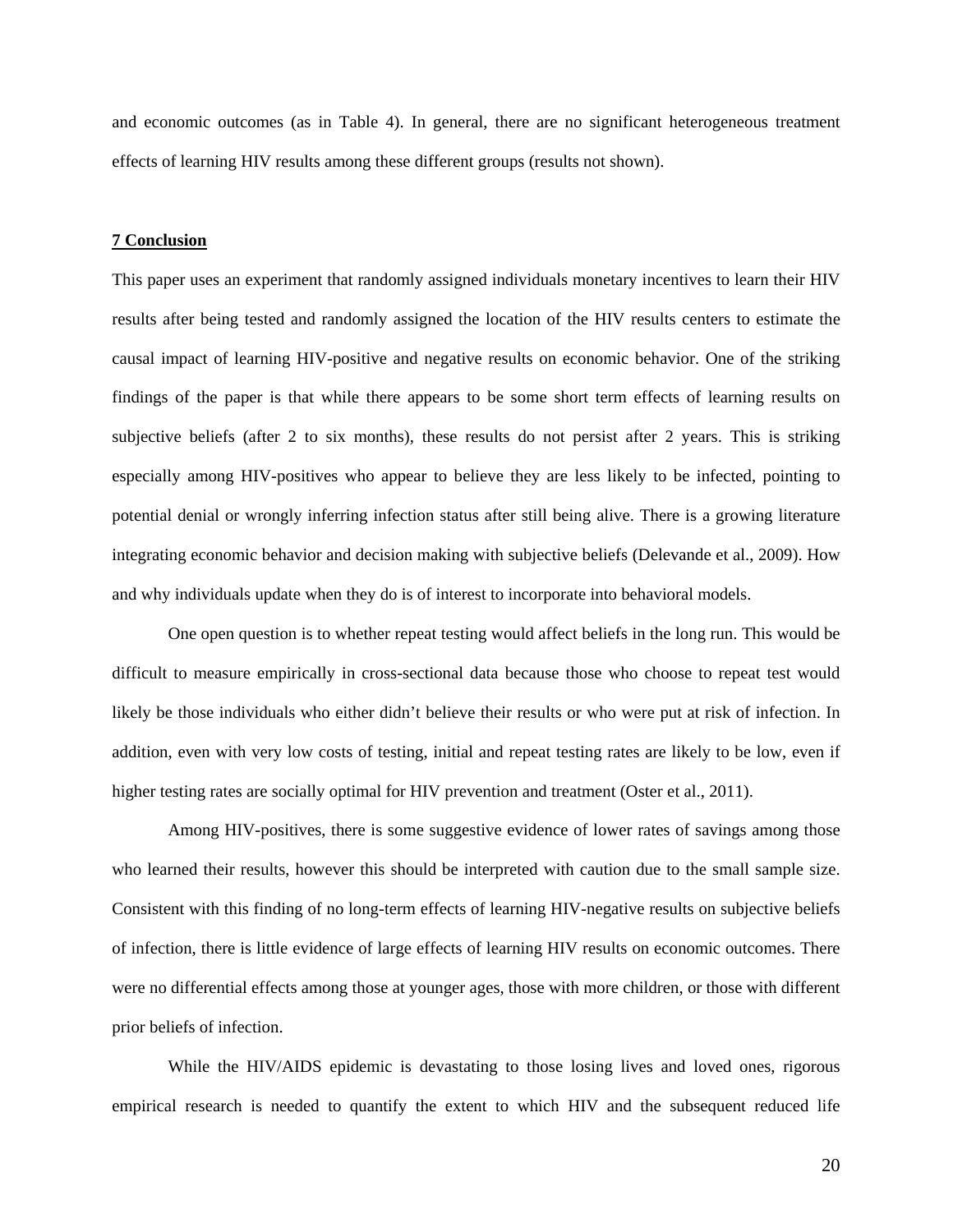expectancy has an effect on individuals in Africa. If individuals are not responding in updating their beliefs in predicted ways, the overall effects on economic outcomes may be smaller than theoretical models predict.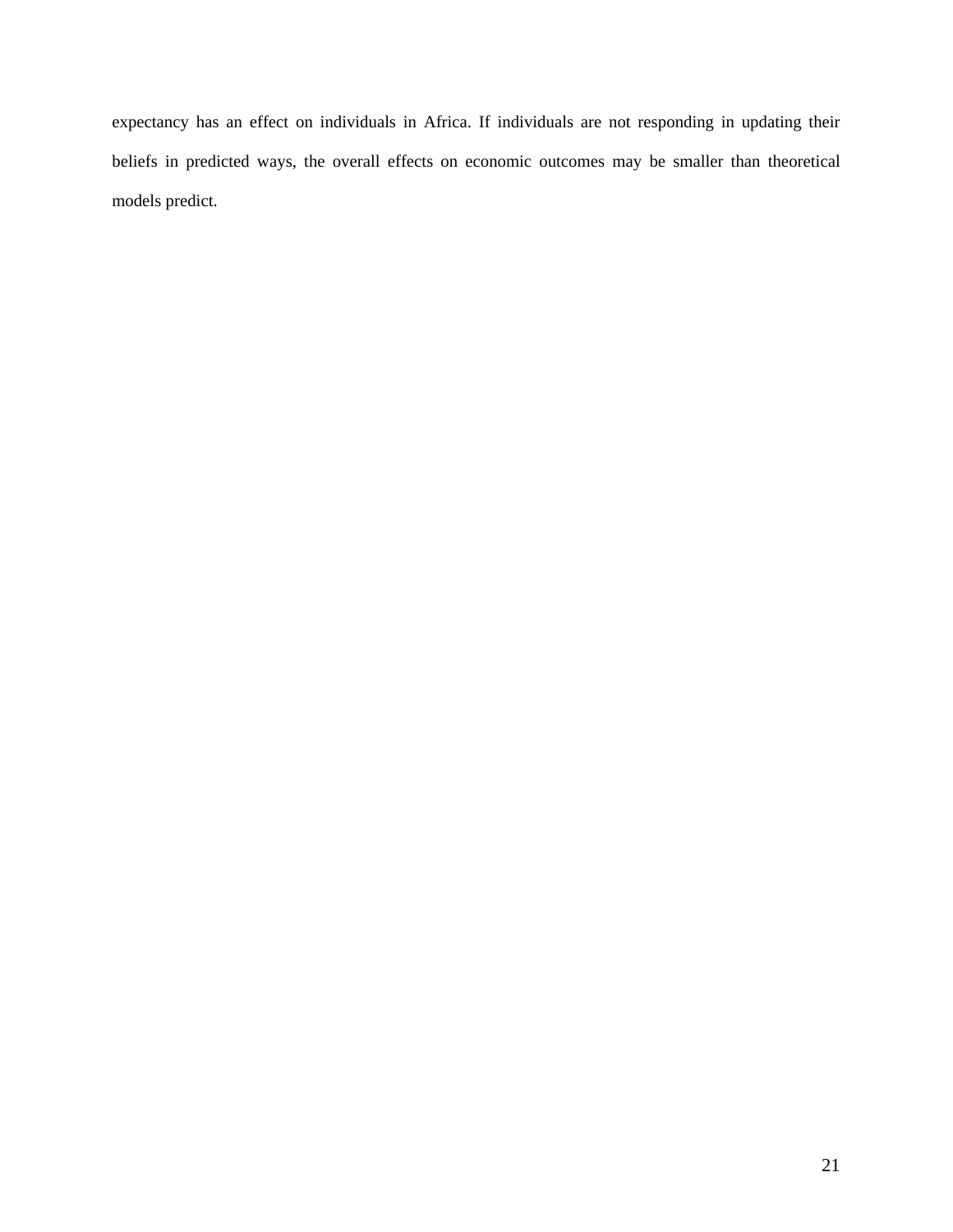### **References**

- Acemoglu, Daron and Simon Johnson. (2007). "Disease and Development: The Effect of Life Expectancy on Economic Growth," Journal of Political Economy, University of Chicago Press, vol. 115(6), pages 925-985, December.
- Ainsworth, Martha, Over Mead, Ed. (1994). *The economic impact of AIDS in Africa. AIDS in Africa*. New York, Raven Press.
- Angotti N, Bula A, Gaydosh L, Kimchi E, Thornton R, and Yeatman S. (2009). "Increasing the Acceptability of HIV Counseling and Testing with Three C's: Convenience, Confidentiality and Credibility", Social Science & Medicine. June; 68(12):2263-70.
- Angrist, J. (2001). "Estimation of Limited Dependent Variable Models with Dummy Endogenous Regressors: Simple Strategies for Empirical Practice." Journal of Business & Economic Statistics 19(1): 2-16.
- Arndt, C. (2006). "HIV/AIDS, Human Capital, and Economic Growth Prospects for Mozambique." Journal of Policy Modeling 28: 477-89.
- Arndt, C., and J. Lewis. (2000). "The Macro Implications of HIV/AIDS in South Africa: A Preliminary Assessment." Journal of South African Economics 68: 856-87.
- Arndt, C., and J. Lewis. (2001). "The HIV/AIDS Pandemic in South Africa: Sectoral Impacts and Unemployment." Journal of International Development 13: 427-49.
- Bell, C., R. Brunhs and H. Gersbach. (2006). "Economic Growth, Education and AIDS in Kenya: A Long Run Analysis." World Bank Policy Research Working Paper 4025. Washington, DC, United States: World Bank.
- Bell Clive, Devarajan Shantayanan and Hans Gersbach (2003). "The long-run economic costs of AIDS: theory and application to South Africa." World Bank mimeo.
- Ben-Porath, Y. (1967). "The Production of Human Capital and the Life Cycle of Earnings." Journal of Political Economy, 75, 352–65.
- Bignami-Van Assche, S., K. Smith and et al. (2004). "Protocol for biomarker testing in the 2004 Malawi Diffusion and Ideational Change Project." Social Networks Project Working Papers.
- Bloom, D., D. Canning and B. Graham (2003). "Longevity and Life-cycle Savings." Scandinavian Journal of Economics 105(3): 319-338.
- Bloom, D. and A. Mahal (1997). "Does the AIDS Epidemic Really Threaten Economic Growth?" Journal of Econometrics. 77(1): 105-124.
- Bloom, David and Jeffrey Sachs. (1998). "Geography, Demography, and Economic Growth in Africa," Brookings Papers on Economic Activity, Economic Studies Program, The Brookings Institution, vol. 29(1998-2), pages 207-296.
- Bonnel, R. (2000). HIV/AIDS: Does It Increase or Decrease Growth in Africa? World Bank.
- Boozer, M. and T. Philipson (2000). "The Impact of Public Testing for Human Immunodeficiency Virus." The Journal of Human Resources 35(3): 419-446.
- Browning, M. and T. Crossley (2001). "The Life-Cycle Model of Consumption and Saving." The Journal of Economic Perspectives 15(3): 3-22.
- Canning, David, Ajay Mahal, Kunle Odumosu and P. Okonkwo (2008). "Assessing the Economic Impact of HIV/AIDS on Nigerian Households: A Propensity Score Matching Approach." AIDS. Jul;22 Suppl 1:S95-101.
- Case, Anne, and Ardington, Cally. (2006) "The Impact of Parental Death on School Outcomes: Longitudinal Evidence From South Africa." Demography 43.3: 401-420.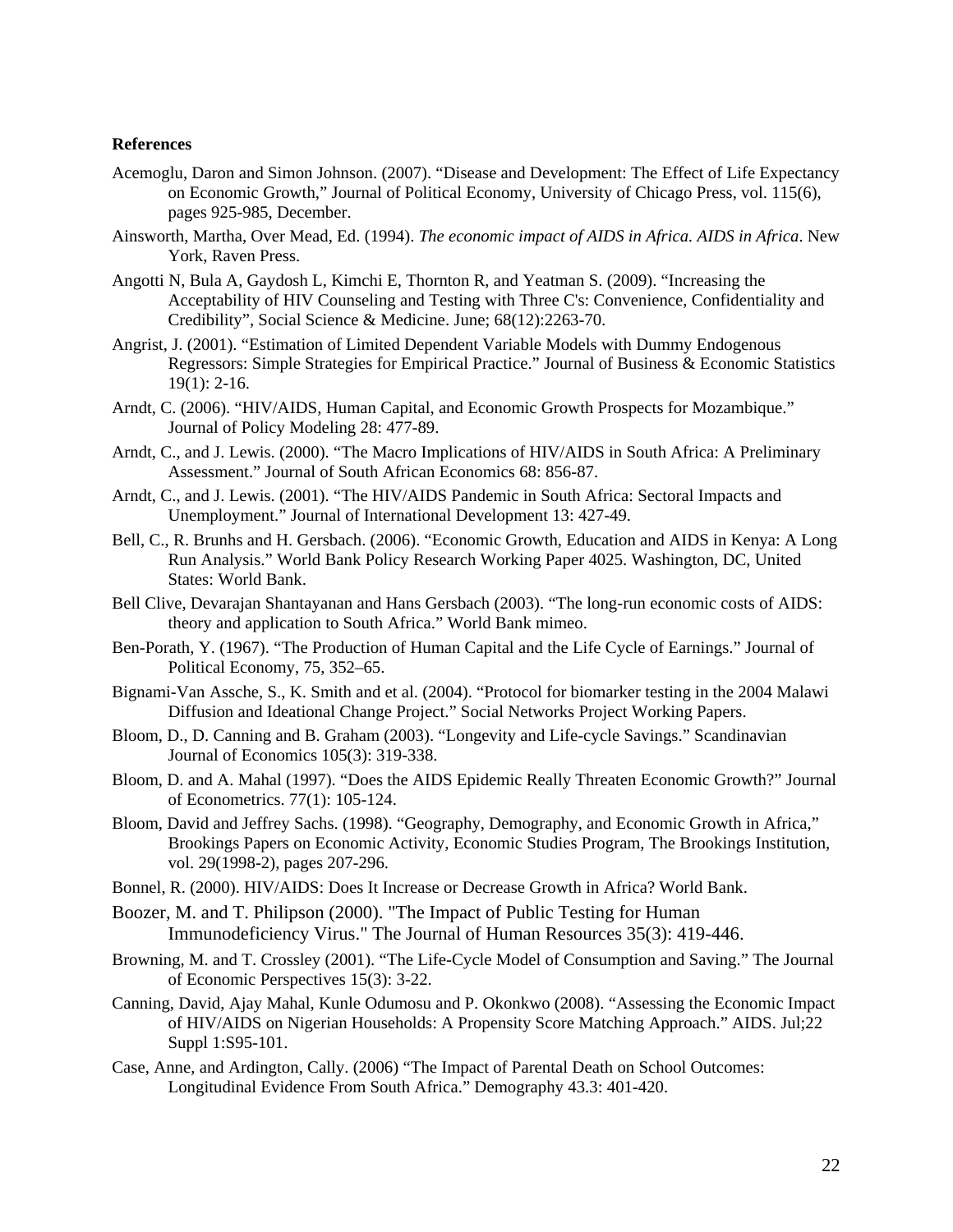- Chapoto, A. and T. Jayne (2005). "The Impact of HIV/AIDS-Related Deaths on Rural Farm Households' Welfare in Zambia: Implications for Poverty Reduction Strategies." Working Paper No. 15 Food Security Research Project.
- Corrigan, P., Gerhard Gloom and Fabio Mendez (2005). "AIDS Crisis and Growth." Journal of Development Economics.
- Cuddington, J. (1993)a. "Modeling the Macroeconomic Effects of AIDS with an Application to Tanzania." World Bank Economic Review 7: 173-89.
- Cuddington, J. (1993)b. "Further Results on the Macroeoconomic Effects of AIDS: The Dualistic, Labor-Surplus Economy." World Bank Economic Review 7(2): 173-89.
- Cuddington, J. and J. Hancock. (1994). "Assessing the Impact of AIDS on the Growth Path of the Malawian Economy." Journal of Development Economics 43(2): 363-68.
- Cuddington, J. and J. Hancock. (1995). The Macroeconomic Impact of AIDS in Malawi: A Dualistic, Labou Surplus Economy. Journal of African Economies 4(1): 1-28.
- Delavande, Adeline, Giné, Xavier and McKenzie, David John. (2009). "Measuring Subjective Expectations in Developing Countries: A Critical Review and New Evidence". World Bank Policy Research Working Paper Series
- Dixon, S., S. McDonald and J. Roberts. (2001)a. "AIDS and Economic Growth in Africa: Panel Data Analysis." Journal of International Development 13: 411-426.
- Dixon, S., Simon McDonald and J. Roberts. (2001b). "AIDS/HIV and Development in Africa." Journal of International Development. 13: 411-426.
- Dixon S, McDonald S, Roberts J. (2002) "The impact of HIV and AIDS on Africa's economic development". BMJ.;324(7331):232-234.
- Eil, David and Justin Rao. 2011. "The Good News-Bad News Effect: Asymmetric Processing of Objective Information about Yourself". American Economic Journal: Microeconomics, Volume 3, Number 2, pp. 114-138(25).
- Engel, R. (2002). "Life, Death, and Human Capital: HIV/AIDS and On-the-Job Training in Sub-Saharan Africa." Mimeo, Columbia University.
- Engelberg, J., C. Manski and J. Williams (2006). "Comparing the Point Predictions and Subjective Probability Distributions of Professional Forecasters." NBER Working Papers 11978.
- Evans, David and Miguel, Edward. (2007). "Orphans and Schooling in Africa: A Longitudinal Analysis." Demography 44.1: 35-57.
- Fortson, J. (2010). "Mortality Risk and Human Capital Investment: the Impact of HIV/AIDS in sub-Saharan Africa." Review of Economics and Statistics, (forthcoming).
- Fogel, R. W. (1994). "Economic Growh, Population Theory, and Physiology: the Bearing of Long-term Processes on the Making of Economic Policy." American Economic Review 84: 369-395.
- Fogel, R. W. (1997). New Findings on Secular Trends in Nutrition and Mortality: Some Implications for Population Theory. Handbook of Population and Family Economics. M. R. a. O. Stark. Amsterdam, Elsevier.
- Freire, S. (2004). "Impact of HIV/AIDS on Saving Behavior in South Africa." Mimeo.
- Gaffeo, E. (2003). "The Economics of HIV/AIDS: A Survey." Development Policy Review 21: 27-49.
- Gallup, J. and J. Sachs. (2001). The economic burden of malaria. Am. J. Trop. Med. Hyg., 64(1 suppl), pp. 85-96
- Gan, L., G. Gong, M. Hurd and D. McFadden (2004). "Subjective Mortality Risk and Bequests." NBER Working Paper 10789.
- Gan, L., M. Hurd and D. McFadden (2003). "Individual Subjective Survival Curves." NBER Working Paper 9480.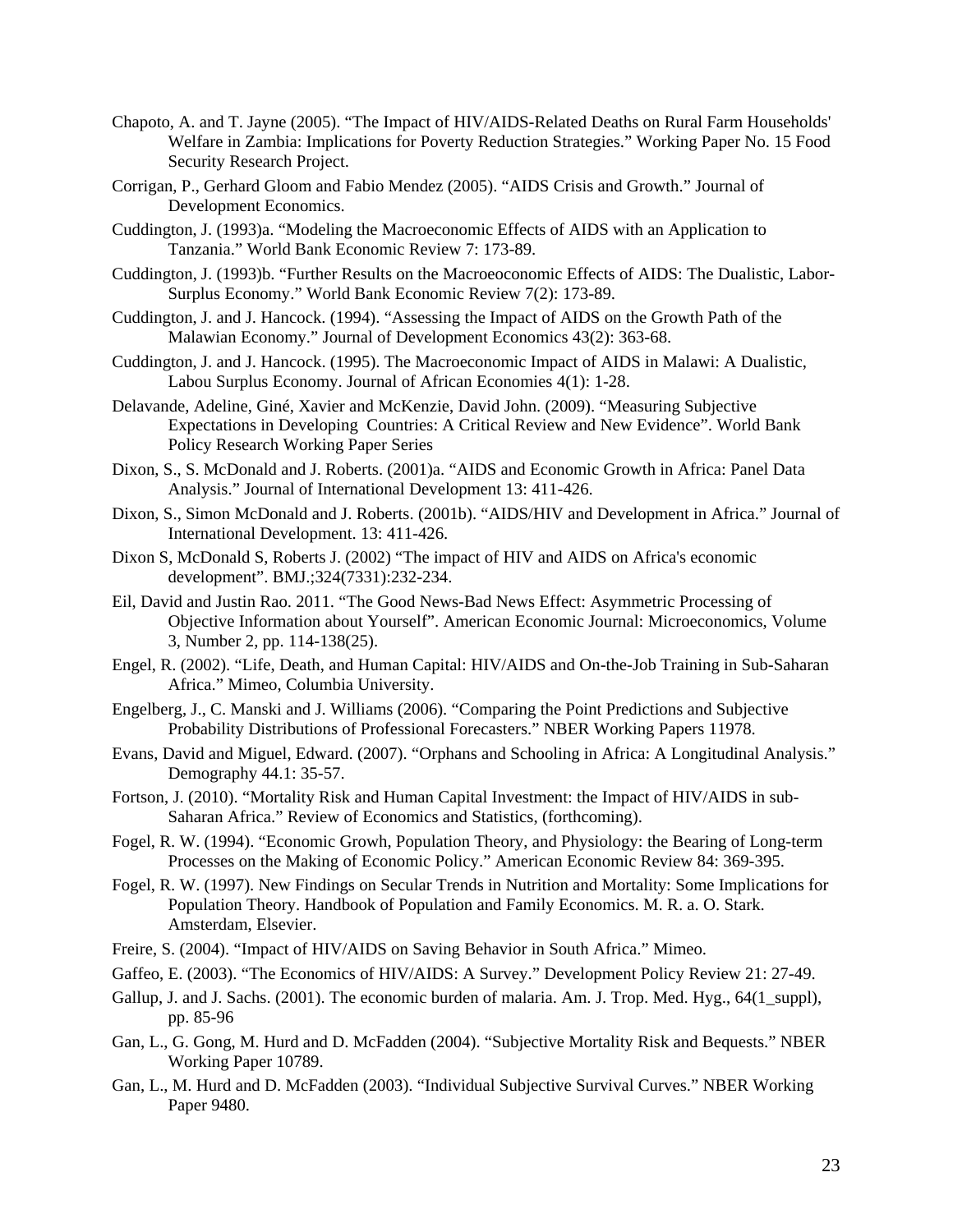- Gine, Xavier, Robert M. Townsend, and James Vickery. 2009. "Forecasting when it Matters: Evidence from Semi-Arid India." World Bank mimeo.
- Goldstein, Markus, Zivin, Joshua, Habyarimana, James, Pop-Eleches, Christian, and Thirumurthy, Harsha. (2008). " Health Worker Absence, HIV Testing and Behavioral Change: Evidence from Western Kenya." Working Paper.
- Hamermesh, D. (1985). "Expectations, Life Expectancy, and Economic Behavior." Quarterly Journal of Economics 50(2): 389 - 408.
- Huang, R., L. E. Fulginiti and E. W. F. Peterson. (2003). Investing in Hope: AIDS, Life Expectancy, and Human Capital Accumulation. Meetings of the International Association of Agricultural Economists, Durban, South Africa.
- Lee, R. D., A. Mason and T. Miller. (1998). Saving, wealth, and population. Symposium on population change and economic development, Bellagio Center, Lake Como, Italy.
- Lee, R. D., A. Mason and T. Miller. (2000). Life cycle saving and the demographic transition: The case of Taiwan. Population and Economic Change in East Asia. C. Y. C. Chu and R. D. Lee. A supplement to Volume 26 of Population and Development Review.
- Lorentzen, Peter and John McMillan & Romain Wacziarg. (2008). "Death and development," Journal of Economic Growth, Springer, vol. 13(2), pages 81-124, June.
- Lusardi, A. (1999). Information, Expectations, and Savings for Retirement. Behavioral Dimensions of Retirement Economics. H. Aaron. Washington, D.C., Brookings Institution Press and Russell Sage Foundation: 81-115.
- Jayachandran, S. and A. Lleras-Muney. (2009). "Life expectancy and human capital investments: Evidence from maternal mortality declines." The Quarterly Journal of Economics, 2009, vol. 124, issue 1, pages 349-397
- Kalemli-Ozcan, S. (2006). "AIDS, Reversal of the Demographic Transition and Economic Development: Evidence from Africa."" NBER working paper No. 12181, May.
- Kalemli-Ozcan, Sebnem & Ryder, Harl E. & Weil, David N. (2000). "Mortality decline, human capital investment, and economic growth," Journal of Development Economics, Elsevier, vol. 62(1), pages 1-23, June.
- Khwaja, A., F. Sloan, and S. Chung. (2007) 'The relationship between individual expectations and behaviours: mortality expectations and smoking decisions,' Journal of Risk and Uncertainty 35, 179–201
- Kohler, Hans-Peter and Adeline Delavande. (forthcoming). "The impact of HIV Testing on Subjective Expectations and Risky Behavior in Malawi". Demography.
- G. v. d. Kuilen and J. Lammers. (2007). "The HIV Anticaptory Saving Motive: An Empirical Analysis in South Africa." Tilburg University, Center for Economic Research Discussion Paper number 2007-51.
- Mahal, Ajay. (2004). Economic Implications of Inertia on HIV/AIDS and Benefits of Action. Economic and Political Weekly Vol. 39, No. 10, pp. 1049-1063
- Manski, C. and J. Dominitz (1994). "Using Expectations Data to Study Subjective Income Expectations." Econometrics.
- Manski, Charles. 2004. "Measuring Expectations". Econometrica, 72(5):1329{76.
- McKenzie, David, J. Gibson, and S. Stillman. 2007. "A land of milk and honey with streets paved with gold: Do emigrants have over-optimistic expectations about incomes abroad?" World Bank Working Paper, World Bank, 2007.
- Modigliani, F., and R. Brumberg (1954) 'Utility analysis and the consumption function: an interpretation of the cross-section data,' in Post Keynesian Economics, ed. K.Kurihara ( Piscataway , NJ : Rutgers University Press)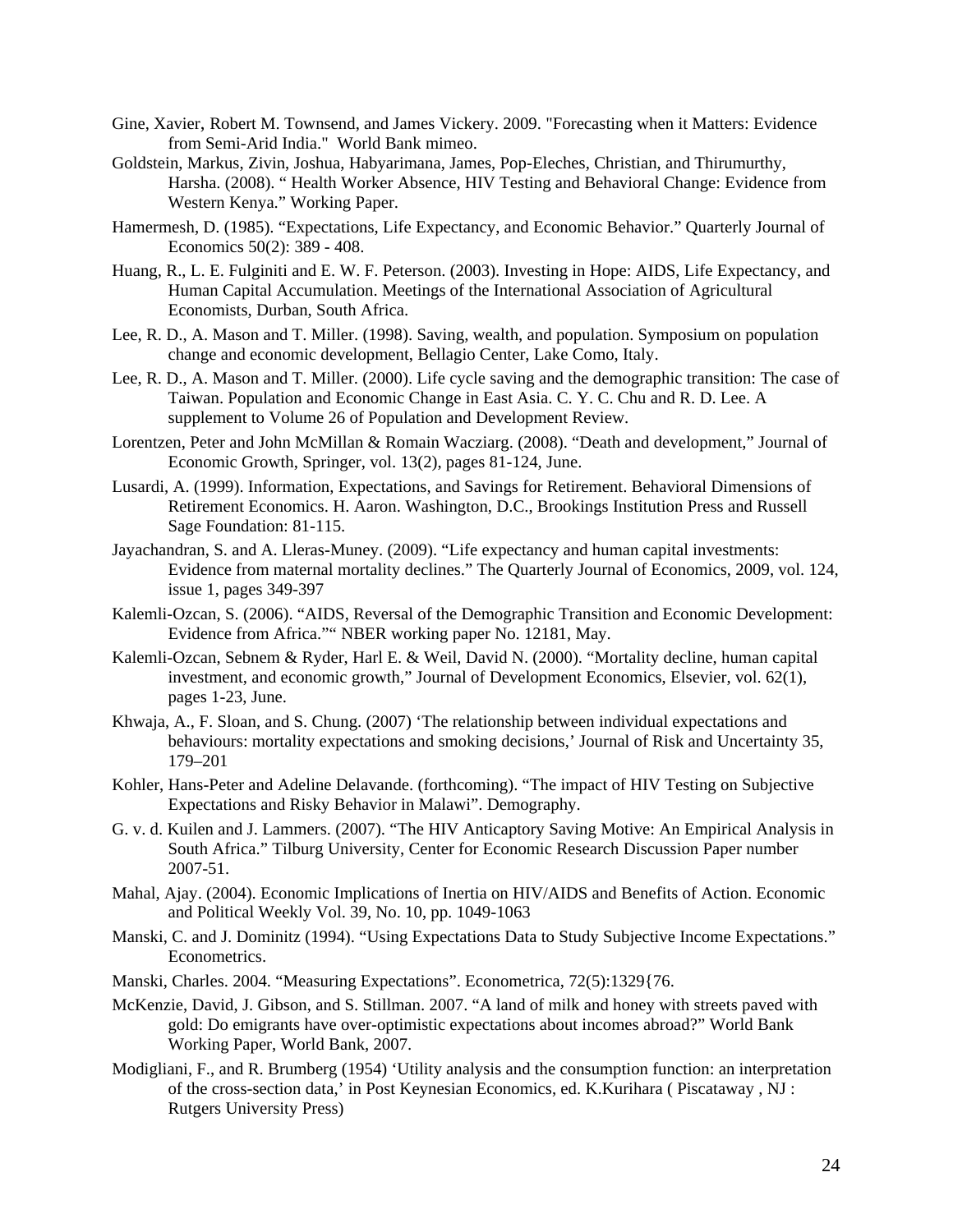- Murphy, Kevin and Robert Topel, (2006). "The Value of Health and Longevity," Journal of Political Economy, University of Chicago Press, vol. 114(5), pages 871-904, October.
- Oster, Emily, Ira Shoulson, and E. Ray Dorsey. (2011). "Optimal Expectations and Limited Medical Testing: Evidence from Huntington Disease". University of Chicago Working Paper.
- Ozler, Berk. (2011). Development Impact Blog. June 8, 2011. http://blogs.worldbank.org/impactevaluations/what-happens-when-people-refuse-to-update-theirbeliefs. Accessed February 9, 2012
- Papageorgiou, C. and P. Stoytcheva (2004). "What Do We Know About the Impact of AIDS on Cross-Country Income So Far?" LSU, mimeo.
- de Paula, Aureo, Shapira, Gil and Petra Todd. (2010). "How Beliefs About HIV Status Affect Risky Behaviors: Evidence from Malawi, Second Version". PIER Working Paper No. 10-004.
- Perozek, M. (2005). "Using Subjective Expectations to Forecast Longevity: Do Survey Respondents Know Something We Don't Know?" Finance and Economics Discussion Series Divisions of Research & Statistics and Monetary Affairs(Federal Reserve Board, Washington D.C.).
- Rabin, Matthew. 1998. "Psychology and Economics". Journal of Economic Literature, 36:11{46.
- Robalino, D., A. Voetberg and O. Picazo. (2002). "The Macroeconomic Impacts of AIDS in Kenya Estimating Optimal Reduction Targets for the HIV/AIDS Incidence Rate." Journal of Policy Modeling 24: 195-218.
- Salm, Martin. (2010). "Subjective mortality expectations and consumption and saving behaviours among the elderly". Canadian Journal of Economics/Revue canadienne d'économique Volume 43, Issue 3, pages 1040–1057.
- Shastry, Gauri Kartini, and David Weil. (2003). "How Much of Cross-Country Variation in Income Is Explained by Health?" Journal of the European Economic Association, 1, 387–396.
- Schunk, D. (2005). "Subjective Life Expectancy, Savings Motives and Savings Behavior: Evidence from the German SAVE Survey." Working Paper, Mannheim Research Institute for the Economics of Aging.
- Smith, K., D. Taylor and F. Sloan. (2001). "Longevity Expectations and Death: Can People Predict Their Own Demise." The American Economic Review 91(4): 1126-1134.
- Steinberg M., Johnson S., Schierhout G. and Ndegwa D. (2002). Hitting Home: How Households Cope with the Impact of the HIV/AIDS Epidemic, The Henry J. Kaiser Family Foundation, Washington, USA.
- Stoler, A. (2004). "Mortality risk and economic behavior." University of Chicago Mimeo.
- Stover, J., Ed. (1998). The Future Demographic Impact of AIDS: What do we Know? Confronting AIDS: Evidence from the Developing World. Washington DC., European Commission.
- Thirumurthy H, Graff Zivin J, Goldstein M. (2008). "The Economic Impact of AIDS Treatment: Labor Supply in Western Kenya". Journal of Human Resources, 43(3):511-552.
- Thornton, R. (2008). "The Demand for and Impact of Learning HIV Status: Evidence from a Field Experiment." American Economic Review Forthcoming.
- Tsai, I., C. Chu and C. Chung (2000). "Demographic Transition and Household Saving in Taiwan." Population and Development Review 26: 174-193.
- United Nations. (2004). "World Population Prospects: The 2004 Revision." Economics and Social Affairs.
- Weil, David. (2007). "Accounting for the Effect of Health on Growth," Quarterly Journal of Economics, 122, 1265–1306.
- Werker, E., A. Ahuja and B. Wendell. (2006). "Male Circumcision and AIDS: The Macroeconomic Impact of a Health Crisis."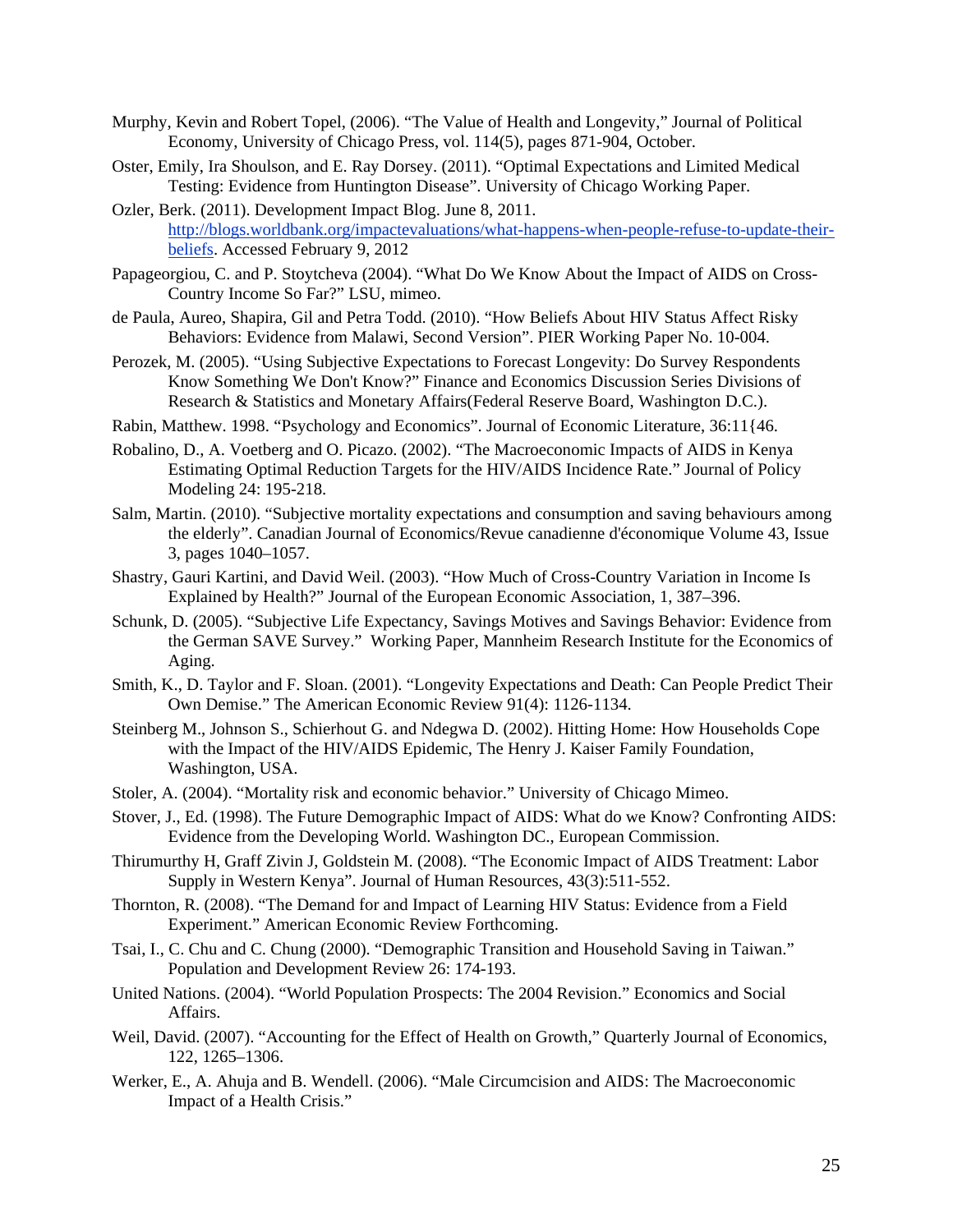- Yaari, M. (1965). "Uncertain Lifetime, Life Insurance, and the Theory of the Consumer." The Review of Economic Studies 32(2): 137-150.
- Young, Alwyn. (2005). "The Gift of the Dying: The Tragedy of AIDS and the Welfare of Future African Generations," Quarterly Journal of Economics, 120, 423–466.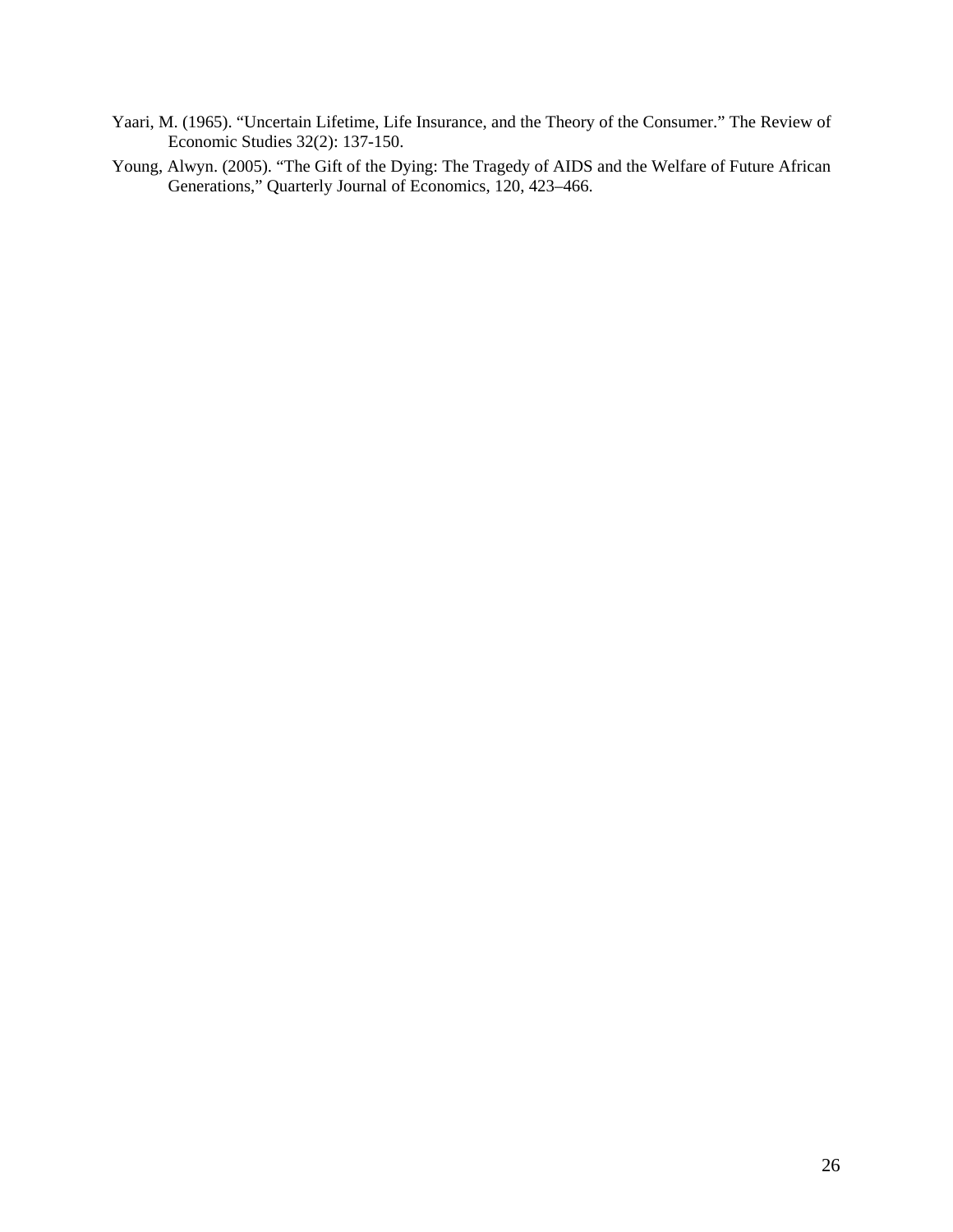



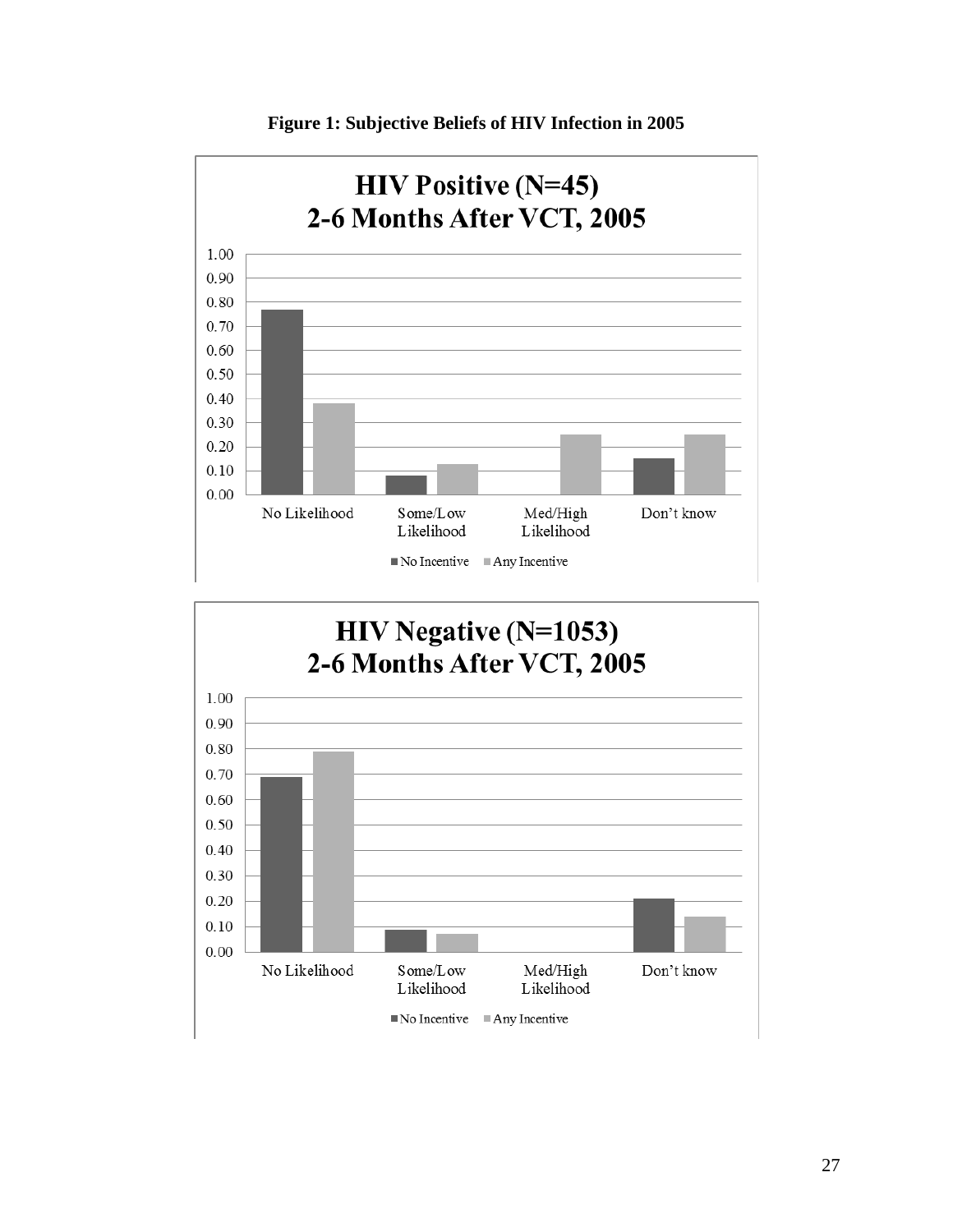

**Figure 2: Subjective Beliefs of HIV Infection in 2006** 



Notes: This figure includes only those who also were interviewed in 2005. The sample is analogous to that in Figure 1.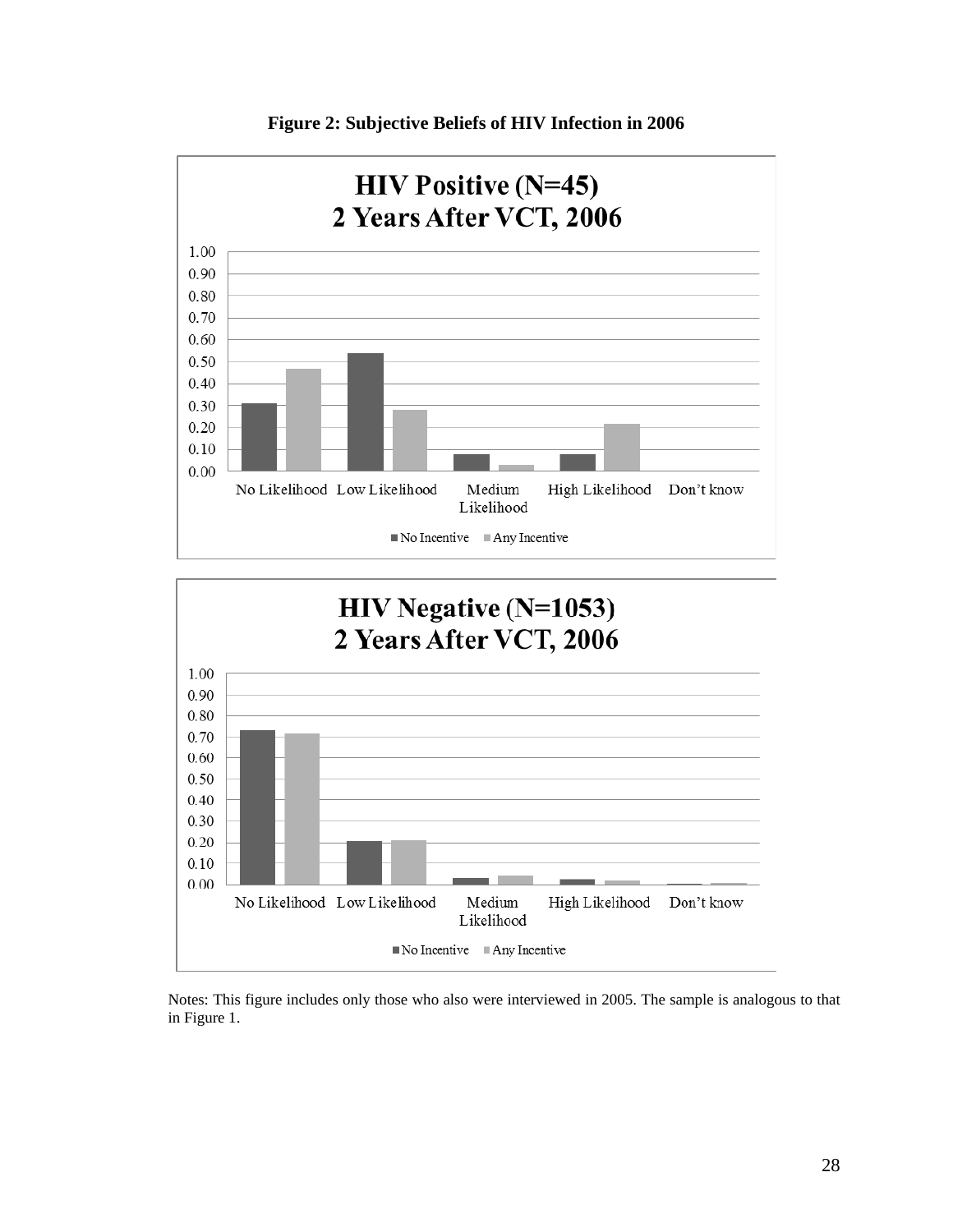|                                             |       | Follow-up survey                |
|---------------------------------------------|-------|---------------------------------|
| <b>Panel A: Sample</b>                      | Obs   | completion rate                 |
|                                             | (1)   | (2)                             |
| 2004 Baseline Sample <sup>1</sup>           | 2834  | N/A                             |
| 2005 Follow-up survey <sup>2</sup>          | 1528  | 0.75                            |
| 2006 Follow-up survey                       | 2089  | 0.74                            |
| 2006 Analytical Sample <sup>3</sup>         | 1813  | 0.64                            |
| <b>Panel B: Baseline Summary Statistics</b> |       | 2006 Analytical Sample (N=1813) |
| Demographics                                | Mean  | <b>SD</b>                       |
|                                             | (1)   | (2)                             |
| Male                                        | 0.41  | 0.49                            |
| Married                                     | 0.77  | 0.42                            |
| Age                                         | 34.84 | 13.38                           |
| Number of children                          | 4.7   | 3.81                            |
| Years of education                          | 4.93  | 3.54                            |
| Total expenditure (dollars/3 months)        | 33.91 | 110.11                          |
| HIV positive                                | 0.04  | 0.2                             |
| Had prior HIV test                          | 0.19  | 0.39                            |
| <b>Experimental Variables</b>               | Mean  | <b>SD</b>                       |
|                                             | (1)   | (2)                             |
| Any Incentive                               | 0.78  | 0.41                            |
| Amount of Incentive (Dollars)               | 1.02  | 0.90                            |
| Distance (Kilometers)                       | 1.99  | 1.24                            |

# **Table 1: Summary Statistics**

Notes:

<sup>1</sup> The Baseline Sample includes those who accepted an HIV test and were enrolled into the incentives program in 2004. 3185 individuals were offered a test and 91 percent accepted; 60 individuals were not enrolled into the incentives program because of the delay in their HIV testing.

<sup>2</sup> The Follow-up survey in 2005 was only in two of the three districts and thus only 2,030 individuals were approached for interviews.

 $3$  The Analytical Sample for 2006 consists of those who were interviewed in 2006, who were in the incentives program, who had baseline 2004 demographic covariates and excludes 2004 HIV indeterminents.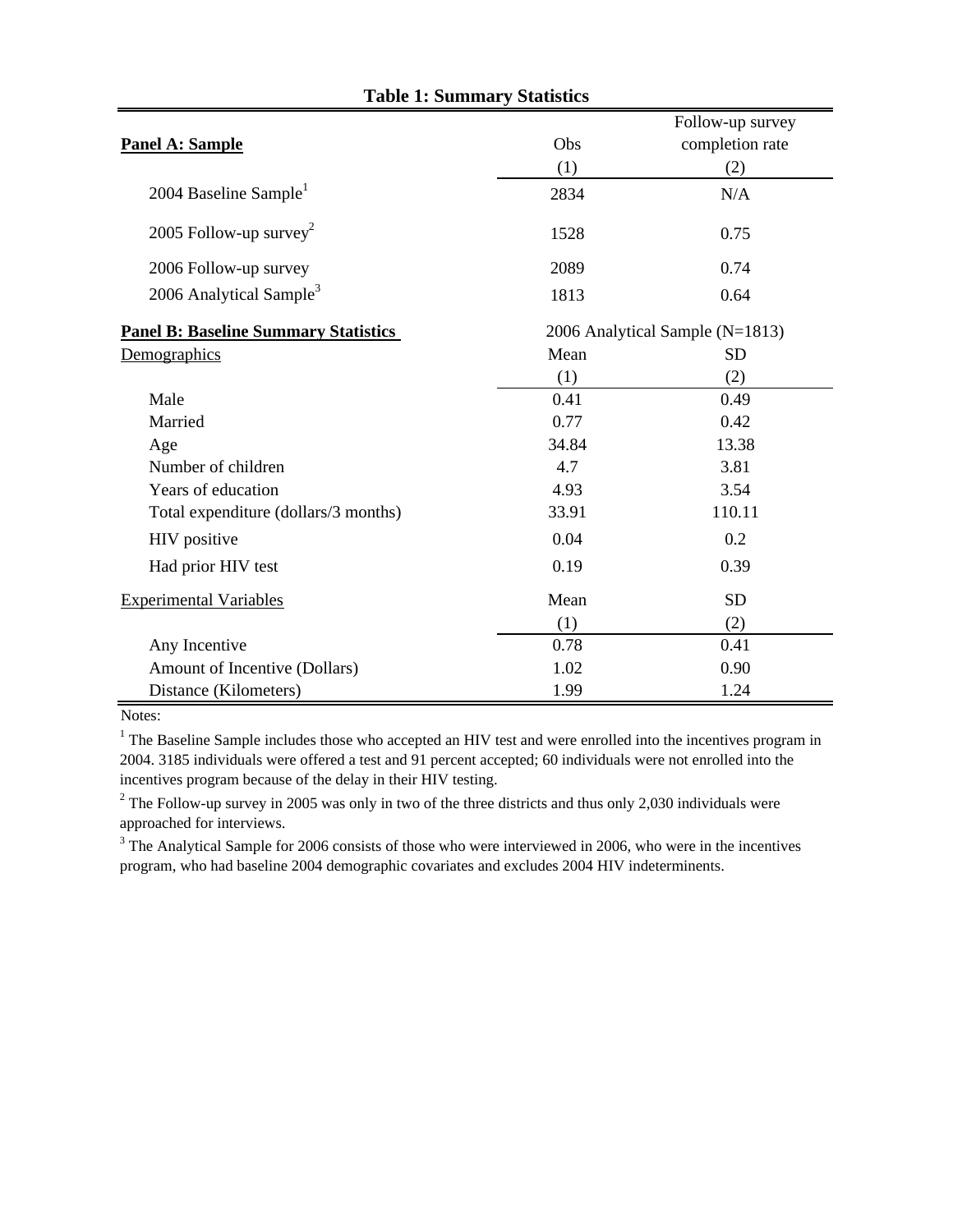|                        |       |                        |            |          | <b>Baseline Survey, 2004</b> |           |           |                 |
|------------------------|-------|------------------------|------------|----------|------------------------------|-----------|-----------|-----------------|
|                        |       |                        |            |          | Difference:                  |           |           | Difference:     |
|                        |       |                        |            | No Prior | Prior Test - No              | Any       | No        | Any Incentive - |
| Panel A: HIV Positives | All   |                        | Prior Test | Test     | <b>Prior Test</b>            | Incentive | Incentive | No Incentive    |
|                        | (1)   |                        | (3)        | (4)      | (5)                          | (6)       | (7)       | (8)             |
| No Likelihood          | 0.367 |                        | 0.188      | 0.413    | $-0.225*$                    | 0.411     | 0.261     | 0.150           |
| Low Likelihood         | 0.190 |                        | 0.375      | 0.143    | $0.232**$                    | 0.179     | 0.217     | $-0.038$        |
| Some Likelihood        | 0.101 |                        | 0.125      | 0.095    | 0.030                        | 0.089     | 0.130     | $-0.041$        |
| High Likelihood        | 0.089 |                        | 0.188      | 0.064    | 0.124                        | 0.071     | 0.130     | $-0.059$        |
| Don't know             | 0.253 |                        | 0.125      | 0.286    | $-0.161$                     | 0.250     | 0.261     | $-0.011$        |
| Observations           | 79    |                        | 16         | 63       |                              | 56        | 23        |                 |
| P-value of Chi-square  |       |                        |            |          | 0.060                        |           |           | 0.73            |
|                        |       |                        |            |          | <b>Baseline Survey, 2004</b> |           |           |                 |
|                        |       | Difference:            |            |          | Difference:                  |           |           | Difference:     |
|                        |       | <b>HIV Positives -</b> |            | No Prior | Prior Test - No              | Any       | No        | Any Incentive - |
| Panel B: HIV Negatives | All   | <b>HIV</b> Negatives   | Prior Test | Test     | Prior Test                   | Incentive | Incentive | No Incentive    |
|                        | (1)   | (2)                    | (3)        | (4)      | (5)                          | (6)       | (7)       | (8)             |
| No Likelihood          | 0.589 | $-0.223***$            | 0.590      | 0.589    | 0.001                        | 0.596     | 0.565     | 0.031           |
| Low Likelihood         | 0.188 | 0.002                  | 0.245      | 0.175    | $0.070***$                   | 0.177     | 0.227     | $-0.049**$      |
| Some Likelihood        | 0.053 | $0.049*$               | 0.037      | 0.056    | $-0.019$                     | 0.053     | 0.051     | 0.002           |
| High Likelihood        | 0.061 | 0.028                  | 0.055      | 0.062    | $-0.007$                     | 0.062     | 0.056     | 0.006           |
| Don't know             | 0.110 | $0.144***$             | 0.073      | 0.118    | $-0.045**$                   | 0.112     | 0.101     | 0.011           |
| <b>Observations</b>    | 1734  |                        | 327        | 1407     |                              | 1359      | 375       |                 |
| P-value of Chi-square  |       | 0.00                   |            |          | 0.01                         |           |           | 0.31            |

### **Table 2: Beliefs of Current HIV Infection**

Notes: Columns 2, 5, and 8 represent unconditional differences between other columns: Columns 5 present the difference between Columns 3 and 4, Column 8 presents the difference between Columns 6 and 7, and Panel B Column 2 presents the difference between Panel A Column 1 and Panel B Column 1. P-values of chi-squared tests are presented to test the null hypothesis that rows and columns in each 5x2 contingency table are independent.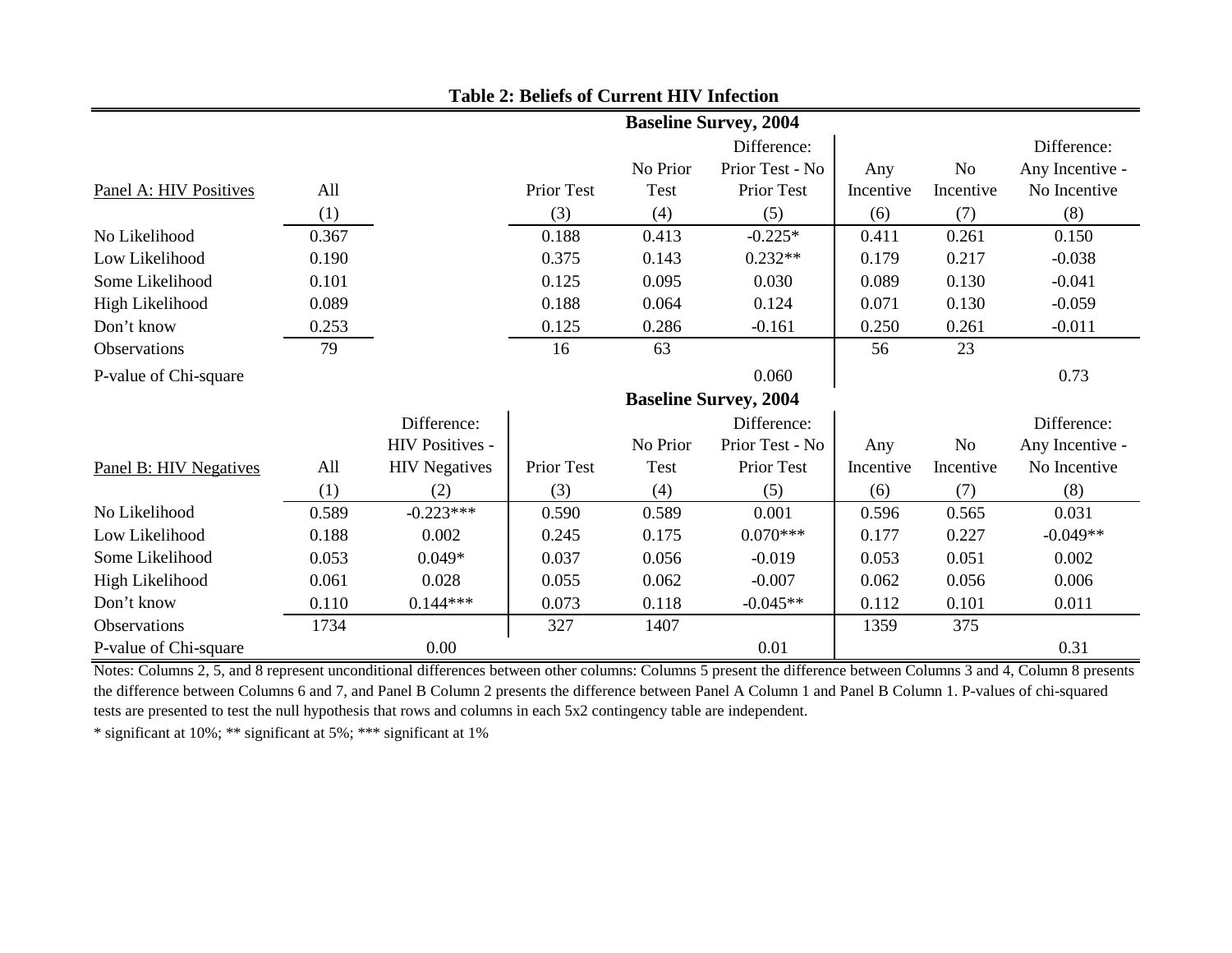| Panel A: HIV Positives     | <b>Follow-up Sample Only</b> |                |                                                |          |               | <b>Follow-up Sample Only</b>                |                          |           |               | <b>Full Sample</b>                          |                                             |            |  |
|----------------------------|------------------------------|----------------|------------------------------------------------|----------|---------------|---------------------------------------------|--------------------------|-----------|---------------|---------------------------------------------|---------------------------------------------|------------|--|
|                            |                              |                | 2-6 Months after VCT,<br>2005 Follow-up Survey |          |               | 2 Years after VCT,                          | 2006 Follow-up Survey    |           |               |                                             | 2 Years after VCT,<br>2006 Follow-up Survey |            |  |
|                            | IV                           |                | <b>IV Ordered Probit</b>                       |          | IV            | <b>IV Ordered Probit</b>                    |                          |           | IV            | <b>IV Ordered Probit</b>                    |                                             |            |  |
|                            | No Likelihood                |                | No Likelihood (1-3)                            |          |               | No Likelihood<br>No Likelihood (1-4)        |                          |           | No Likelihood |                                             | No Likelihood (1-4)                         |            |  |
|                            | $DKs = Some$                 | $DKs =$        | $DKs = Some$ $DKs =$                           |          | $DKs = Some$  | $DKs =$                                     | $DKs = Some$             | $DKs =$   | $DKs = Some$  | $DKs =$                                     | $DKs = Some$                                | $DKs =$    |  |
|                            | Likelihood                   | <b>Missing</b> | Likelihood                                     | Missing  | Likelihood    | Missing                                     | Likelihood               | Missing   | Likelihood    | Missing                                     | Likelihood                                  | Missing    |  |
|                            | (1)                          | (2)            | (3)                                            | (4)      | (5)           | (6)                                         | (7)                      | (8)       | (9)           | (10)                                        | (11)                                        | (12)       |  |
| <b>Got Results</b>         | $-0.237$                     | $-0.412$       | $-0.307$                                       | $-0.390$ | 0.357         | N/A                                         | 0.099                    | N/A       | 0.273         | N/A                                         | 0.088                                       | N/A        |  |
|                            | [0.289]                      | [0.311]        | [0.280]                                        | [0.299]  | [0.262]       | N/A                                         | [319]                    | N/A       | [0.261]       | N/A                                         | [0.310]                                     | N/A        |  |
| <b>Observations</b>        | 45                           | 35             | 45                                             | 35       | 45            | N/A                                         | 45                       | N/A       | 79            | N/A                                         | 79                                          | N/A        |  |
| R-squared                  | 0.189                        | 0.152          | $--$                                           | $--$     | 0.220         | N/A                                         | $\overline{\phantom{a}}$ | N/A       | 0.184         | N/A                                         | $- -$                                       | N/A        |  |
| Mean of Dependent Variable | 0.49                         | 0.63           | 1.69                                           | 1.60     | 0.42          | N/A                                         | 1.98                     | $\rm N/A$ | 0.38          | N/A                                         | 2.09                                        | N/A        |  |
| Panel B: HIV Negatives     |                              |                | <b>Follow-up Sample Only</b>                   |          |               | <b>Follow-up Sample Only</b>                |                          |           |               | <b>Full Sample</b>                          |                                             |            |  |
|                            |                              |                | 2-6 Months after VCT,<br>2005 Follow-up Survey |          |               | 2 Years after VCT,<br>2006 Follow-up Survey |                          |           |               | 2 Years after VCT,<br>2006 Follow-up Survey |                                             |            |  |
|                            | IV                           |                | <b>IV Ordered Probit</b>                       |          | IV            |                                             | <b>IV Ordered Probit</b> |           | IV            |                                             | <b>IV Ordered Probit</b>                    |            |  |
|                            | No Likelihood                |                | No Likelihood (1-3)                            |          | No Likelihood |                                             | No Likelihood (1-4)      |           | No Likelihood |                                             | No Likelihood (1-4)                         |            |  |
|                            | $DKs = Some$                 | $DKs =$        | $DKs = Some$                                   | $DKs =$  | $DKs = Some$  | $DKs =$                                     | $DKs = Some$             | $DKs =$   | $DKs = Some$  | $DKs =$                                     | $DKs = Some$                                | $DKs =$    |  |
|                            | Likelihood                   | Missing        | Likelihood                                     | Missing  | Likelihood    | Missing                                     | Likelihood               | Missing   | Likelihood    | Missing                                     | Likelihood                                  | Missing    |  |
|                            | (1)                          | (2)            | (3)                                            | (4)      | (5)           | (6)                                         | (7)                      | (8)       | (9)           | (10)                                        | (11)                                        | (12)       |  |
| <b>Got Results</b>         | $0.296***$                   | 0.079          | $0.261***$                                     | 0.044    | 0.016         | 0.011                                       | 0.003                    | $-0.002$  | $-0.091**$    | $-0.097**$                                  | $-0.102**$                                  | $-0.105**$ |  |
|                            | [0.054]                      | [0.066]        | [0.072]                                        | [0.063]  | [0.054]       | [0.053]                                     | [0.057]                  | [0.055]   | [0.045]       | [0.044]                                     | [0.043]                                     | [0.041]    |  |
| <b>Observations</b>        | 1,053                        | 889            | 1053                                           | 889      | 1,053         | 1,046                                       | 1053                     | 1046      | 1734          | 1,723                                       | 1734                                        | 1,723      |  |
| R-squared                  | 0.184                        | 0.044          | $- -$                                          | $- -$    | 0.036         | 0.035                                       | $--$                     | --        | 0.016         | 0.014                                       | $-$                                         |            |  |
| Mean of Dependent Variable | 0.77                         | 0.91           | 1.24                                           | 1.10     | 0.72          | 0.73                                        | 1.36                     | 1.36      | 0.73          | 0.73                                        | 1.37                                        | 1.37       |  |

**Table 3: Average Belief of Likelihood of Current Infection After VCT**

Notes: Each column represents an IV regression where "Got Results" is instrumented with having any incentive, the amount of the incentive, and distance from the HIV results center. Standard errors are clustered by village. Also includes age and age squared, a simulated average distance to the VCT tent, a gender dummy, log expenditures at baseline, years of education, a dummy for being married, and district fixed effects. Columsn 3,4, 7, 8, 11, and 12 present IV ordered probits where "don't know" responses are coded as either some likelihood or are missing values, as indicated above. Coefficients are marginal effects reported as the probility of believing there is no likelihood of infection. In these columns, "Got Results" is instrumented with the same set of instruments as indicated above. Robust standard errors in brackets.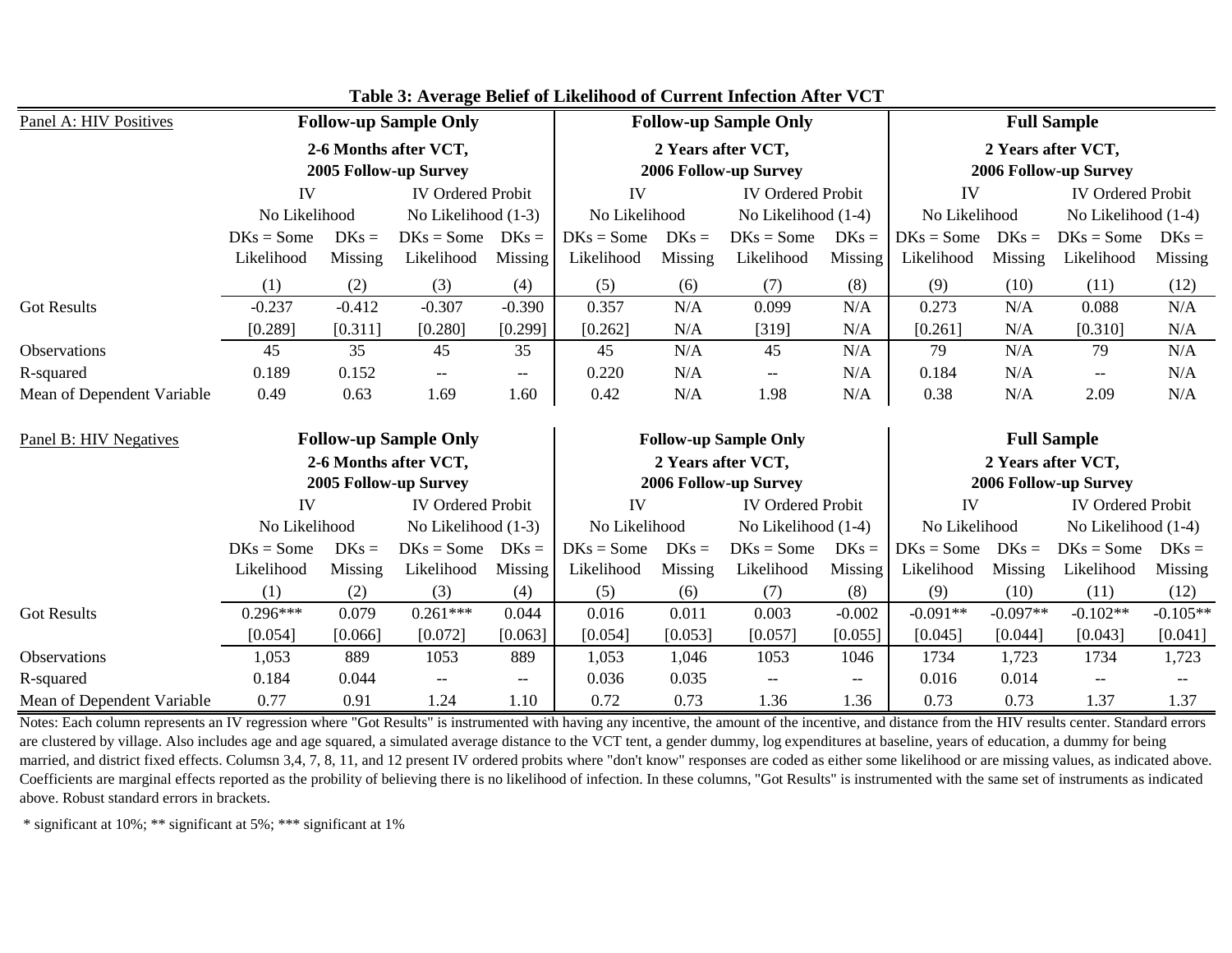| Panel A: HIV Positives     |                  | Savings        | Earnings                 |               |                    | Log expenditures |          | Hours Working |               |  |
|----------------------------|------------------|----------------|--------------------------|---------------|--------------------|------------------|----------|---------------|---------------|--|
|                            | Any<br>Savings   | Log<br>Savings | Work in past<br>6 months | Log<br>Income | Medicine<br>(Self) | Children         | Farm     | Cash Labor    | Agriculture   |  |
|                            | (1)              | (2)            | (3)                      | (4)           | (5)                | (6)              | (7)      | (8)           | (9)           |  |
| <b>Got Results</b>         | $-0.228$         | $-1.039$       | $-0.109$                 | $-0.125$      | $-0.251$           | 0.370            | $-0.246$ | 1.597         | $-0.624$      |  |
|                            | [0.152]          | [0.668]        | [0.186]                  | [0.893]       | [0.439]            | [0.521]          | [0.880]  | [1.409]       | [1.387]       |  |
| Observations               | 79               | 79             | 79                       | 79            | 79                 | 79               | 79       | 79            | 79            |  |
| R-squared                  | 0.310            | 0.370          | 0.096                    | 0.248         | 0.220              | 0.279            | 0.227    | 0.226         | 0.230         |  |
| Mean of Dependent Variable | 0.23             | 0.95           | 0.87                     | 3.82          | 0.61               | 2.26             | 1.19     | 1.35          | 2.41          |  |
| Panel B: HIV Negatives     |                  | Savings        | Earnings                 |               |                    | Log expenditures |          |               | Hours Working |  |
|                            | Any<br>Savings   | Log<br>Savings | Work in past<br>6 months | Log<br>Income | Medicine<br>(Self) | Children         | Farm     | Cash Labor    | Agriculture   |  |
|                            | $\left(1\right)$ | (2)            | (3)                      | (4)           | (5)                | (6)              | (7)      | (8)           | (9)           |  |
| <b>Got Results</b>         | 0.021            | 0.204          | $-0.047$                 | 0.109         | 0.109              | 0.040            | 0.081    | $0.637**$     | $-0.321$      |  |
|                            | [0.049]          | [0.190]        | [0.046]                  | [0.194]       | [0.077]            | [0.174]          | [0.177]  | [0.283]       | [0.414]       |  |
| Observations               | 1,734            | 1,734          | 1,734                    | 1,734         | 1,734              | 1,734            | 1,734    | 1,734         | 1,734         |  |
| R-squared                  | 0.039            | 0.060          | 0.108                    | 0.106         | 0.030              | 0.192            | 0.092    | 0.173         | 0.162         |  |
| Mean of Dependent Variable | 0.23             | 0.86           | 0.86                     | 3.66          | 0.37               | 1.92             | 1.24     | 1.31          | 2.79          |  |
|                            |                  |                |                          |               |                    |                  |          |               |               |  |

**Table 4: Impact of Learning HIV Results on Economic Outcomes in 2006**

Notes: Each column represents an IV regression where "Got Results" is instrumented with having any incentive, the amount of the incentive, the amount of incentive squared, distance from the HIV results center, and distance from the HIV results center squared. Each of these is also interacted with gender. Standard errors are clustered by village. Also includes age and age squared, a simulated average distance to the VCT tent, a gender dummy, log expenditures at baseline, years of education, and a dummy for being married, and district fixed effects. Robust standard errors in brackets. The minimum detectable effect is the minimum effect between those who got results and those who did not, at 0.90 power.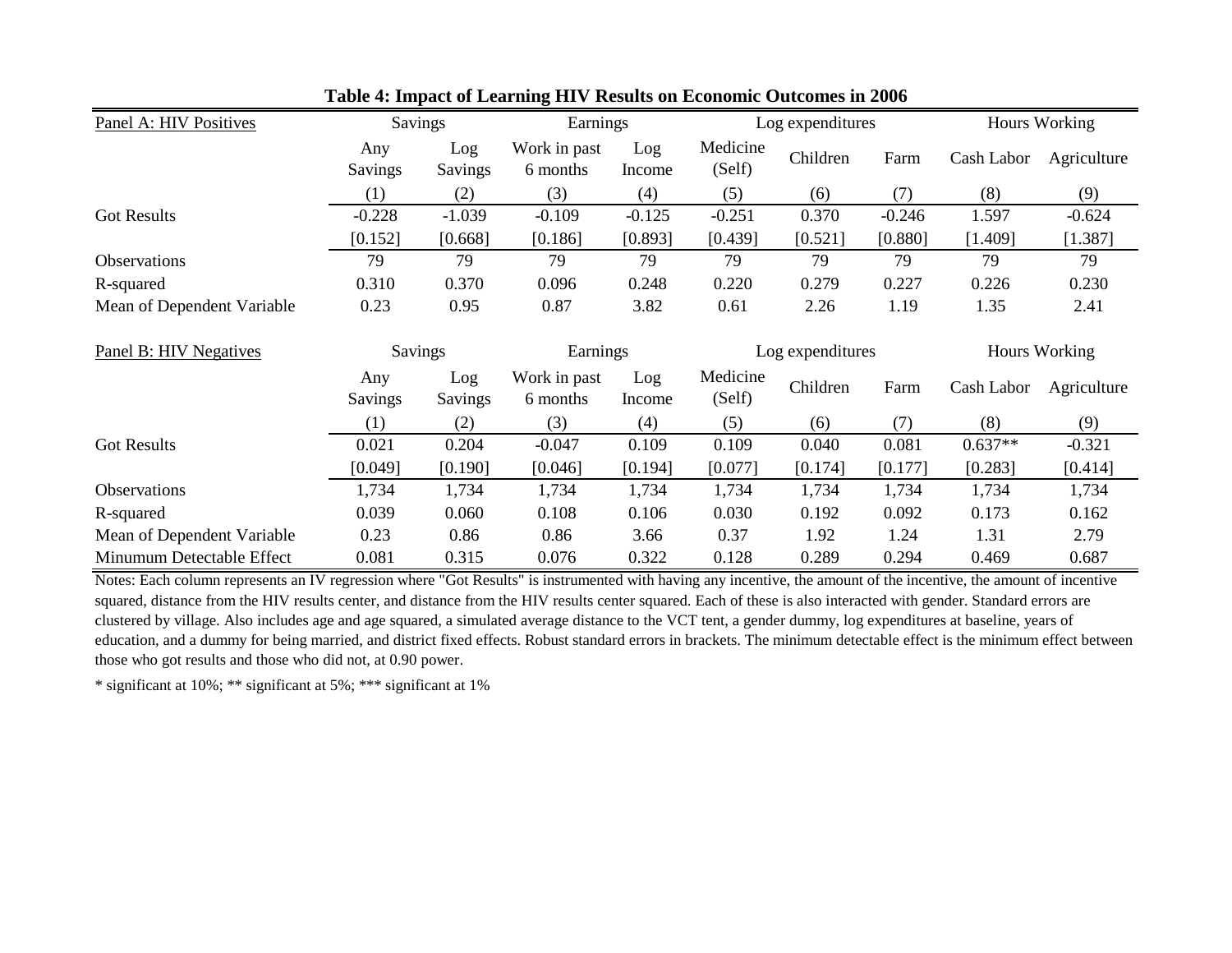# **Appendix A: Retention in the 2004 Incentives Sample**

In the 2006 Analytic Sample

Dependent Variable:

|                                        |           |          | <b>HIV Positives</b>               |             |             |             |             | <b>HIV</b> Negatives |             |             |
|----------------------------------------|-----------|----------|------------------------------------|-------------|-------------|-------------|-------------|----------------------|-------------|-------------|
|                                        | (1)       | (2)      | (3)                                | (4)         | (5)         | (6)         | (7)         | (8)                  | (9)         | (10)        |
| Any Incentive                          | $-0.201*$ | $-0.229$ | $-0.100$                           | $-0.546***$ | $-0.248*$   | 0.018       | 0.025       | 0.032                | 0.027       | 0.006       |
|                                        | [0.102]   | [0.150]  | [0.163]                            | [0.185]     | [0.128]     | [0.025]     | [0.036]     | [0.053]              | [0.048]     | [0.036]     |
| Amount of Incentive                    | 0.040     | 0.018    | 0.010                              | 0.140       | 0.098       | 0.008       | 0.006       | 0.007                | 0.019       | 0.007       |
|                                        | [0.046]   | [0.058]  | [0.076]                            | [0.110]     | [0.063]     | [0.013]     | [0.015]     | [0.020]              | [0.020]     | [0.017]     |
| Distance                               | $-0.053$  | $-0.070$ | $-0.051$                           | $-0.060$    | $-0.065$    | $-0.013$    | $-0.010$    | $-0.030*$            | $-0.025$    | $-0.023$    |
|                                        | [0.044]   | [0.055]  | [0.052]                            | [0.065]     | [0.045]     | [0.015]     | [0.016]     | [0.018]              | [0.017]     | [0.017]     |
| Male                                   |           |          | $-0.287***$ $-0.498**$ $-0.226***$ | $-0.296***$ | $-0.255***$ | $-0.131***$ | $-0.115***$ | $-0.114***$          | $-0.094***$ | $-0.092***$ |
|                                        | [0.074]   | [0.212]  | [0.084]                            | [0.082]     | [0.090]     | [0.019]     | [0.044]     | [0.020]              | [0.020]     | [0.019]     |
| Any Incentive * Male                   |           | 0.073    |                                    |             |             |             | $-0.015$    |                      |             |             |
|                                        |           | [0.245]  |                                    |             |             |             | [0.057]     |                      |             |             |
| Amount of Incentive * Male             |           | 0.065    |                                    |             |             |             | 0.005       |                      |             |             |
|                                        |           | [0.099]  |                                    |             |             |             | [0.026]     |                      |             |             |
| Distance * Male                        |           | 0.055    |                                    |             |             |             | $-0.005$    |                      |             |             |
|                                        |           | [0.055]  |                                    |             |             |             | [0.014]     |                      |             |             |
| Education                              |           |          | 0.042                              |             |             |             |             | 0.000                |             |             |
|                                        |           |          | [0.029]                            |             |             |             |             | [0.008]              |             |             |
| Any Incentive * Education              |           |          | $-0.038$                           |             |             |             |             | $-0.005$             |             |             |
|                                        |           |          | [0.026]                            |             |             |             |             | [0.008]              |             |             |
| Amount of Incentive * Education        |           |          | 0.017                              |             |             |             |             | 0.001                |             |             |
|                                        |           |          | [0.016]                            |             |             |             |             | [0.004]              |             |             |
| Distance * Education                   |           |          | 0.003                              |             |             |             |             | 0.003                |             |             |
|                                        |           |          | [0.010]                            |             |             |             |             | [0.002]              |             |             |
| Log Expenditures                       |           |          |                                    | $-0.039$    |             |             |             |                      | 0.020       |             |
|                                        |           |          |                                    | [0.049]     |             |             |             |                      | [0.015]     |             |
| Any Incentive                          |           |          |                                    | $0.105*$    |             |             |             |                      | $-0.016$    |             |
| * Log Expenditures                     |           |          |                                    | [0.061]     |             |             |             |                      | [0.017]     |             |
| Amount of Incentive                    |           |          |                                    | $-0.037$    |             |             |             |                      | $-0.001$    |             |
| * Log Expenditures                     |           |          |                                    | [0.041]     |             |             |             |                      | [0.008]     |             |
| Distance * Log Expenditures            |           |          |                                    | 0.002       |             |             |             |                      | 0.003       |             |
|                                        |           |          |                                    | [0.020]     |             |             |             |                      | [0.004]     |             |
| Some Likelihood HIV positive           |           |          |                                    |             | 0.144       |             |             |                      |             | $-0.053$    |
|                                        |           |          |                                    |             | [0.141]     |             |             |                      |             | [0.051]     |
| Any Incentive * Some Likelihood        |           |          |                                    |             | $-0.027$    |             |             |                      |             | $-0.042$    |
|                                        |           |          |                                    |             | [0.158]     |             |             |                      |             | [0.055]     |
| Amount of Incentive                    |           |          |                                    |             | $-0.082$    |             |             |                      |             | 0.023       |
| * Some Likelihood                      |           |          |                                    |             | [0.093]     |             |             |                      |             | [0.023]     |
| Distance * Some likelihood             |           |          |                                    |             | 0.014       |             |             |                      |             | 0.003       |
|                                        |           |          |                                    |             | [0.044]     |             |             |                      |             | [0.013]     |
| Observations                           | 177       | 177      | 163                                | 166         | 166         | 2,652       | 2,652       | 2,550                | 2,444       | 2,443       |
| R-squared                              | 0.140     | 0.151    | 0.157                              | 0.156       | 0.153       | 0.057       | 0.057       | 0.050                | 0.043       | 0.046       |
| P-value (F-test of joint significance) | 0.10      | 0.22     | 0.11                               | 0.03        | 0.06        | 0.31        | 0.69        | 0.28                 | 0.43        | 0.37        |
| Mean of Dependent Variable             | 0.45      | 0.45     | 0.48                               | 0.48        | 0.48        | 0.65        | 0.65        | 0.68                 | 0.71        | 0.71        |

Notes: Coefficients are from OLS regressions with robust standard errors in brackets. Standard errors are clustered by village. Also includes age and age squared, a simulated average distance to the VCT tent, a gender dummy, and district fixed effects. Sample size varies by column due to missing data of baseline education and expenditures. The p-value is from a joint test of significance that Any Incentive = Amount of Incentive + Distance = 0 in Columns 1 and 6. In Columns 2-5 and 7-10 it is a test that also includes those variables interacted. Some likelihood of being HIVpositive is constructed with don't know responses equal to zero.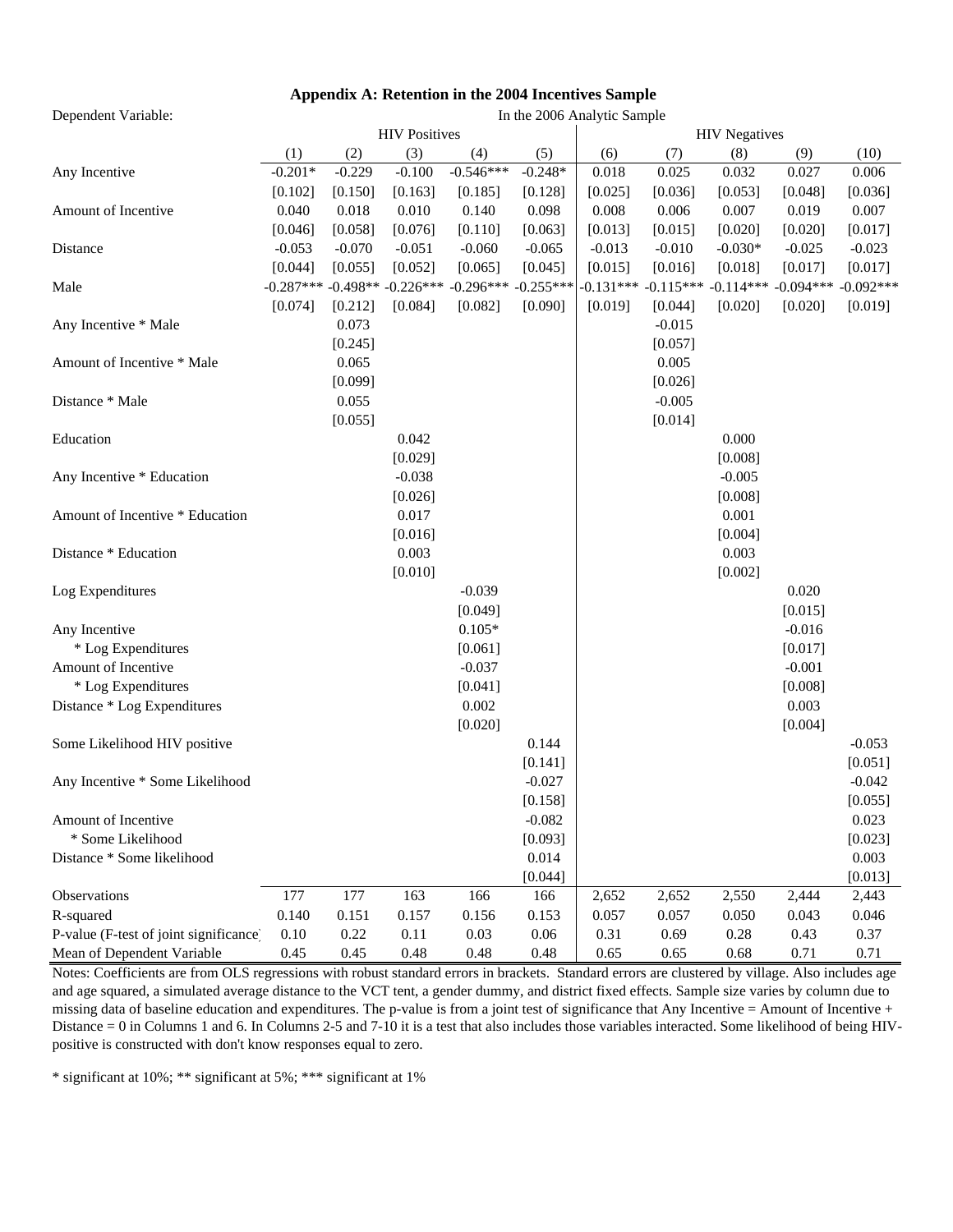| Dependent Variable:         |                     | <b>Got Results</b>  |
|-----------------------------|---------------------|---------------------|
|                             | <b>HIV Positive</b> | <b>HIV</b> Negative |
|                             | (1)                 | (2)                 |
| Any Incentive               | 0.236               | $0.336***$          |
|                             | [0.169]             | [0.029]             |
| Amount of Incentive         | $0.131*$            | $0.088***$          |
|                             | [0.071]             | [0.013]             |
| Distance                    | $-0.130**$          | $-0.027**$          |
|                             | [0.054]             | [0.011]             |
| <b>Observations</b>         | 79                  | 1,734               |
| R-squared                   | 0.328               | 0.240               |
| F-statistic                 | 8.6                 | 128.11              |
| Mean of Dependent Variable: | 0.67                | 0.74                |

**Appendix B: First Stage - Determinants of Learning HIV Results in 2004**

Notes: Columns 1 and 2 are OLS regressions with robust standard errors in brackets. Standard errors are clustered by village. Also includes age and age squared, a simulated average distance to the VCT tent, a gender dummy, years of education, log expenditures, an indicator of marital status, and district fixed effects.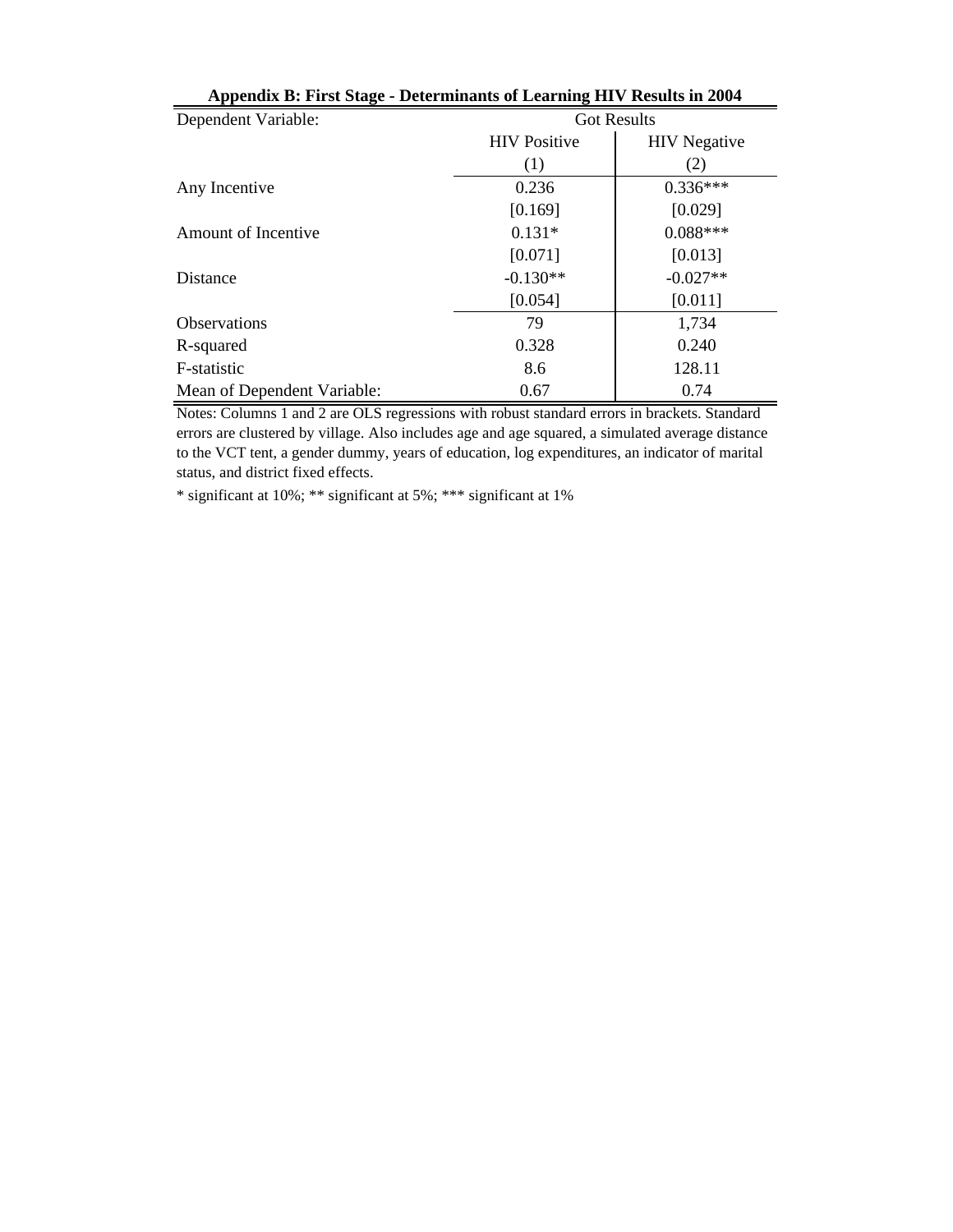|                                |         |            | <b>HIV Positives</b> |                  |              | <b>HIV</b> Negatives |          |          |                 |              |
|--------------------------------|---------|------------|----------------------|------------------|--------------|----------------------|----------|----------|-----------------|--------------|
| Dependent Variables (in 2004): | Male    | Age        |                      | Married Yrs Educ | Log<br>Expen | Male                 | Age      | Married  | <b>Yrs Educ</b> | Log<br>Expen |
|                                | (1)     | (2)        | (3)                  | (4)              | (5)          | (6)                  | (7)      | (8)      | (9)             | (10)         |
| Any Incentive                  | 0.069   | $6.222*$   | 0.182                | $-0.609$         | 0.454        | $-0.015$             | $1.620*$ | $-0.010$ | $-0.134$        | $-0.018$     |
|                                | [0.129] | [3.114]    | [0.154]              | [0.917]          | [0.509]      | [0.036]              | [0.906]  | [0.031]  | [0.196]         | [0.120]      |
| Amount of Incentive            | 0.014   | $-2.984**$ | $-0.073$             | 0.451            | $-0.265*$    | 0.016                | $-0.397$ | $-0.015$ | 0.061           | 0.033        |
|                                | [0.055] | [1.268]    | [0.077]              | [0.501]          | [0.153]      | [0.018]              | [0.362]  | [0.013]  | [0.094]         | [0.048]      |
| Distance                       | 0.003   | 1.822      | $-0.002$             | $-0.494*$        | $-0.049$     | 0.009                | 0.672    | $0.024*$ | $-0.151$        | $-0.019$     |
|                                | [0.053] | [1.337]    | [0.048]              | [0.281]          | [0.164]      | [0.009]              | [0.469]  | [0.013]  | [0.142]         | [0.044]      |
| <b>Observations</b>            | 79      | 79         | 79                   | 79               | 79           | 1,734                | 1,734    | 1,734    | 1,734           | 1,734        |
| $R^2$                          | 0.049   | 0.249      | 0.034                | 0.366            | 0.265        | 0.003                | 0.016    | 0.007    | 0.378           | 0.080        |
| P-value (F-test)               | 0.86    | 0.02       | 0.67                 | 0.26             | 0.34         | 0.53                 | 0.19     | 0.12     | 0.72            | 0.86         |
| Mean of Dependent Variable     | 0.24    | 35.25      | 0.81                 | 4.47             | 2.55         | 0.42                 | 34.82    | 0.77     | 4.95            | 2.33         |

# **Appendix C: Baseline Characteristics by Incentives and Distance**

Notes: Standard errors are clustered by village. Also includes age and age squared, a simulated average distance to the VCT tent,and district fixed effects.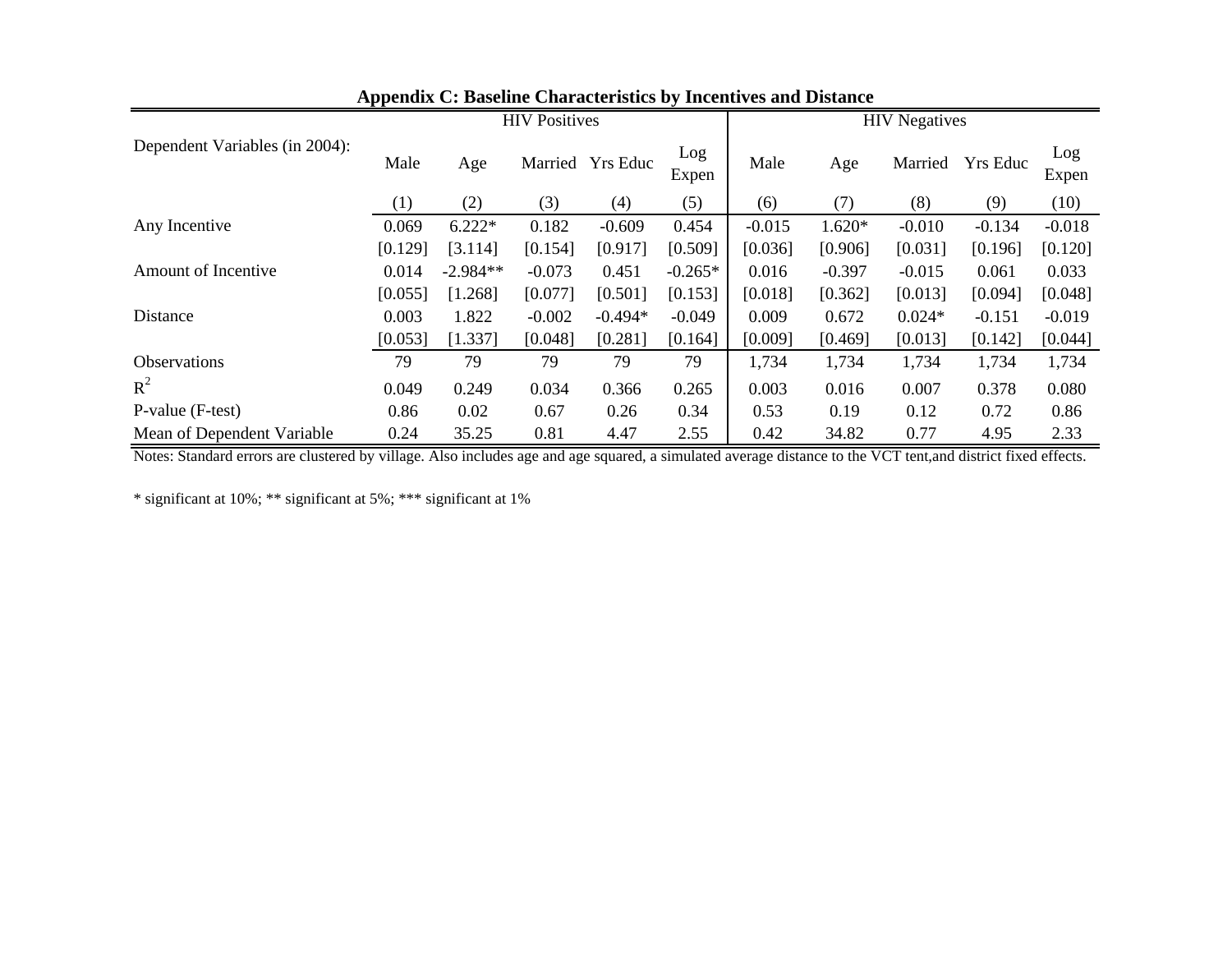|                                        | <b>Measuring Retention</b> |                    | First Stage (Appendix B) | o ,      |            |          | Balancing Statistics (Appendix C) |           |
|----------------------------------------|----------------------------|--------------------|--------------------------|----------|------------|----------|-----------------------------------|-----------|
|                                        | (Appendix A)               |                    |                          |          |            |          |                                   |           |
|                                        | In the 2006 Analytic       | <b>Got Results</b> | Got Results *            | Male     | Age        | Married  | Yrs Educ                          | Log       |
| Dependent Variable:                    | Sample                     |                    | <b>HIV Positive</b>      |          |            |          |                                   | Expen     |
|                                        | (1)                        | (2)                | (3)                      | (4)      | (5)        | (6)      | (7)                               | (8)       |
| Any Incentive                          | 0.018                      | $0.337***$         | $-0.001$                 | $-0.013$ | 1.743*     | $-0.009$ | $-0.147$                          | $-0.007$  |
|                                        | [0.025]                    | [0.029]            | [0.002]                  | [0.037]  | [0.909]    | [0.031]  | [0.195]                           | [0.121]   |
| Amount of Incentive                    | 0.008                      | $0.088***$         | 0.000                    | 0.016    | $-0.417$   | $-0.015$ | 0.062                             | 0.031     |
|                                        | [0.013]                    | [0.013]            | [0.000]                  | [0.018]  | [0.363]    | [0.013]  | [0.094]                           | [0.049]   |
| Distance                               | $-0.013$                   | $-0.027**$         | $-0.000$                 | 0.008    | 0.731      | $0.023*$ | $-0.178$                          | $-0.019$  |
|                                        | [0.015]                    | [0.011]            | [0.002]                  | [0.008]  | [0.465]    | [0.013]  | [0.140]                           | [0.044]   |
| Any Incentive * HIV Positive           | $-0.246**$                 | $-0.093$           | $0.278*$                 | $-0.009$ | 1.005      | 0.174    | $-0.360$                          | 0.108     |
|                                        | [0.100]                    | [0.155]            | [0.155]                  | [0.125]  | [3.458]    | [0.126]  | [0.910]                           | [0.444]   |
| Amount of Incentive * HIV Positive     | 0.052                      | 0.024              | 0.108                    | $-0.001$ | $-3.058**$ | $-0.053$ | 0.564                             | $-0.309*$ |
|                                        | [0.048]                    | [0.063]            | [0.065]                  | [0.056]  | [1.246]    | [0.070]  | [0.503]                           | [0.158]   |
| Distance * HIV Positive                | $-0.029$                   | $-0.080*$          | $-0.098**$               | $-0.000$ | $-0.199$   | $-0.011$ | 0.168                             | $-0.063$  |
|                                        | [0.030]                    | [0.047]            | [0.046]                  | [0.041]  | [1.150]    | [0.033]  | [0.296]                           | [0.139]   |
| <b>HIV</b> Positive                    | $-0.034$                   | 0.135              | $0.538***$               | $-0.164$ | 3.064      | $-0.011$ | $-0.712$                          | 0.615     |
|                                        | [0.084]                    | [0.110]            | [0.121]                  | [0.109]  | [2.573]    | [0.095]  | [0.694]                           | [0.449]   |
| Observations                           | 2,829                      | 1,813              | 1,813                    | 1,813    | 1,813      | 1,813    | 1,813                             | 1,813     |
| R-squared                              | 0.069                      | 0.242              | 0.740                    | 0.010    | 0.017      | 0.008    | 0.376                             | 0.088     |
| P-value (F-test of joint significance) | 0.03                       |                    |                          | 0.54     | 0.14       | 0.11     | 0.60                              | 0.87      |
| F-statistic                            |                            | 69.67              | 4.16                     |          |            |          |                                   |           |
| Mean of Dependent Variable             | 0.64                       | 0.73               | 0.03                     | 0.41     | 34.84      | 0.77     | 4.93                              | 2.34      |

**Appendix D: Pooled Sample - Attrition, First Stage, and Balance**

Notes: Coefficients are from OLS regressions with robust standard errors in brackets. Standard errors are clustered by village. All columns also include age and age squared, a simulated average distance to the VCT tent, a gender dummy, and district fixed effects. Columns 2 and 3 include controls for years of education, logged total expenditures, and an indicator of being married.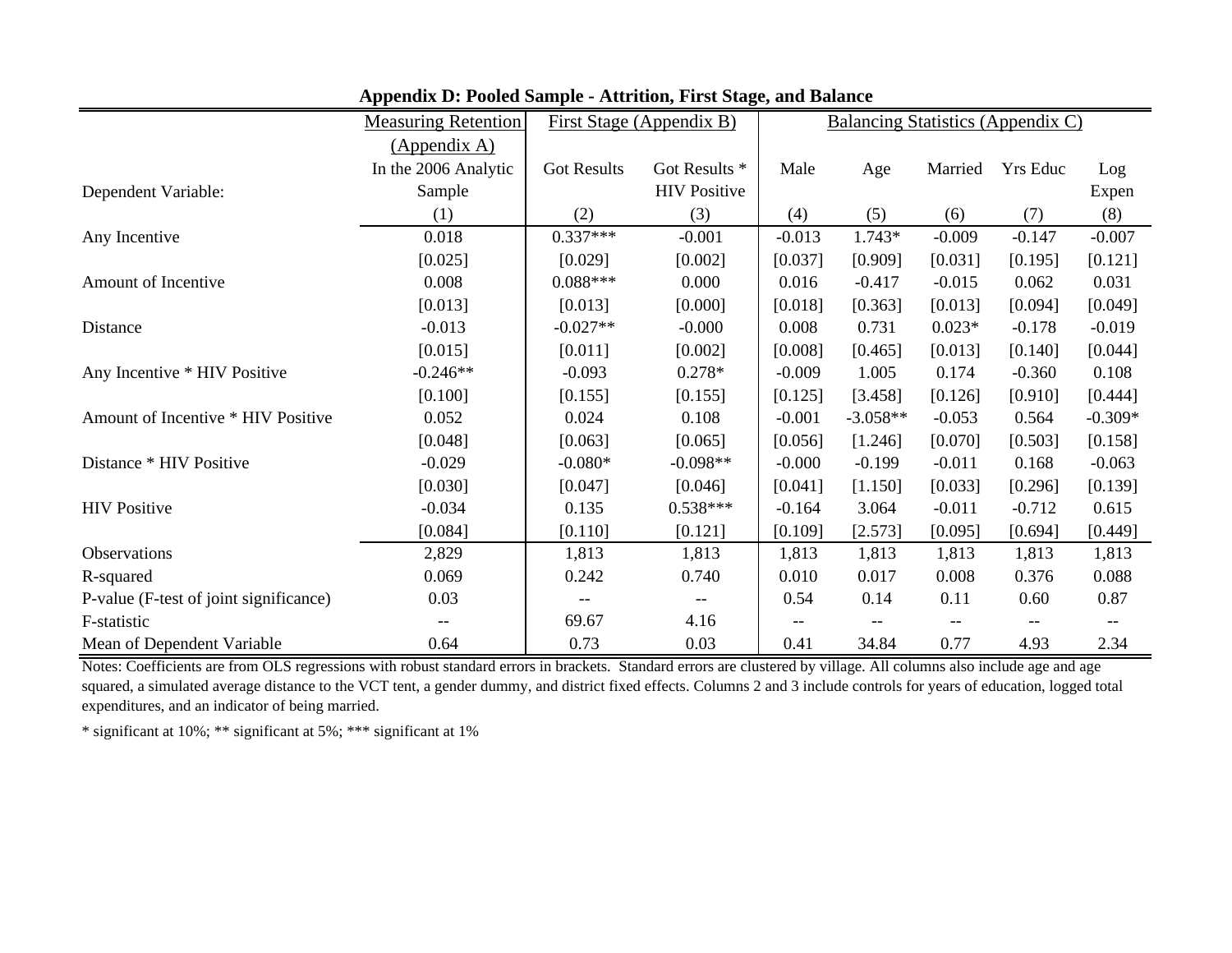|                                          |               |            | <b>Full Sample</b>                             |             | <b>Follow-up Sample</b> |          |                                                     |                                    | <b>Full Sample</b> |                                                    |                          |                                                     |  |
|------------------------------------------|---------------|------------|------------------------------------------------|-------------|-------------------------|----------|-----------------------------------------------------|------------------------------------|--------------------|----------------------------------------------------|--------------------------|-----------------------------------------------------|--|
|                                          |               |            | 2-6 Months after VCT,<br>2005 Follow-up Survey |             |                         |          | 2 Years after VCT,<br><b>2006 Follow-up Survey</b>  |                                    |                    | 2 Years after VCT,<br><b>2006 Follow-up Survey</b> |                          |                                                     |  |
|                                          | IV            |            | <b>IV Ordered Probit</b>                       |             | IV                      |          | <b>IV Ordered Probit</b>                            |                                    | IV                 |                                                    | <b>IV Ordered Probit</b> |                                                     |  |
| Dependent Variable:                      | No Likelihood |            | Likelihood (1-3)                               |             | No Likelihood           |          | Likelihood (1-3)                                    |                                    | No Likelihood      |                                                    | Likelihood (1-3)         |                                                     |  |
|                                          | $DKs =$       | $DKs =$    | $DKs =$                                        | $DKs =$     | $DKs =$                 | $DKs =$  | $DKs =$                                             | $DKs =$                            | $DKs =$            | $DKs =$                                            | $DKs =$                  | $DKs =$                                             |  |
|                                          | Some          | Missing    | Some                                           | Missing     | Some                    | Missing  | Some                                                | Missing                            | Some               | Missing                                            | Some                     | Missing                                             |  |
|                                          | Likelihood    |            | Likelihood                                     |             | Likelihood              |          | Likelihood                                          |                                    | Likelihood         |                                                    | Likelihood               |                                                     |  |
|                                          | (1)           | (2)        | (3)                                            | (4)         | (5)                     | (6)      | (7)                                                 | (8)                                | (9)                | (10)                                               | (11)                     | (12)                                                |  |
| <b>Got Results</b>                       | $0.304***$    | 0.086      | $0.263***$                                     | 0.050       | 0.014                   | 0.009    | 0.001                                               | $-0.003$                           | $-0.091**$         | $-0.096**$                                         | $-0.103**$               | $-0.107**$                                          |  |
|                                          | [0.054]       | [0.065]    | [0.071]                                        | [0.068]     | [0.053]                 | [0.052]  | [0.056]                                             | [0.055]                            | [0.044]            | [0.044]                                            | [0.043]                  | [0.042]                                             |  |
| Got Results * HIV Positive               | $-0.860**$    | $-0.929**$ | $-0.770***$                                    | $-0.884***$ | 0.130                   | 0.140    | $-0.147$                                            | $-0.135$                           | 0.141              | 0.145                                              | 0.021                    | 0.023                                               |  |
|                                          | [0.332]       | [0.412]    | [0.102]                                        | [0.144]     | [0.300]                 | [0.300]  | [0.297]                                             | [0.290]                            | [0.227]            | [0.226]                                            | [0.202]                  | [0.196]                                             |  |
| <b>HIV Positive</b>                      | 0.359         | 0.358      | 0.172                                          | 0.091       | $-0.337$                | $-0.349$ | $-0.162$                                            | $-0.171$                           | $-0.413**$         | $-0.421**$                                         | $-0.341**$               | $-0.346***$                                         |  |
|                                          | [0.242]       | [0.284]    | [0.120]                                        | [0.059]     | [0.230]                 | [0.228]  | [0.192]                                             | [0.189]                            | [0.164]            | [0.164]                                            | [0.148]                  | [0.147]                                             |  |
| Observations                             | 1,098         | 924        | 1098                                           | 924         | 1,098                   | 1,091    | 1098                                                | 1091                               | 1,813              | 1,802                                              | 1813                     | 1802                                                |  |
| R-squared                                | 0.182         | 0.017      | $\hspace{0.05cm} \dashv$                       | $--$        | 0.054                   | 0.054    | $\hspace{0.05cm} -\hspace{0.05cm} -\hspace{0.05cm}$ | $\hspace{0.05cm}--\hspace{0.05cm}$ | 0.039              | 0.039                                              | $--$                     | $\hspace{0.05cm} -\hspace{0.05cm} -\hspace{0.05cm}$ |  |
| $F-test (Got +$<br>Got*HIV Positive = 0) | 0.11          | 0.05       | 0.15                                           | 0.12        | 0.83                    | 0.83     | 0.60                                                | 0.61                               | 0.83               | 0.83                                               | 0.68                     | 0.68                                                |  |
| Mean of Dependent Variable               | 0.76          | 0.90       | 1.26                                           | 1.12        | 0.71                    | 0.72     | 1.39                                                | 1.39                               | 0.72               | 0.72                                               | 1.40                     | 1.40                                                |  |

**Appendix E: Average Belief of Likelihood of Current Infection After VCT**

Notes: Each column represents an IV regression where "Got Results" and "Got Results\* HIV Positive" are instrumented with having any incentive, the amount of the incentive, distance from the HIV results center, as well as each of these interacted by HIV Positive. Standard errors are clustered by village. Also includes age and age squared, a simulated average distance to the VCT tent, a gender dummy, log expenditures at baseline, years of education, a dummy for being married, and district fixed effects. Columsn 3,4, 7, 8, 11, and 12 present IV ordered probits where "don't know" responses are coded as either some likelihood or are missing values, as indicated above. Coefficients are marginal effects reported as the probility of believing there is no likelihood of infection. Robust standard errors in brackets.